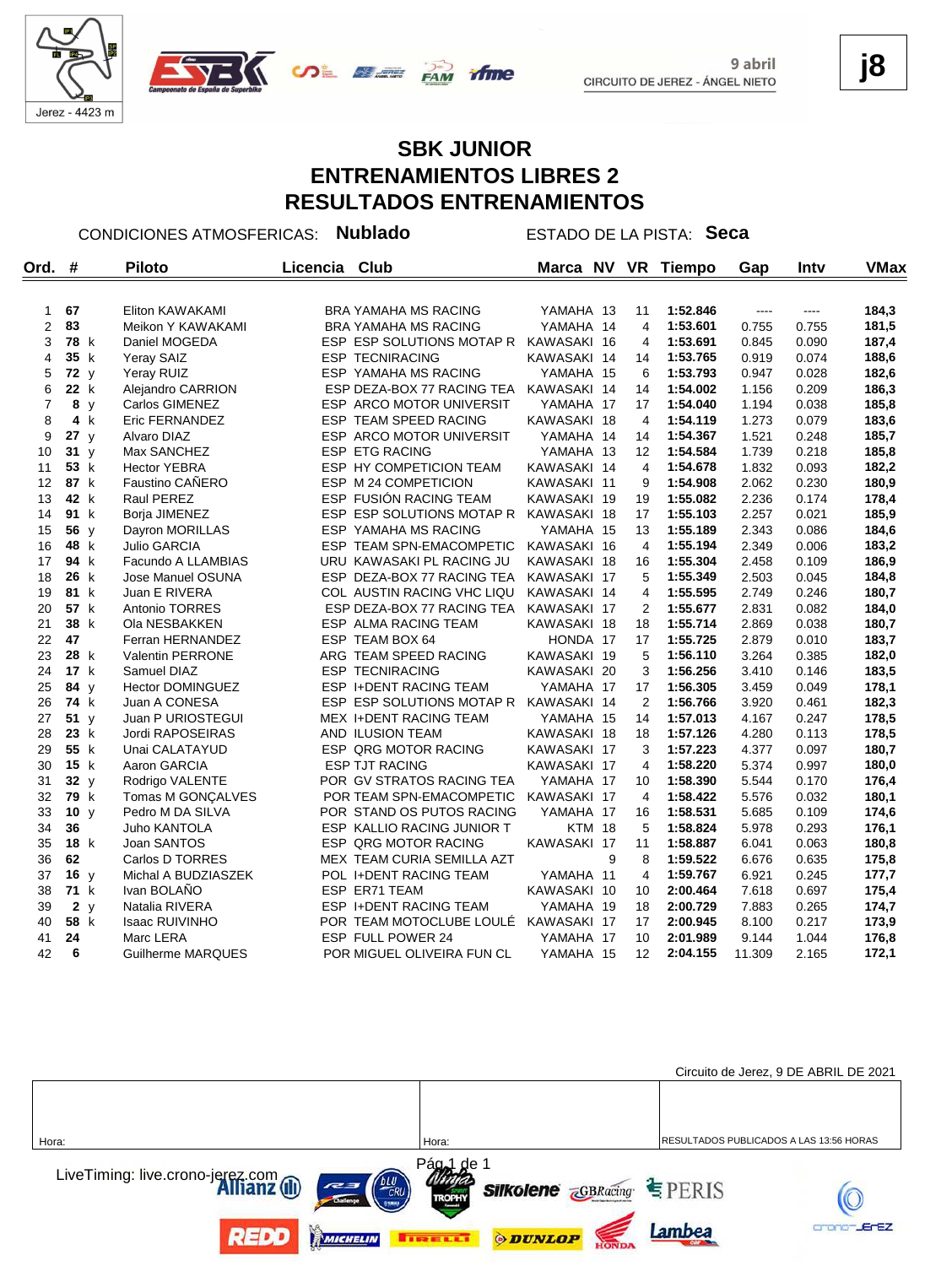



**j9**

#### **SBK JUNIOR ENTRENAMIENTOS LIBRES RESULTADOS COMBINADOS**

**FAM** 

rfme

**UDE ELETT** 

|              |      |                         |                                       |                |                       |                |                | Sesion 1    |                |    | Sesion 2    | <b>Mejor</b> |
|--------------|------|-------------------------|---------------------------------------|----------------|-----------------------|----------------|----------------|-------------|----------------|----|-------------|--------------|
| Ord. #       |      | <b>Piloto</b>           | Club                                  | Marca          | Neum NVT VR           |                |                | NV Tiempo   | VR             |    | NV Tiempo   | Tiempo       |
|              |      |                         |                                       |                |                       |                |                |             |                |    |             |              |
| $\mathbf{1}$ | 67   | Eliton KAWAKAMI         | YAMAHA MS RACING                      | YAMAHA         | Pirelli 28            | 6              | 15             | 1:52.973    | 11             | 13 | 1:52.846    | 1:52.846     |
| 2            | 4 k  | Eric FERNANDEZ          | TEAM SPEED RACING                     | <b>KAWASAK</b> | Pirelli 33            | 14             | 15             | 1:52.959    | $\overline{4}$ | 18 | 1:54.119    | 1:52.959     |
| 3            | 83   | Meikon Y KAWAKAMI       | YAMAHA MS RACING                      | YAMAHA         | Pirelli 28            | 10             | 14             | 1:54.384    | 4              | 14 | 1:53.601    | 1:53.601     |
| 4            | 78 k | Daniel MOGEDA           | ESP SOLUTIONS MOTAP RT                | <b>KAWASAK</b> | Pirelli <sub>29</sub> | 12             | 13             | 1:54.456    | 4              | 16 | 1:53.691    | 1:53.691     |
| 5            | 35 k | <b>Yeray SAIZ</b>       | <b>TECNIRACING</b>                    | KAWASAK        | Pirelli 29            | 12             | 15             | 1:54.871    | 14             | 14 | 1:53.765    | 1:53.765     |
| 6            | 72 y | Yeray RUIZ              | YAMAHA MS RACING                      | YAMAHA         | Pirelli 23            | 3              | 8              | 1:54.599    | 6              | 15 | 1:53.793    | 1:53.793     |
| 7            | 22 k | Alejandro CARRION       | DEZA-BOX 77 RACING TEAM               | <b>KAWASAK</b> | Pirelli 29            | 9              | 15             | 1:54.119    | 14             | 14 | 1:54.002    | 1:54.002     |
| 8            | 8 y  | Carlos GIMENEZ          | ARCO MOTOR UNIVERSITY TEAM            | YAMAHA         | Pirelli 31            | $\overline{4}$ | 14             | 1:54.892    | 17             | 17 | 1:54.040    | 1:54.040     |
| 9            | 94 k | Facundo A LLAMBIAS      | KAWASAKI PL RACING JUNIOR TEA KAWASAK |                | Pirelli 35            | 16             | 17             | 1:54.227    | 16             | 18 | 1:55.304    | 1:54.227     |
| 10           | 27y  | Alvaro DIAZ             | ARCO MOTOR UNIVERSITY TEAM            | YAMAHA         | Pirelli 19            | 3              | 5              | 1:55.591    | 14             | 14 | 1:54.367    | 1:54.367     |
| 11           | 42 k | <b>Raul PEREZ</b>       | <b>FUSIÓN RACING TEAM</b>             | <b>KAWASAK</b> | Pirelli 38            | 5              | 19             | 1:54.475    | 19             | 19 | 1:55.082    | 1:54.475     |
| 12           | 31y  | Max SANCHEZ             | <b>ETG RACING</b>                     | YAMAHA         | Pirelli 28            | 10             | 15             | 1:54.570    | 12             | 13 | 1:54.585    | 1:54.570     |
| 13           | 53 k | <b>Hector YEBRA</b>     | HY COMPETICION TEAM                   | <b>KAWASAK</b> | Pirelli 32            | 9              | 18             | 1:55.098    | $\overline{4}$ | 14 | 1:54.678    | 1:54.678     |
| 14           | 87 k | Faustino CAÑERO         | M 24 COMPETICION                      | <b>KAWASAK</b> | Pirelli <sub>26</sub> | 14             | 15             | 1:54.684    | 9              | 11 | 1:54.908    | 1:54.684     |
| 15           | 91 k | Borja JIMENEZ           | ESP SOLUTIONS MOTAP RT                | KAWASAK        | Pirelli 34            | 16             | 16             | 1:54.724    | 17             | 18 | 1:55.103    | 1:54.724     |
| 16           | 17k  | Samuel DIAZ             | <b>TECNIRACING</b>                    | <b>KAWASAK</b> | Pirelli 37            | 13             | 17             | 1:54.839    | 3              | 20 | 1:56.256    | 1:54.839     |
| 17           | 56 y | Dayron MORILLAS         | YAMAHA MS RACING                      | YAMAHA         | Pirelli 21            | 4              | 6              | 1:55.807    | 13             | 15 | 1:55.189    | 1:55.189     |
| 18           | 48 k | <b>Julio GARCIA</b>     | TEAM SPN-EMACOMPETICION               | <b>KAWASAK</b> | Pirelli 31            | 14             | 15             | 1:56.382    | $\overline{4}$ | 16 | 1:55.195    | 1:55.195     |
| 19           | 26 k | Jose Manuel OSUNA       | DEZA-BOX 77 RACING TEAM               | <b>KAWASAK</b> | Pirelli 35            | 10             | 18             | 1:55.213    | 5              | 17 | 1:55.349    | 1:55.213     |
| 20           | 81 k | Juan E RIVERA           | AUSTIN RACING VHC LIQUI MOLY          | KAWASAK        | Pirelli 28            | 5              | 14             | 1:56.866    | 4              | 14 | 1:55.595    | 1:55.595     |
| 21           | 28 k | <b>Valentin PERRONE</b> | TEAM SPEED RACING                     | <b>KAWASAK</b> | Pirelli 32            | 10             | 13             | 1:55.667    | 5              | 19 | 1:56.110    | 1:55.667     |
| 22           | 57 k | <b>Antonio TORRES</b>   | DEZA-BOX 77 RACING TEAM               | <b>KAWASAK</b> | Pirelli 35            | 18             | 18             | 1:56.031    | $\overline{2}$ |    | 17 1:55.677 | 1:55.677     |
| 23           | 38 k | Ola NESBAKKEN           | <b>ALMA RACING TEAM</b>               | <b>KAWASAK</b> | Pirelli 35            | 13             | 17             | 1:55.732    | 18             | 18 | 1:55.715    | 1:55.715     |
| 24           | 47   | Ferran HERNANDEZ        | TEAM BOX 64                           | <b>HONDA</b>   | Pirelli 34            | 6              | 17             | 1:55.739    | 17             | 17 | 1:55.725    | 1:55.725     |
| 25           | 84 y | <b>Hector DOMINGUEZ</b> | <b>I+DENT RACING TEAM</b>             | YAMAHA         | Pirelli 31            | 11             | 14             | 1:56.783    | 17             | 17 | 1:56.305    | 1:56.305     |
| 26           | 74 k | Juan A CONESA           | ESP SOLUTIONS MOTAP RT                | <b>KAWASAK</b> | Pirelli 29            | 5              | 15             | 1:56.613    | 2              | 14 | 1:56.766    | 1:56.613     |
| 27           | 51y  | Juan P URIOSTEGUI       | <b>I+DENT RACING TEAM</b>             | YAMAHA         | Pirelli 33            | 12             | 18             | 1:57.562    | 14             |    | 15 1:57.013 | 1:57.013     |
| 28           | 23k  | Jordi RAPOSEIRAS        | <b>ILUSION TEAM</b>                   | <b>KAWASAK</b> | Pirelli 29            | 11             | 11             | 1:57.956    | 18             | 18 | 1:57.126    | 1:57.126     |
| 29           | 55 k | Unai CALATAYUD          | QRG MOTOR RACING                      | KAWASAK        | Pirelli 35            | 15             | 18             | 1:57.287    | 3              | 17 | 1:57.223    | 1:57.223     |
| 30           | 18k  | Joan SANTOS             | <b>QRG MOTOR RACING</b>               | <b>KAWASAK</b> | Pirelli 34            | 6              |                | 17 1:57.808 | 11             | 17 | 1:58.887    | 1:57.808     |
| 31           | 10y  | Pedro M DA SILVA        | STAND OS PUTOS RACING TEAM            | YAMAHA         | Pirelli<br>36         | 10             | 19             | 1:57.986    | 16             | 17 | 1:58.531    | 1:57.986     |
| 32           | 79 k | Tomas M GONÇALVES       | TEAM SPN-EMACOMPETICION               | <b>KAWASAK</b> | Pirelli 32            | 6              |                | 15 1:57.995 | $\overline{4}$ | 17 | 1:58.422    | 1:57.995     |
| 33           | 15k  | Aaron GARCIA            | <b>TJT RACING</b>                     | <b>KAWASAK</b> | Pirelli 30            | 6              | 13             | 1:58.275    | 4              | 17 | 1:58.220    | 1:58.220     |
| 34           | 32y  | Rodrigo VALENTE         | <b>GV STRATOS RACING TEAM</b>         | YAMAHA         | Pirelli 34            | 13             | 17             | 1:58.521    | 10             | 17 | 1:58.390    | 1:58.390     |
| 35           | 62   | Carlos D TORRES         | TEAM CURIA SEMILLA AZTECA             |                | Pirelli <sub>22</sub> | 13             | 13             | 1:58.589    | 8              | 9  | 1:59.522    | 1:58.589     |
| 36           | 36   | <b>Juho KANTOLA</b>     | KALLIO RACING JUNIOR TEAM             | <b>KTM</b>     | Pirelli 30            | 4              |                | 12 1:58.762 | 5              | 18 | 1:58.824    | 1:58.762     |
| 37           | 16y  | Michal A BUDZIASZEK     | <b>I+DENT RACING TEAM</b>             | YAMAHA         | Pirelli 13            | $\overline{2}$ | $\overline{2}$ | 1:58.791    | 4              | 11 | 1:59.767    | 1:58.791     |
| 38           | 58 k | <b>Isaac RUIVINHO</b>   | TEAM MOTOCLUBE LOULÉ CONCEL KAWASAK   |                | Pirelli 35            | 18             | 18             | 1:59.559    | 17             | 17 | 2:00.946    | 1:59.559     |
| 39           | 2y   | Natalia RIVERA          | <b>I+DENT RACING TEAM</b>             | YAMAHA         | Pirelli 38            | 16             | 19             | 1:59.571    | 18             | 19 | 2:00.729    | 1:59.571     |
| 40           | 71 k | Ivan BOLANO             | ER71 TEAM                             | <b>KAWASAK</b> | Pirelli 22            | 11             |                | 12 1:59.804 | 10             | 10 | 2:00.464    | 1:59.804     |
| 41           | 24   | Marc LERA               | FULL POWER 24                         | YAMAHA         | Pirelli 31            | 6              | 14             | 2:01.954    | 10             | 17 | 2:01.990    | 2:01.954     |
| 42           | 6    | Guilherme MARQUES       | MIGUEL OLIVEIRA FUN CLUB              | YAMAHA         | Pirelli 28            | 12             |                | 13 2:03.298 | 12             | 15 | 2:04.155    | 2:03.298     |

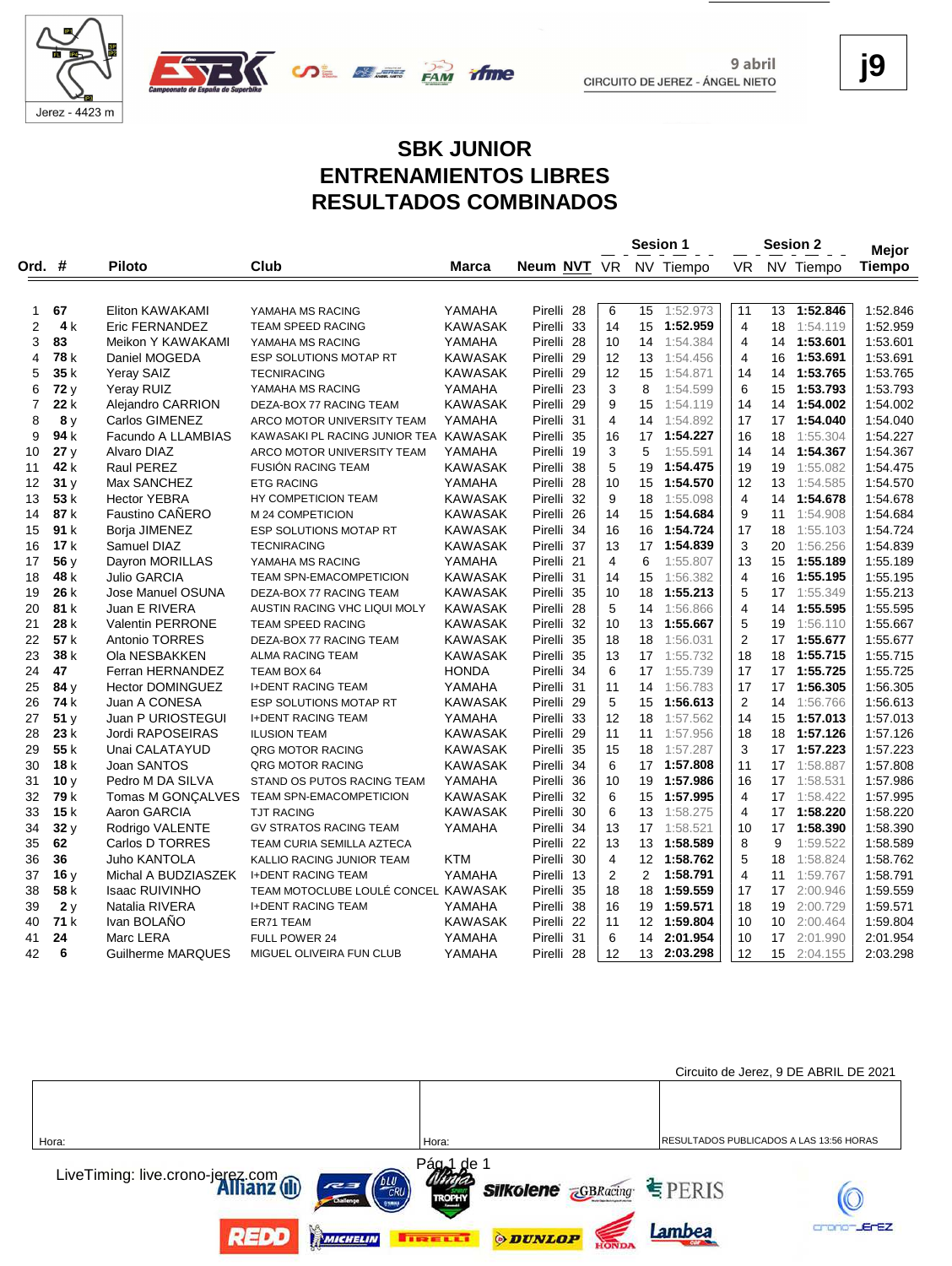



### **j10**

### **VUELTA A VUELTA ENTRENAMIENTOS LIBRES 2 SBK JUNIOR**

| <b>Vuelta</b>           | $\mathbf{2}$         | 4         | $6\phantom{a}$       | 8         | 10                   | 15        | 16                   | 17                   | 18                   | 22                    | 23        | 24        |
|-------------------------|----------------------|-----------|----------------------|-----------|----------------------|-----------|----------------------|----------------------|----------------------|-----------------------|-----------|-----------|
| 1                       | 2:08.472             | 2:01.400  | 2:18.363             | 2:09.371  | 2:07.503             | 2:14.914  | 2:13.435             | 2:06.467             | 2:07.604             | 2:10.933              | 2:08.299  | 2:11.793  |
| $\overline{\mathbf{2}}$ | 2:02.480             | 1:54.427  | 2:05.702             | 1:56.242  | 2:00.504             | 1:58.352  | 2:00.612             | 1:58.044             | 1:59.854             | 1:55.209              | 2:00.009  | 2:03.568  |
| 3                       | 2:02.516             | 1:54.563  | 2:07.501             | 2:12.056  | 2:01.121             | 1:58.261  | 2:00.157             | 1:56.256*            | 1:59.339             | 2:02.662              | 1:59.976  | 2:02.862  |
| 4                       | 2:02.713             | 1:54.119* | PIT EXIT             | 1:56.065  | 1:59.750             | 1:58.220* | 1:59.767*            | 1:56.517             | 2:00.020             | 1:54.907              | 1:59.585  | 2:02.880  |
| 5                       | 2:01.909             | 1:55.033  | 2:14.109             | 1:54.449  | PIT EXIT             | 1:58.311  | PIT EXIT             | 1:56.696             | 1:59.287             | 1:56.355              | 1:58.727  | 2:02.242  |
| 6                       | 2:01.578             | PIT EXIT  | 2:04.737             | 1:54.599  | 2:08.273             | 1:59.770  | 2:07.648             | 1:57.725             | 1:59.279             | 1:54.574              | 1:57.977  | 2:03.218  |
| $\overline{7}$          | PIT EXIT             | 2:01.194  | 2:04.717             | 2:01.432  | 2:01.909             | PIT EXIT  | 2:00.353             | 1:56.891             | PIT EXIT             | 1:58.320              | 2:01.719  | PIT EXIT  |
| 8                       | 2:12.238             | PIT EXIT  | 2:04.518             | 1:56.510  | 2:00.638             | PIT EXIT  | 1:59.945             | 1:58.139             | 2:07.367             | 2:02.708              | 1:58.538  | 2:20.448  |
| 9                       | 2:02.568             | 1:58.521  | 2:09.949             | 1:55.903  | PIT EXIT             | PIT EXIT  | 1:59.858             | 1:57.270             | 2:01.831             | 1:55.076              | 1:58.334  | 2:03.049  |
| 10                      | 2:02.662             | 1:54.466  | 2:04.657             | PIT EXIT  | 2:11.271             | 2:08.036  | 2:00.212             | 1:56.861             | 1:59.624             | 1:55.412              | PIT EXIT  | 2:01.989* |
| 11                      | 2:01.490             | 1:54.709  | 2:04.799             | 2:01.834  | 2:00.996             | 1:58.426  | 2:02.681             | PIT EXIT             | 1:58.887*            | PIT EXIT              | 2:08.680  | 2:02.993  |
| 12                      | 2:00.989             | 1:54.307  | $2:04.155*$          | 1:54.995  | 2:12.667             | 1:59.202  |                      | 2:01.556             | PIT EXIT             | 2:12.158              | 1:57.655  | 2:03.452  |
| 13                      | 2:01.310             | 2:05.750  | 2:04.324             | 1:56.055  | 2:02.515             | 1:58.958  |                      | 1:57.663             | 2:14.492             | 1:58.431              | PIT EXIT  | 2:02.204  |
| 14                      | 2:02.876             | PIT EXIT  | 2:04.333             | 1:58.965  | 2:00.278             | PIT EXIT  |                      | 1:57.650             | 1:59.482             | 1:54.002*             | 2:03.865  | PIT EXIT  |
| 15                      | 2:01.347             | 2:02.372  | 2:09.307             | 2:05.057  | 2:07.784             | 2:12.855  |                      | 1:57.794             | 2:01.471             |                       | 1:58.055  | 2:18.245  |
| 16                      | 2:01.130             | 1:55.086  |                      | 1:57.850  | 1:58.531*            | 1:59.527  |                      | 1:57.653             | 1:59.617             |                       | 1:58.093  | 2:02.138  |
| 17                      | 2:00.980             | 2:25.185  |                      | 1:54.040* | 1:59.779             | 2:00.514  |                      | PIT EXIT             | 2:01.350             |                       | 1:58.359  | 2:04.015  |
| 18                      | 2:00.729*            | 2:05.749  |                      |           |                      |           |                      | 2:05.445             |                      |                       | 1:57.126* |           |
| 19                      | 2:01.286             |           |                      |           |                      |           |                      | 2:01.471             |                      |                       |           |           |
| 20                      |                      |           |                      |           |                      |           |                      | 1:58.616             |                      |                       |           |           |
|                         |                      |           |                      |           |                      |           |                      |                      |                      |                       |           |           |
| <b>Vuelta</b>           | 26                   | 27        | 28                   | 31        | 32                   | 35        | 36                   | 38                   | 42                   | 47                    | 48        | 51        |
| 1                       | 2:06.977             | 2:12.164  | 2:03.637             | PIT EXIT  | 2:05.260             | 2:19.120  | 2:08.322             | 2:11.631             | 2:02.504             | 2:15.785              | 2:25.878  | 2:06.909  |
| $\overline{2}$          | 1:56.441             |           |                      |           |                      |           |                      |                      | 1:55.409             |                       |           |           |
| 3                       |                      | 1:58.794  | 1:56.919             | 2:16.795  | 1:59.417             | 1:54.665  | 1:59.485             | 2:04.790             |                      | 1:56.928              | 1:56.327  | 2:00.042  |
| 4                       | 1:56.175             | 1:55.751  | 1:57.440             | 2:00.281  | 1:59.704             | 1:56.644  | 1:59.510             | 1:57.653             | 1:55.240             | 1:57.877              | 1:56.930  | 1:59.221  |
|                         | 1:55.805             | 1:55.042  | 1:56.803             | 1:56.082  | 1:59.610             | 1:53.967  | 1:59.002             | 1:56.888             | 1:55.269             | 1:56.740              | 1:55.194* | 1:59.204  |
| 5                       | 1:55.349*            | 4:12.095  | $1:56.110*$          | 1:56.854  | 1:59.188             | 1:55.278  | 1:58.824*            | 2:00.996             | 1:55.260             | 1:56.437              | 1:59.241  | 1:59.253  |
| 6                       | 1:56.071             | 1:56.202  | PIT EXIT             | PIT EXIT  | PIT EXIT             | PIT EXIT  | 1:59.498             | 1:58.294             | PIT EXIT             | 1:56.227              | PIT EXIT  | PIT EXIT  |
| $\overline{7}$          | 1:59.218             | 1:54.635  | 2:01.062             | 2:22.513  | 2:11.988             | 2:10.863  | 2:00.232             | PIT EXIT             | 1:59.494             | PIT EXIT              | 2:00.401  | 2:06.327  |
| 8                       | PIT EXIT             | 1:55.117  | PIT EXIT             | 1:54.868  | 1:58.794             | PIT EXIT  | PIT EXIT             | 2:14.793             | 1:55.540             | PIT EXIT              | PIT EXIT  | 1:58.716  |
| 9                       | 2:01.846             | 9:35.694  | 1:59.102             | 1:54.947  | 1:59.238             | 2:05.817  | 2:06.035             | 1:56.888             | 1:55.223             | 2:09.979              | 2:03.295  | 1:58.545  |
| 10                      | 1:55.469             | 1:54.908  | 1:56.597             | 2:03.139  | 1:58.390*            | 1:54.497  | 2:00.552             | 1:57.558             | 1:55.279             | 1:57.657              | 1:57.455  | 1:58.603  |
| 11                      | 1:55.748             | 1:57.743  | 1:56.431             | 2:04.304  | 1:59.236             | 1:54.503  | 2:00.506             | 1:56.927             | PIT EXIT             | 1:55.997              | 1:57.480  | 1:58.389  |
| 12                      | 1:55.497             | 2:02.871  | 1:56.574             | 1:54.584* | PIT EXIT             | 1:54.421  | 2:00.507             | 1:56.128             | 1:59.065             | 1:59.495              | 2:11.586  | PIT EXIT  |
| 13                      | 1:55.457             | 4:12.075  | 1:56.419             | 1:56.376  | 2:07.999             | 1:59.957  | 2:00.578             | 2:04.037             | 1:55.497             | 1:58.679              | PIT EXIT  | 2:04.458  |
| 14                      | PIT EXIT             | 1:54.367* | 2:03.079             |           | 1:58.670             | 1:53.765* | 2:00.404             | 1:57.330             | 1:56.705             | PIT EXIT              | 2:15.467  | 1:57.013* |
| 15                      | 2:14.576             |           | PIT EXIT             |           | 1:58.390             |           | 2:01.350             | 2:01.213             | PIT EXIT             | 2:17.782              | 1:57.895  | 1:59.929  |
| <u>16</u>               | 1:55.650<br>1:55.545 |           | 2:02.730<br>1:58.703 |           | 1:58.730<br>2:00.709 |           | PIT EXIT<br>2:06.223 | 2:04.471<br>1:58.126 | 2:04.328<br>1:55.276 | 1:57.976<br>1:55.725* | 1:58.736  |           |
| 17<br><u>18</u>         |                      |           | 1:57.225             |           |                      |           | 2:00.423             | 1:55.714*            | 1:55.425             |                       |           |           |

| Vuelta | 53       | 55          | 56       |             | 58       | 62       | 67       |          |          |           | 70       |          |
|--------|----------|-------------|----------|-------------|----------|----------|----------|----------|----------|-----------|----------|----------|
|        | 2:07.061 | 2:11.361    | 2:07.016 | 2:04.456    | 2:08.609 | 2:10.729 | 2:08.332 | 2:12.070 | 2:10.494 | 2:01.546  | 2:00.272 | 2:16.612 |
|        | 1:56.532 | 1:58.764    | 1:55.871 | $1:55.677*$ | 2:02.014 | 2:00.568 | 1:58.031 | 2:02.601 | 1:54.497 | 1:56.766* | 1:55.327 | 1:58.735 |
|        | 1:57.320 | $1:57.223*$ | 1:56.221 | 1:56.796    | 2:03.076 | 2:02.115 | 1:53.716 | PIT EXIT | 2:01.346 | 1:58.323  | 1:54.647 | 1:59.067 |



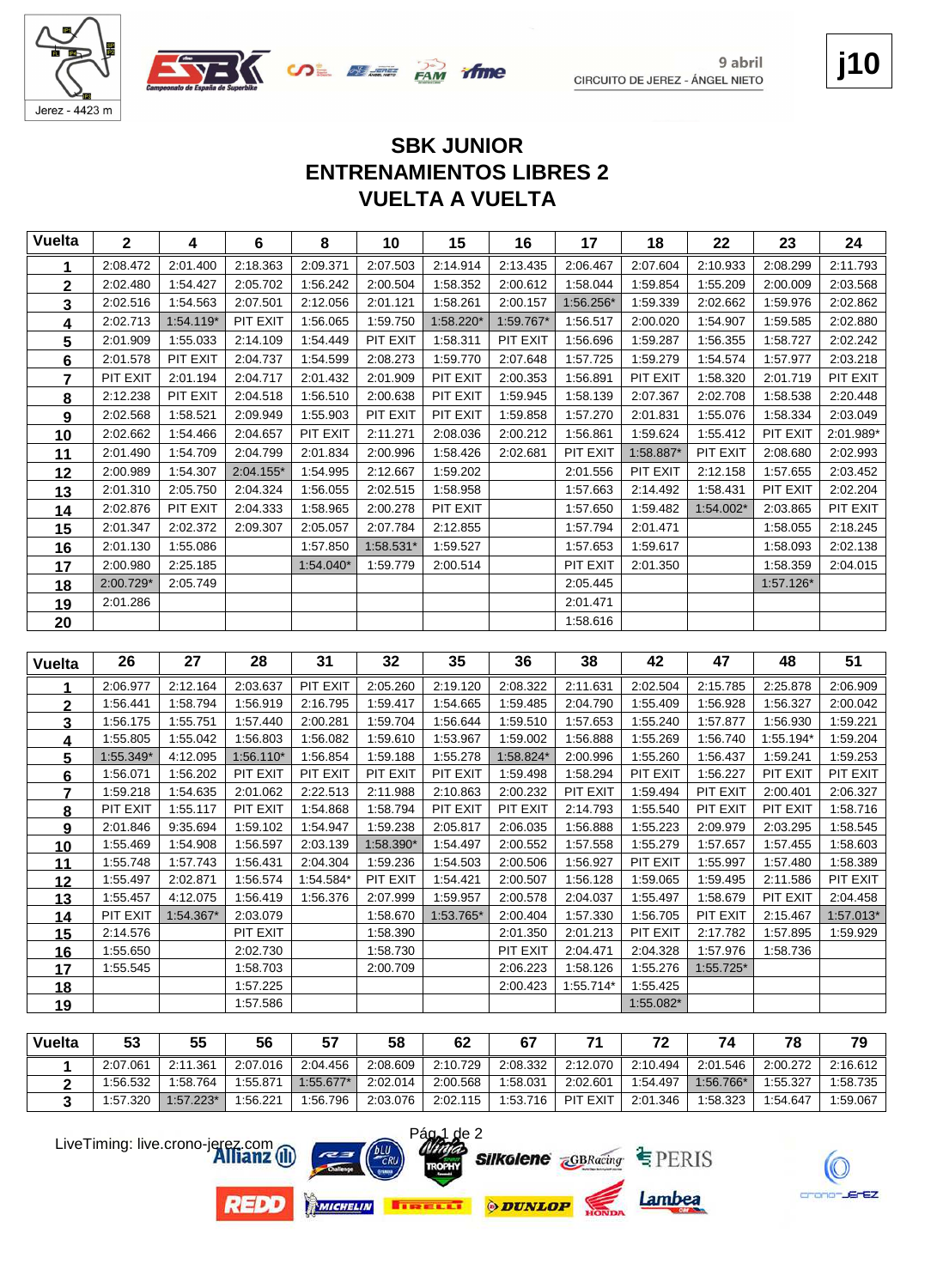



1:59.611

 1:56.305\* 1:55.103\* 1:55.830<br>**18** 1:56.532 2:02.183 1:56.532 2:02.183

9 abril CIRCUITO DE JEREZ - ÁNGEL NIETO **j10**

### **VUELTA A VUELTA ENTRENAMIENTOS LIBRES 2 SBK JUNIOR**

| <b>Vuelta</b>  | 53        | 55        | 56        | 57        | 58        | 62        | 67        | 71          | 72        | 74       | 78        | 79        |
|----------------|-----------|-----------|-----------|-----------|-----------|-----------|-----------|-------------|-----------|----------|-----------|-----------|
| 4              | 1:54.678* | 1:57.690  | 1:57.519  | 1:59.116  | 2:02.872  | 2:00.473  | 1:56.085  | 2:10.279    | 1:54.182  | 1:57.254 | 1:53.691* | 1:58.422* |
| 5              | 1:58.444  | 1:59.207  | 1:58.125  | 1:59.489  | 2:03.478  | 1:59.715  | 1:53.186  | 2:02.018    | 1:53.874  | PIT EXIT | 2:00.537  | 1:59.686  |
| 6              | 1:58.892  | PIT EXIT  | 1:56.086  | 1:56.045  | 2:02.317  | 2:00.174  | 1:53.580  | 2:01.979    | 1:53.793* | 2:05.653 | PIT EXIT  | PIT EXIT  |
| $\overline{7}$ | 1:56.897  | 2:11.053  | 1:56.671  | PIT EXIT  | PIT EXIT  | 1:59.960  | PIT EXIT  | PIT EXIT    | 1:54.148  | 1:59.028 | 1:57.739  | PIT EXIT  |
| 8              | PIT EXIT  | 2:01.723  | PIT EXIT  | 2:05.314  | 2:12.075  | 1:59.522* | 2:17.849  | 2:09.198    | PIT EXIT  | 1:57.325 | PIT EXIT  | 2:05.277  |
| 9              | 2:32.643  | 2:01.650  | 2:01.710  | 1:56.564  | 2:02.553  | 2:03.986  | 1:59.240  | 2:00.917    | 2:02.427  | 1:57.226 | 2:03.238  | 2:00.779  |
| 10             | 1:56.028  | PIT EXIT  | 1:55.988  | 1:57.126  | 2:02.451  |           | 1:57.693  | $2:00.464*$ | 1:54.410  | PIT EXIT | 1:54.468  | 1:59.930  |
| 11             | PIT EXIT  | 2:14.829  | 1:56.355  | 1:56.088  | 2:01.964  |           | 1:52.846* |             | PIT EXIT  | 2:01.691 | PIT EXIT  | PIT EXIT  |
| 12             | 2:10.071  | 2:09.746  | 2:01.137  | 1:56.459  | PIT EXIT  |           | 1:58.896  |             | 2:00.315  | 1:58.227 | 1:57.261  | 2:09.180  |
| 13             | 1:56.475  | 2:02.383  | 1:55.189* | PIT EXIT  | 2:14.083  |           | 2:03.898  |             | 1:54.235  | 1:57.032 | 1:54.185  | 2:01.346  |
| 14             | 2:06.203  | 1:59.933  | 1:56.479  | 2:17.132  | 2:02.400  |           |           |             | 1:59.178  | 1:57.580 | 1:55.961  | PIT EXIT  |
| 15             |           | 2:04.487  | 1:55.800  | 2:03.748  | 2:02.380  |           |           |             | 1:55.905  |          | 2:05.249  | 2:09.637  |
| 16             |           | 1:58.743  |           | 1:55.891  | 2:04.991  |           |           |             |           |          | 2:05.507  | 2:01.994  |
| 17             |           | 1:59.440  |           | 1:56.113  | 2:00.945* |           |           |             |           |          |           | 2:02.745  |
|                |           |           |           |           |           |           |           |             |           |          |           |           |
| <b>Vuelta</b>  | 81        | 83        | 84        | 87        | 91        | 94        |           |             |           |          |           |           |
|                | 2:11.213  | 2:08.972  | 2:04.751  | 2:03.491  | 2:01.192  | 2:11.102  |           |             |           |          |           |           |
| $\overline{2}$ | 1:56.733  | 1:54.627  | 1:59.231  | 1:55.289  | 1:55.199  | 1:56.281  |           |             |           |          |           |           |
| 3              | 1:58.553  | 1:57.409  | 1:58.324  | 1:55.135  | 1:57.183  | 1:59.657  |           |             |           |          |           |           |
| 4              | 1:55.595* | 1:53.601* | 1:58.389  | 1:55.478  | 1:55.170  | 1:55.667  |           |             |           |          |           |           |
| 5              | 2:00.548  | 1:54.295  | PIT EXIT  | 1:55.903  | 1:59.255  | 2:01.234  |           |             |           |          |           |           |
| 6              | 1:56.230  | 1:54.787  | 2:23.137  | PIT EXIT  | PIT EXIT  | 1:57.378  |           |             |           |          |           |           |
| 7              | PIT EXIT  | 1:54.226  | 1:58.380  | 2:09.089  | 1:59.370  | PIT EXIT  |           |             |           |          |           |           |
| 8              | 2:12.287  | PIT EXIT  | 1:58.939  | 1:55.828  | 1:55.864  | 2:08.671  |           |             |           |          |           |           |
| 9              | PIT EXIT  | 2:18.391  | 1:57.851  | 1:54.908* | PIT EXIT  | 1:59.542  |           |             |           |          |           |           |
| 10             | 2:07.480  | 1:58.537  | 1:57.592  | PIT EXIT  | 2:02.399  | 1:55.779  |           |             |           |          |           |           |
| 11             | 1:57.416  | 1:55.832  | 1:57.214  | 2:02.794  | 1:55.961  | 1:56.885  |           |             |           |          |           |           |
| 12             | 1:56.446  | 1:55.405  | 1:57.699  |           | 2:14.733  | 1:55.834  |           |             |           |          |           |           |
| 13             | 1:57.290  | 1:59.045  | 1:57.661  |           | PIT EXIT  | 1:59.831  |           |             |           |          |           |           |
| 14             | 1:56.498  | 1:54.178  | 1:56.676  |           | 1:59.935  | PIT EXIT  |           |             |           |          |           |           |
| 15             |           |           | 1:57.708  |           | 1:56.457  | 2:08.907  |           |             |           |          |           |           |
| 16             |           |           | 1:59.611  |           | 1:56.507  | 1:55.304* |           |             |           |          |           |           |

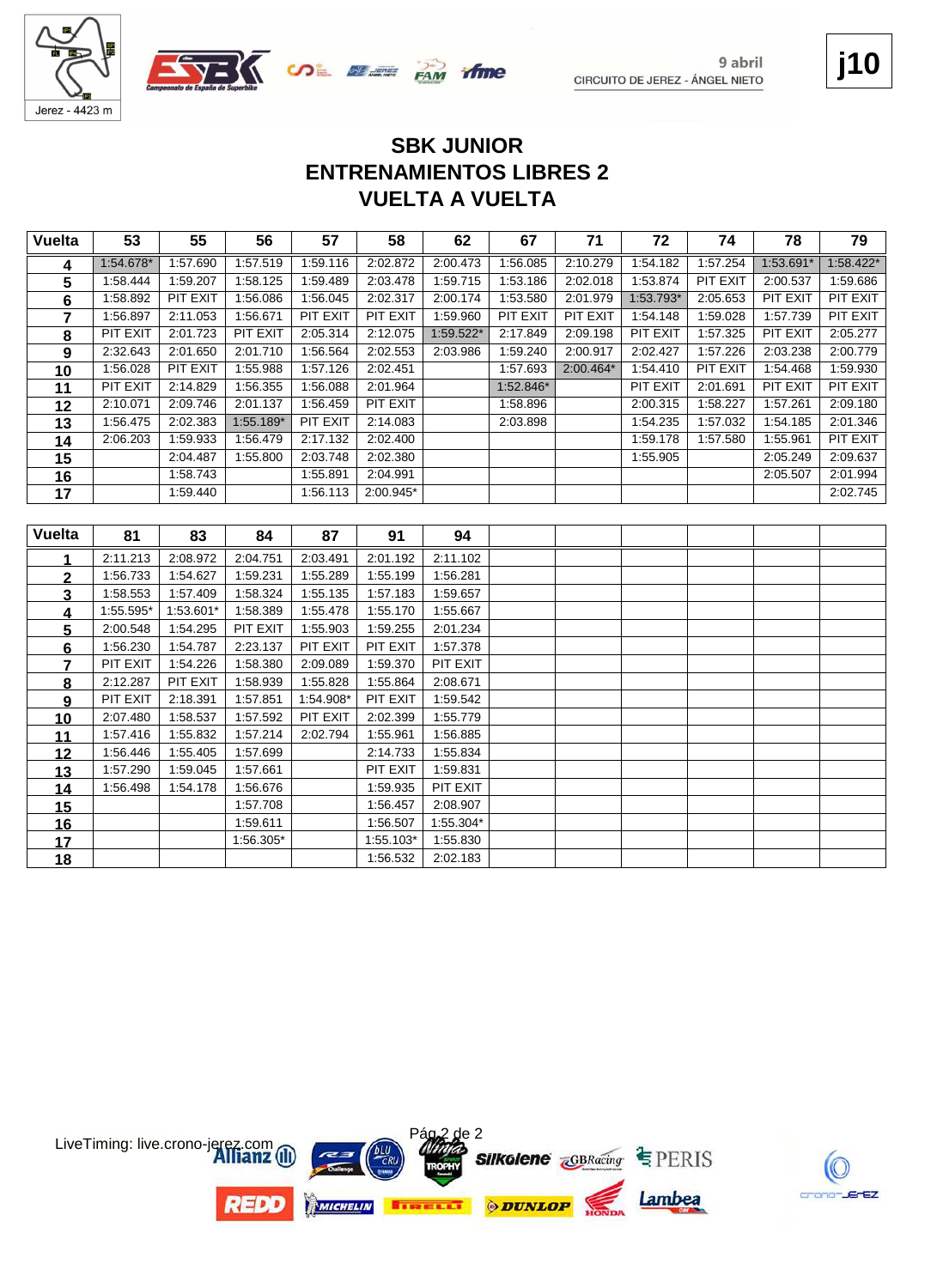



#### **SBK JUNIOR ENTRENAMIENTOS LIBRES 2 ANALISIS**

| Sector Vuelta<br>Sector Vuelta<br>Vuelta<br>Vta<br>Vuelta<br>Sector<br>Sector Vuelta<br>Sector Vuelta<br>Vuelta<br>Sector<br>Sector<br>IP <sub>1</sub><br>35.340<br>35.340<br>33.154<br>33.154<br>40.651<br>40.651<br>34.597<br>34.597<br>35.700<br>35.700<br>39.221<br>39.221<br>40.839<br>40.839<br>IP <sub>2</sub><br>52.356<br>53.299<br>19.336<br>54.676<br>19.202<br>20.042 1:00.693<br>18.702<br>19.147<br>54.847<br>18.439<br>57.660<br>19.045<br>59.884<br>$\mathbf 1$<br>IP3<br>35.258<br>35.666<br>1:30.342<br>33.532<br>1:25.888<br>37.648<br>1.38.341<br>38.910<br>1:32.209<br>1:30.105<br>38.131<br>1:35.791<br>35.716<br>1:35.600<br>IP4<br>22.472 1:52.814<br>20.667 1:46.555<br>2:02.074<br>1:54.271<br>1:51.960<br>1:59.363<br>1:57.889<br>23.733<br>22.062<br>21.855<br>23.572<br>22.289<br>FL<br>2:08.472<br>14.845 2:01.400<br>2:18.363<br>2:09.371<br>15.543<br>2:07.503<br>2:14.914<br>15.546 2:13.435<br>15.658<br>16.289<br>15.100<br>15.551<br>IP <sub>1</sub><br>30.177<br>30.177<br>27.831<br>27.831<br>30.679<br>30.679<br>28.443<br>29.360<br>29.212<br>29.212<br>29.245<br>29.245<br>28.443<br>29.360<br>IP <sub>2</sub><br>47.681<br>18.964<br>49.141<br>17.711<br>45.542<br>19.506<br>50.185<br>46.493<br>18.721<br>48.081<br>18.226<br>47.438<br>18.436<br>18.050<br>$2^{\circ}$<br>IP3<br>35.329<br>1:24.470<br>32.844 1:18.386<br>1:26.746<br>34.854<br>1:22.935<br>34.280<br>1:21.718<br>35.303 1:22.984<br>36.561<br>33.613<br>1:20.106<br>IP4<br>22.294<br>1:46.764<br>21.079<br>1:39.465<br>1.49.611<br>21.223<br>1:41.329<br>21.751<br>1:44.686<br>21.353<br>1:43.071<br>22.130<br>1:45.114<br>22.865<br>FL<br>15.716 2:02.480<br>14.962<br>1:54.427<br>2:05.702<br>14.913<br>1:56.242<br>15.819<br>2:00.504<br>15.281<br>1:58.352<br>15.498<br>2:00.612<br>16.091<br>IP <sub>1</sub><br>30.027<br>30.027<br>27.954<br>27.954<br>31.096<br>31.094<br>31.094<br>30.775<br>28.754<br>28.754<br>29.516<br>29.516<br>31.096<br>30.775<br>IP <sub>2</sub><br>18.877<br>48.904<br>17.595<br>45.549<br>19.774<br>50.870<br>22.188<br>53.282<br>18.588<br>49.363<br>18.410<br>47.164<br>18.491<br>48.007<br>$\mathbf{3}$<br>IP <sub>3</sub><br>33.150<br>35.264 1:24.168<br>1:18.699<br>36.858<br>1:27.728<br>41.170<br>1:34.452<br>34.712 1:24.075<br>34.293<br>1:21.457<br>34.921<br>1:22.928<br>IP4<br>22.732 1:46.900<br>1:39.826<br>22.722<br>1:57.174<br>21.523<br>1:45.598<br>21.495<br>1:42.952<br>1:44.809<br>21.127<br>23.098<br>1:50.826<br>21.881<br>FL<br>15.616<br>2:02.516<br>14.737<br>1:54.563<br>2:07.501<br>14.883<br>2:12.056<br>15.523<br>2:01.121<br>15.309<br>1:58.261<br>15.348 2:00.157<br>16.675<br>IP <sub>1</sub><br>30.199<br>30.199<br>27.774<br>27.774<br>28.661<br>29.324<br>29.411<br>30.080<br>30.080<br>28.661<br>29.324<br>28.639<br>28.639<br>29.411<br>IP <sub>2</sub><br>19.065<br>49.264<br>17.719<br>45.493<br>49.185<br>18.305<br>46.966<br>18.532<br>47.856<br>18.320<br>46.959<br>18.515<br>47.926<br>19.105<br>4<br>IP <sub>3</sub><br>34.776 1:22.702<br>35.352 1:24.616<br>32.810 1:18.303<br>36.907 1:26.092<br>33.475<br>1:20.441<br>34.678<br>1:22.534<br>34.359<br>1:21.318<br>IP4<br>1:39.317<br>22.586<br>1:47.202<br>21.014<br>25.118<br>1:51.210<br>20.877<br>1:41.318<br>21.655<br>1:44.189<br>21.554<br>1:42.872<br>21.822<br>1:44.524<br>15.511 2:02.713<br>4:00.04 PIT EXIT<br>15.243<br>1:59.767<br>FL<br>14.802 1:54.119<br>14.747<br>1:56.065<br>15.562 1:59.750<br>15.348<br>1:58.220<br>IP <sub>1</sub><br>29.785<br>29.785<br>27.763<br>27.763<br>38.074<br>38.074<br>28.005<br>28.005<br>29.286<br>29.286<br>28.793<br>28.793<br>29.117<br>29.117<br>IP <sub>2</sub><br>47.507<br>18.732<br>48.517<br>45.543<br>57.682<br>17.699<br>45.704<br>18.892<br>48.178<br>18.414<br>47.207<br>18.390<br>17.780<br>19.608<br>$\overline{\mathbf{5}}$<br>IP <sub>3</sub><br>35.054<br>1:23.571<br>32.996<br>1:18.539<br>36.923<br>1:34.605<br>33.118<br>1:18.822<br>36.021<br>1:24.199<br>34.491<br>1:21.698<br>35.337<br>1:22.844<br>IP4<br>21.400<br>22.737<br>1:46.308<br>21.475<br>1:40.014<br>23.312 1:57.917<br>20.714<br>1:39.536<br>24.226<br>1:48.425<br>1:43.098<br>23.824<br>1:46.668<br>15.601 2:01.909<br>6:06.61 PIT EXIT<br>2:50.13 PIT EXIT<br>FL<br>15.020 1:55.033<br>16.192 2:14.109<br>14.913<br>1:54.449<br>15.213<br>1:58.311<br>IP <sub>1</sub><br>29.575<br>29.575<br>38.368<br>38.368<br>30.382<br>30.382<br>28.029<br>28.029<br>34.344<br>34.344<br>29.798<br>29.798<br>36.008<br>36.008<br>IP <sub>2</sub><br>18.786<br>48.361<br>18.558<br>56.926<br>19.267<br>49.649<br>17.719<br>45.748<br>18.750<br>53.094<br>18.278<br>48.076<br>19.023<br>55.031<br>6<br>IP <sub>3</sub><br>35.262 1:23.623<br>1:33.499<br>36.280<br>1:25.929<br>34.891<br>34.342 1:22.418<br>35.214 1:30.245<br>36.573<br>33.112<br>1:18.860<br>1:27.985<br>IP4<br>1:55.958<br>1:48.756<br>1:44.549<br>1:52.277<br>22.453<br>1:46.076<br>22.459<br>22.827<br>20.753<br>1:39.613<br>24.500<br>1:52.485<br>22.131<br>22.032<br>FL<br>15.503 2:01.578<br>27.563 PIT EXIT<br>15.981<br>2:04.737<br>15.372 2:07.648<br>14.986<br>1:54.599<br>15.788<br>2:08.273<br>15.221<br>1:59.770<br>IP1<br>30.303<br>30.303<br>32.174<br>32.174<br>30.497<br>30.497<br>33.244<br>33.244<br>29.763<br>29.763<br>28.926<br>28.926<br>29.540<br>29.540<br>IP <sub>2</sub><br>18.950<br>49.253<br>17.965<br>50.139<br>19.343<br>49.840<br>18.053<br>51.297<br>18.962<br>48.725<br>18.518<br>47.444<br>18.706<br>48.246<br>$\overline{\mathbf{7}}$<br>IP <sub>3</sub><br>35.698<br>1:24.951<br>34.015<br>1:24.154<br>1:25.653<br>1:24.949<br>35.554<br>1:24.279<br>34.537<br>1:21.981<br>34.869<br>1:23.115<br>35.813<br>33.652<br>IP4<br>24.315 1:49.266<br>21.912<br>1:46.066<br>1:48.637<br>21.631<br>1:46.580<br>21.937<br>1:46.216<br>21.894<br>1:43.875<br>21.906<br>1:45.021<br>22.984<br>FL<br>1:49.57 PIT EXIT<br>15.128 2:01.194<br>16.080<br>2:04.717<br>14.852 2:01.432<br>15.693 2:01.909<br>3:35.17 PIT EXIT<br>15.332 2:00.353<br>IP1<br>36.616<br>36.616<br>28.272<br>28.272<br>30.445<br>30.445<br>28.302<br>28.302<br>29.409<br>29.409<br>36.750<br>36.750<br>29.336<br>29.336<br>IP <sub>2</sub><br>55.777<br>19.161<br>17.906<br>46.178<br>19.042<br>49.487<br>17.933<br>46.235<br>18.742<br>19.051<br>55.801<br>18.521<br>47.857<br>48.151<br>8<br>IP <sub>3</sub><br>37.159<br>1:32.936<br>33.977 1:20.155<br>36.014<br>1:25.501<br>33.889<br>1:20.124<br>34.856<br>1:23.007<br>36.021<br>1:31.822<br>34.903<br>1:22.760<br>IP4<br>23.659<br>1:56.595<br>22.124<br>1:42.279<br>22.980<br>1:48.481<br>21.369<br>1:41.493<br>21.870<br>1:44.877<br>22.975 1:54.797<br>21.876<br>1:44.636<br>FL<br>15.643 2:12.238<br>53.339 PIT EXIT<br>16.037 2:04.518<br>38.009 PIT EXIT<br>15.017<br>1:56.510<br>15.761<br>2:00.638<br>15.310<br>1:59.945<br>IP <sub>1</sub><br>30.367<br>30.367<br>31.525<br>31.525<br>34.395<br>34.395<br>28.416<br>28.416<br>29.729<br>29.729<br>33.867<br>33.867<br>29.580<br>29.580<br>IP <sub>2</sub><br>17.891<br>54.330<br>18.917<br>19.015<br>49.382<br>49.416<br>19.935<br>17.767<br>46.183<br>48.646<br>18.870<br>52.737<br>18.492<br>48.072<br>9<br>IP3<br>35.347 1:24.729<br>33.447 1:22.863<br>36.806 1:31.136<br>33.472 1:19.655<br>37.282 1:25.928<br>34.863 1:27.600<br>34.720 1:22.792<br>IP4<br>24.518 1:50.446<br>21.781 1:44.573<br>22.389 1:47.118<br>20.774 1:43.637<br>22.814 1:53.950<br>21.458 1:41.113<br>22.244 1:49.844<br>FL.<br>15.450 2:02.568<br>14.884 1:58.521<br>15.999 2:09.949<br>14.790 1:55.903<br>30.975 PIT EXIT<br>1:10.65 PIT EXIT<br>15.285 1:59.858<br>IP <sub>1</sub><br>29.705<br>29.705<br>28.116<br>30.219<br>29.358<br>29.358<br>39.243<br>39.243<br>37.409<br>37.409<br>29.598<br>29.598<br>28.116<br>30.219<br>IP <sub>2</sub><br>19.189<br>48.894<br>17.827<br>45.943<br>19.223<br>49.442<br>48.020<br>19.190<br>58.433<br>18.613<br>56.022<br>18.501<br>48.099<br>18.662<br>10<br>IP <sub>3</sub><br>35.684 1:24.578<br>33.071 1:19.014<br>36.284 1:25.726<br>34.753 1:22.773<br>35.288 1:33.721<br>34.958 1:30.980<br>34.870 1:22.969<br>IP4<br>22.610 1:47.188<br>20.608 1:39.622<br>22.953 1:48.679<br>23.448 1:46.221<br>21.983 1:55.704<br>21.696 1:52.676<br>21.883 1:44.852<br>FL.<br>14.845 1:54.466<br>15.474 2:02.662<br>15.978 2:04.657<br>5:49.32 PIT EXIT<br>15.567 2:11.271<br>15.360 2:08.036<br>15.360 2:00.212<br>IP1<br>29.575<br>29.575<br>27.890<br>33.961<br>29.505<br>29.505<br>28.938<br>28.938<br>29.811<br>27.890<br>30.316<br>30.316<br>33.961<br>29.811<br>IP <sub>2</sub><br>18.716<br>45.592<br>49.689<br>48.757<br>48.291<br>17.702<br>19.373<br>18.145<br>52.106<br>18.800<br>48.305<br>18.167<br>47.105<br>18.946<br>$ 11\rangle$<br>IP3<br>33.197 1:18.789<br>34.565 1:21.670<br>35.747 1:24.504<br>35.114 1:23.405<br>36.138 1:25.827<br>33.354 1:25.460<br>35.101 1:23.406<br>21.047 1:39.836<br>IP4<br>22.616 1:46.021<br>22.966 1:48.793<br>21.560 1:47.020<br>21.932 1:45.338<br>21.539 1:43.209<br>22.692 1:47.196<br>FL I<br>15.469 2:01.490<br>14.873 1:54.709<br>16.006 2:04.799 14.814 2:01.834<br>15.658 2:00.996<br>15.217 1:58.426<br>15.485 2:02.681 | <b>Número</b> | 2 |  | 4 | 6 | 8 | 10 | 15 | 16 |
|-------------------------------------------------------------------------------------------------------------------------------------------------------------------------------------------------------------------------------------------------------------------------------------------------------------------------------------------------------------------------------------------------------------------------------------------------------------------------------------------------------------------------------------------------------------------------------------------------------------------------------------------------------------------------------------------------------------------------------------------------------------------------------------------------------------------------------------------------------------------------------------------------------------------------------------------------------------------------------------------------------------------------------------------------------------------------------------------------------------------------------------------------------------------------------------------------------------------------------------------------------------------------------------------------------------------------------------------------------------------------------------------------------------------------------------------------------------------------------------------------------------------------------------------------------------------------------------------------------------------------------------------------------------------------------------------------------------------------------------------------------------------------------------------------------------------------------------------------------------------------------------------------------------------------------------------------------------------------------------------------------------------------------------------------------------------------------------------------------------------------------------------------------------------------------------------------------------------------------------------------------------------------------------------------------------------------------------------------------------------------------------------------------------------------------------------------------------------------------------------------------------------------------------------------------------------------------------------------------------------------------------------------------------------------------------------------------------------------------------------------------------------------------------------------------------------------------------------------------------------------------------------------------------------------------------------------------------------------------------------------------------------------------------------------------------------------------------------------------------------------------------------------------------------------------------------------------------------------------------------------------------------------------------------------------------------------------------------------------------------------------------------------------------------------------------------------------------------------------------------------------------------------------------------------------------------------------------------------------------------------------------------------------------------------------------------------------------------------------------------------------------------------------------------------------------------------------------------------------------------------------------------------------------------------------------------------------------------------------------------------------------------------------------------------------------------------------------------------------------------------------------------------------------------------------------------------------------------------------------------------------------------------------------------------------------------------------------------------------------------------------------------------------------------------------------------------------------------------------------------------------------------------------------------------------------------------------------------------------------------------------------------------------------------------------------------------------------------------------------------------------------------------------------------------------------------------------------------------------------------------------------------------------------------------------------------------------------------------------------------------------------------------------------------------------------------------------------------------------------------------------------------------------------------------------------------------------------------------------------------------------------------------------------------------------------------------------------------------------------------------------------------------------------------------------------------------------------------------------------------------------------------------------------------------------------------------------------------------------------------------------------------------------------------------------------------------------------------------------------------------------------------------------------------------------------------------------------------------------------------------------------------------------------------------------------------------------------------------------------------------------------------------------------------------------------------------------------------------------------------------------------------------------------------------------------------------------------------------------------------------------------------------------------------------------------------------------------------------------------------------------------------------------------------------------------------------------------------------------------------------------------------------------------------------------------------------------------------------------------------------------------------------------------------------------------------------------------------------------------------------------------------------------------------------------------------------------------------------------------------------------------------------------------------------------------------------------------------------------------------------------------------------------------------------------------------------------------------------------------------------------------------------------------------------------------------------------------------------------------------------------------------------------------------------------------------------------------------------------------------------------------------------------------------------------------------------------------------------------------------------------------------------------------------------------------------------------------------------------------------------------------------------------------------------------------------------------------------------------------------------------------------------------------------------------------------------------------------------------------------------------------------------------------------------------------------------------------------------------------------------------------------------------------------------------------------------------------------------------------------------------------------------------------------------------------------------------------------------------------------------------------------------------------------------------------------------------------------------------------------------------------------------------------------------------------------------------------------------------------------------------------------------------------------------------------------------------------------------------------------------------------------------------------------------------------------------------------------------------------------------------------------------------------------------------------------------------------------------------------------------------------------------------------------------------------------------------------------------------------------------------------------------------------------------------------------------------------------------------------------------------------------------------------------------|---------------|---|--|---|---|---|----|----|----|
|                                                                                                                                                                                                                                                                                                                                                                                                                                                                                                                                                                                                                                                                                                                                                                                                                                                                                                                                                                                                                                                                                                                                                                                                                                                                                                                                                                                                                                                                                                                                                                                                                                                                                                                                                                                                                                                                                                                                                                                                                                                                                                                                                                                                                                                                                                                                                                                                                                                                                                                                                                                                                                                                                                                                                                                                                                                                                                                                                                                                                                                                                                                                                                                                                                                                                                                                                                                                                                                                                                                                                                                                                                                                                                                                                                                                                                                                                                                                                                                                                                                                                                                                                                                                                                                                                                                                                                                                                                                                                                                                                                                                                                                                                                                                                                                                                                                                                                                                                                                                                                                                                                                                                                                                                                                                                                                                                                                                                                                                                                                                                                                                                                                                                                                                                                                                                                                                                                                                                                                                                                                                                                                                                                                                                                                                                                                                                                                                                                                                                                                                                                                                                                                                                                                                                                                                                                                                                                                                                                                                                                                                                                                                                                                                                                                                                                                                                                                                                                                                                                                                                                                                                                                                                                                                                                                                                                                                                                                                                                                                                                                                                                                                                                                                                                                                                                                                                                                                                                                                                                                                                                                                                                                                                                                                                                                                                                                                                                                                                                                                                                                                                                                                                                         |               |   |  |   |   |   |    |    |    |
|                                                                                                                                                                                                                                                                                                                                                                                                                                                                                                                                                                                                                                                                                                                                                                                                                                                                                                                                                                                                                                                                                                                                                                                                                                                                                                                                                                                                                                                                                                                                                                                                                                                                                                                                                                                                                                                                                                                                                                                                                                                                                                                                                                                                                                                                                                                                                                                                                                                                                                                                                                                                                                                                                                                                                                                                                                                                                                                                                                                                                                                                                                                                                                                                                                                                                                                                                                                                                                                                                                                                                                                                                                                                                                                                                                                                                                                                                                                                                                                                                                                                                                                                                                                                                                                                                                                                                                                                                                                                                                                                                                                                                                                                                                                                                                                                                                                                                                                                                                                                                                                                                                                                                                                                                                                                                                                                                                                                                                                                                                                                                                                                                                                                                                                                                                                                                                                                                                                                                                                                                                                                                                                                                                                                                                                                                                                                                                                                                                                                                                                                                                                                                                                                                                                                                                                                                                                                                                                                                                                                                                                                                                                                                                                                                                                                                                                                                                                                                                                                                                                                                                                                                                                                                                                                                                                                                                                                                                                                                                                                                                                                                                                                                                                                                                                                                                                                                                                                                                                                                                                                                                                                                                                                                                                                                                                                                                                                                                                                                                                                                                                                                                                                                                         |               |   |  |   |   |   |    |    |    |
|                                                                                                                                                                                                                                                                                                                                                                                                                                                                                                                                                                                                                                                                                                                                                                                                                                                                                                                                                                                                                                                                                                                                                                                                                                                                                                                                                                                                                                                                                                                                                                                                                                                                                                                                                                                                                                                                                                                                                                                                                                                                                                                                                                                                                                                                                                                                                                                                                                                                                                                                                                                                                                                                                                                                                                                                                                                                                                                                                                                                                                                                                                                                                                                                                                                                                                                                                                                                                                                                                                                                                                                                                                                                                                                                                                                                                                                                                                                                                                                                                                                                                                                                                                                                                                                                                                                                                                                                                                                                                                                                                                                                                                                                                                                                                                                                                                                                                                                                                                                                                                                                                                                                                                                                                                                                                                                                                                                                                                                                                                                                                                                                                                                                                                                                                                                                                                                                                                                                                                                                                                                                                                                                                                                                                                                                                                                                                                                                                                                                                                                                                                                                                                                                                                                                                                                                                                                                                                                                                                                                                                                                                                                                                                                                                                                                                                                                                                                                                                                                                                                                                                                                                                                                                                                                                                                                                                                                                                                                                                                                                                                                                                                                                                                                                                                                                                                                                                                                                                                                                                                                                                                                                                                                                                                                                                                                                                                                                                                                                                                                                                                                                                                                                                         |               |   |  |   |   |   |    |    |    |
|                                                                                                                                                                                                                                                                                                                                                                                                                                                                                                                                                                                                                                                                                                                                                                                                                                                                                                                                                                                                                                                                                                                                                                                                                                                                                                                                                                                                                                                                                                                                                                                                                                                                                                                                                                                                                                                                                                                                                                                                                                                                                                                                                                                                                                                                                                                                                                                                                                                                                                                                                                                                                                                                                                                                                                                                                                                                                                                                                                                                                                                                                                                                                                                                                                                                                                                                                                                                                                                                                                                                                                                                                                                                                                                                                                                                                                                                                                                                                                                                                                                                                                                                                                                                                                                                                                                                                                                                                                                                                                                                                                                                                                                                                                                                                                                                                                                                                                                                                                                                                                                                                                                                                                                                                                                                                                                                                                                                                                                                                                                                                                                                                                                                                                                                                                                                                                                                                                                                                                                                                                                                                                                                                                                                                                                                                                                                                                                                                                                                                                                                                                                                                                                                                                                                                                                                                                                                                                                                                                                                                                                                                                                                                                                                                                                                                                                                                                                                                                                                                                                                                                                                                                                                                                                                                                                                                                                                                                                                                                                                                                                                                                                                                                                                                                                                                                                                                                                                                                                                                                                                                                                                                                                                                                                                                                                                                                                                                                                                                                                                                                                                                                                                                                         |               |   |  |   |   |   |    |    |    |
|                                                                                                                                                                                                                                                                                                                                                                                                                                                                                                                                                                                                                                                                                                                                                                                                                                                                                                                                                                                                                                                                                                                                                                                                                                                                                                                                                                                                                                                                                                                                                                                                                                                                                                                                                                                                                                                                                                                                                                                                                                                                                                                                                                                                                                                                                                                                                                                                                                                                                                                                                                                                                                                                                                                                                                                                                                                                                                                                                                                                                                                                                                                                                                                                                                                                                                                                                                                                                                                                                                                                                                                                                                                                                                                                                                                                                                                                                                                                                                                                                                                                                                                                                                                                                                                                                                                                                                                                                                                                                                                                                                                                                                                                                                                                                                                                                                                                                                                                                                                                                                                                                                                                                                                                                                                                                                                                                                                                                                                                                                                                                                                                                                                                                                                                                                                                                                                                                                                                                                                                                                                                                                                                                                                                                                                                                                                                                                                                                                                                                                                                                                                                                                                                                                                                                                                                                                                                                                                                                                                                                                                                                                                                                                                                                                                                                                                                                                                                                                                                                                                                                                                                                                                                                                                                                                                                                                                                                                                                                                                                                                                                                                                                                                                                                                                                                                                                                                                                                                                                                                                                                                                                                                                                                                                                                                                                                                                                                                                                                                                                                                                                                                                                                                         |               |   |  |   |   |   |    |    |    |
|                                                                                                                                                                                                                                                                                                                                                                                                                                                                                                                                                                                                                                                                                                                                                                                                                                                                                                                                                                                                                                                                                                                                                                                                                                                                                                                                                                                                                                                                                                                                                                                                                                                                                                                                                                                                                                                                                                                                                                                                                                                                                                                                                                                                                                                                                                                                                                                                                                                                                                                                                                                                                                                                                                                                                                                                                                                                                                                                                                                                                                                                                                                                                                                                                                                                                                                                                                                                                                                                                                                                                                                                                                                                                                                                                                                                                                                                                                                                                                                                                                                                                                                                                                                                                                                                                                                                                                                                                                                                                                                                                                                                                                                                                                                                                                                                                                                                                                                                                                                                                                                                                                                                                                                                                                                                                                                                                                                                                                                                                                                                                                                                                                                                                                                                                                                                                                                                                                                                                                                                                                                                                                                                                                                                                                                                                                                                                                                                                                                                                                                                                                                                                                                                                                                                                                                                                                                                                                                                                                                                                                                                                                                                                                                                                                                                                                                                                                                                                                                                                                                                                                                                                                                                                                                                                                                                                                                                                                                                                                                                                                                                                                                                                                                                                                                                                                                                                                                                                                                                                                                                                                                                                                                                                                                                                                                                                                                                                                                                                                                                                                                                                                                                                                         |               |   |  |   |   |   |    |    |    |
|                                                                                                                                                                                                                                                                                                                                                                                                                                                                                                                                                                                                                                                                                                                                                                                                                                                                                                                                                                                                                                                                                                                                                                                                                                                                                                                                                                                                                                                                                                                                                                                                                                                                                                                                                                                                                                                                                                                                                                                                                                                                                                                                                                                                                                                                                                                                                                                                                                                                                                                                                                                                                                                                                                                                                                                                                                                                                                                                                                                                                                                                                                                                                                                                                                                                                                                                                                                                                                                                                                                                                                                                                                                                                                                                                                                                                                                                                                                                                                                                                                                                                                                                                                                                                                                                                                                                                                                                                                                                                                                                                                                                                                                                                                                                                                                                                                                                                                                                                                                                                                                                                                                                                                                                                                                                                                                                                                                                                                                                                                                                                                                                                                                                                                                                                                                                                                                                                                                                                                                                                                                                                                                                                                                                                                                                                                                                                                                                                                                                                                                                                                                                                                                                                                                                                                                                                                                                                                                                                                                                                                                                                                                                                                                                                                                                                                                                                                                                                                                                                                                                                                                                                                                                                                                                                                                                                                                                                                                                                                                                                                                                                                                                                                                                                                                                                                                                                                                                                                                                                                                                                                                                                                                                                                                                                                                                                                                                                                                                                                                                                                                                                                                                                                         |               |   |  |   |   |   |    |    |    |
|                                                                                                                                                                                                                                                                                                                                                                                                                                                                                                                                                                                                                                                                                                                                                                                                                                                                                                                                                                                                                                                                                                                                                                                                                                                                                                                                                                                                                                                                                                                                                                                                                                                                                                                                                                                                                                                                                                                                                                                                                                                                                                                                                                                                                                                                                                                                                                                                                                                                                                                                                                                                                                                                                                                                                                                                                                                                                                                                                                                                                                                                                                                                                                                                                                                                                                                                                                                                                                                                                                                                                                                                                                                                                                                                                                                                                                                                                                                                                                                                                                                                                                                                                                                                                                                                                                                                                                                                                                                                                                                                                                                                                                                                                                                                                                                                                                                                                                                                                                                                                                                                                                                                                                                                                                                                                                                                                                                                                                                                                                                                                                                                                                                                                                                                                                                                                                                                                                                                                                                                                                                                                                                                                                                                                                                                                                                                                                                                                                                                                                                                                                                                                                                                                                                                                                                                                                                                                                                                                                                                                                                                                                                                                                                                                                                                                                                                                                                                                                                                                                                                                                                                                                                                                                                                                                                                                                                                                                                                                                                                                                                                                                                                                                                                                                                                                                                                                                                                                                                                                                                                                                                                                                                                                                                                                                                                                                                                                                                                                                                                                                                                                                                                                                         |               |   |  |   |   |   |    |    |    |
|                                                                                                                                                                                                                                                                                                                                                                                                                                                                                                                                                                                                                                                                                                                                                                                                                                                                                                                                                                                                                                                                                                                                                                                                                                                                                                                                                                                                                                                                                                                                                                                                                                                                                                                                                                                                                                                                                                                                                                                                                                                                                                                                                                                                                                                                                                                                                                                                                                                                                                                                                                                                                                                                                                                                                                                                                                                                                                                                                                                                                                                                                                                                                                                                                                                                                                                                                                                                                                                                                                                                                                                                                                                                                                                                                                                                                                                                                                                                                                                                                                                                                                                                                                                                                                                                                                                                                                                                                                                                                                                                                                                                                                                                                                                                                                                                                                                                                                                                                                                                                                                                                                                                                                                                                                                                                                                                                                                                                                                                                                                                                                                                                                                                                                                                                                                                                                                                                                                                                                                                                                                                                                                                                                                                                                                                                                                                                                                                                                                                                                                                                                                                                                                                                                                                                                                                                                                                                                                                                                                                                                                                                                                                                                                                                                                                                                                                                                                                                                                                                                                                                                                                                                                                                                                                                                                                                                                                                                                                                                                                                                                                                                                                                                                                                                                                                                                                                                                                                                                                                                                                                                                                                                                                                                                                                                                                                                                                                                                                                                                                                                                                                                                                                                         |               |   |  |   |   |   |    |    |    |
|                                                                                                                                                                                                                                                                                                                                                                                                                                                                                                                                                                                                                                                                                                                                                                                                                                                                                                                                                                                                                                                                                                                                                                                                                                                                                                                                                                                                                                                                                                                                                                                                                                                                                                                                                                                                                                                                                                                                                                                                                                                                                                                                                                                                                                                                                                                                                                                                                                                                                                                                                                                                                                                                                                                                                                                                                                                                                                                                                                                                                                                                                                                                                                                                                                                                                                                                                                                                                                                                                                                                                                                                                                                                                                                                                                                                                                                                                                                                                                                                                                                                                                                                                                                                                                                                                                                                                                                                                                                                                                                                                                                                                                                                                                                                                                                                                                                                                                                                                                                                                                                                                                                                                                                                                                                                                                                                                                                                                                                                                                                                                                                                                                                                                                                                                                                                                                                                                                                                                                                                                                                                                                                                                                                                                                                                                                                                                                                                                                                                                                                                                                                                                                                                                                                                                                                                                                                                                                                                                                                                                                                                                                                                                                                                                                                                                                                                                                                                                                                                                                                                                                                                                                                                                                                                                                                                                                                                                                                                                                                                                                                                                                                                                                                                                                                                                                                                                                                                                                                                                                                                                                                                                                                                                                                                                                                                                                                                                                                                                                                                                                                                                                                                                                         |               |   |  |   |   |   |    |    |    |
|                                                                                                                                                                                                                                                                                                                                                                                                                                                                                                                                                                                                                                                                                                                                                                                                                                                                                                                                                                                                                                                                                                                                                                                                                                                                                                                                                                                                                                                                                                                                                                                                                                                                                                                                                                                                                                                                                                                                                                                                                                                                                                                                                                                                                                                                                                                                                                                                                                                                                                                                                                                                                                                                                                                                                                                                                                                                                                                                                                                                                                                                                                                                                                                                                                                                                                                                                                                                                                                                                                                                                                                                                                                                                                                                                                                                                                                                                                                                                                                                                                                                                                                                                                                                                                                                                                                                                                                                                                                                                                                                                                                                                                                                                                                                                                                                                                                                                                                                                                                                                                                                                                                                                                                                                                                                                                                                                                                                                                                                                                                                                                                                                                                                                                                                                                                                                                                                                                                                                                                                                                                                                                                                                                                                                                                                                                                                                                                                                                                                                                                                                                                                                                                                                                                                                                                                                                                                                                                                                                                                                                                                                                                                                                                                                                                                                                                                                                                                                                                                                                                                                                                                                                                                                                                                                                                                                                                                                                                                                                                                                                                                                                                                                                                                                                                                                                                                                                                                                                                                                                                                                                                                                                                                                                                                                                                                                                                                                                                                                                                                                                                                                                                                                                         |               |   |  |   |   |   |    |    |    |
|                                                                                                                                                                                                                                                                                                                                                                                                                                                                                                                                                                                                                                                                                                                                                                                                                                                                                                                                                                                                                                                                                                                                                                                                                                                                                                                                                                                                                                                                                                                                                                                                                                                                                                                                                                                                                                                                                                                                                                                                                                                                                                                                                                                                                                                                                                                                                                                                                                                                                                                                                                                                                                                                                                                                                                                                                                                                                                                                                                                                                                                                                                                                                                                                                                                                                                                                                                                                                                                                                                                                                                                                                                                                                                                                                                                                                                                                                                                                                                                                                                                                                                                                                                                                                                                                                                                                                                                                                                                                                                                                                                                                                                                                                                                                                                                                                                                                                                                                                                                                                                                                                                                                                                                                                                                                                                                                                                                                                                                                                                                                                                                                                                                                                                                                                                                                                                                                                                                                                                                                                                                                                                                                                                                                                                                                                                                                                                                                                                                                                                                                                                                                                                                                                                                                                                                                                                                                                                                                                                                                                                                                                                                                                                                                                                                                                                                                                                                                                                                                                                                                                                                                                                                                                                                                                                                                                                                                                                                                                                                                                                                                                                                                                                                                                                                                                                                                                                                                                                                                                                                                                                                                                                                                                                                                                                                                                                                                                                                                                                                                                                                                                                                                                                         |               |   |  |   |   |   |    |    |    |
|                                                                                                                                                                                                                                                                                                                                                                                                                                                                                                                                                                                                                                                                                                                                                                                                                                                                                                                                                                                                                                                                                                                                                                                                                                                                                                                                                                                                                                                                                                                                                                                                                                                                                                                                                                                                                                                                                                                                                                                                                                                                                                                                                                                                                                                                                                                                                                                                                                                                                                                                                                                                                                                                                                                                                                                                                                                                                                                                                                                                                                                                                                                                                                                                                                                                                                                                                                                                                                                                                                                                                                                                                                                                                                                                                                                                                                                                                                                                                                                                                                                                                                                                                                                                                                                                                                                                                                                                                                                                                                                                                                                                                                                                                                                                                                                                                                                                                                                                                                                                                                                                                                                                                                                                                                                                                                                                                                                                                                                                                                                                                                                                                                                                                                                                                                                                                                                                                                                                                                                                                                                                                                                                                                                                                                                                                                                                                                                                                                                                                                                                                                                                                                                                                                                                                                                                                                                                                                                                                                                                                                                                                                                                                                                                                                                                                                                                                                                                                                                                                                                                                                                                                                                                                                                                                                                                                                                                                                                                                                                                                                                                                                                                                                                                                                                                                                                                                                                                                                                                                                                                                                                                                                                                                                                                                                                                                                                                                                                                                                                                                                                                                                                                                                         |               |   |  |   |   |   |    |    |    |
|                                                                                                                                                                                                                                                                                                                                                                                                                                                                                                                                                                                                                                                                                                                                                                                                                                                                                                                                                                                                                                                                                                                                                                                                                                                                                                                                                                                                                                                                                                                                                                                                                                                                                                                                                                                                                                                                                                                                                                                                                                                                                                                                                                                                                                                                                                                                                                                                                                                                                                                                                                                                                                                                                                                                                                                                                                                                                                                                                                                                                                                                                                                                                                                                                                                                                                                                                                                                                                                                                                                                                                                                                                                                                                                                                                                                                                                                                                                                                                                                                                                                                                                                                                                                                                                                                                                                                                                                                                                                                                                                                                                                                                                                                                                                                                                                                                                                                                                                                                                                                                                                                                                                                                                                                                                                                                                                                                                                                                                                                                                                                                                                                                                                                                                                                                                                                                                                                                                                                                                                                                                                                                                                                                                                                                                                                                                                                                                                                                                                                                                                                                                                                                                                                                                                                                                                                                                                                                                                                                                                                                                                                                                                                                                                                                                                                                                                                                                                                                                                                                                                                                                                                                                                                                                                                                                                                                                                                                                                                                                                                                                                                                                                                                                                                                                                                                                                                                                                                                                                                                                                                                                                                                                                                                                                                                                                                                                                                                                                                                                                                                                                                                                                                                         |               |   |  |   |   |   |    |    |    |
|                                                                                                                                                                                                                                                                                                                                                                                                                                                                                                                                                                                                                                                                                                                                                                                                                                                                                                                                                                                                                                                                                                                                                                                                                                                                                                                                                                                                                                                                                                                                                                                                                                                                                                                                                                                                                                                                                                                                                                                                                                                                                                                                                                                                                                                                                                                                                                                                                                                                                                                                                                                                                                                                                                                                                                                                                                                                                                                                                                                                                                                                                                                                                                                                                                                                                                                                                                                                                                                                                                                                                                                                                                                                                                                                                                                                                                                                                                                                                                                                                                                                                                                                                                                                                                                                                                                                                                                                                                                                                                                                                                                                                                                                                                                                                                                                                                                                                                                                                                                                                                                                                                                                                                                                                                                                                                                                                                                                                                                                                                                                                                                                                                                                                                                                                                                                                                                                                                                                                                                                                                                                                                                                                                                                                                                                                                                                                                                                                                                                                                                                                                                                                                                                                                                                                                                                                                                                                                                                                                                                                                                                                                                                                                                                                                                                                                                                                                                                                                                                                                                                                                                                                                                                                                                                                                                                                                                                                                                                                                                                                                                                                                                                                                                                                                                                                                                                                                                                                                                                                                                                                                                                                                                                                                                                                                                                                                                                                                                                                                                                                                                                                                                                                                         |               |   |  |   |   |   |    |    |    |
|                                                                                                                                                                                                                                                                                                                                                                                                                                                                                                                                                                                                                                                                                                                                                                                                                                                                                                                                                                                                                                                                                                                                                                                                                                                                                                                                                                                                                                                                                                                                                                                                                                                                                                                                                                                                                                                                                                                                                                                                                                                                                                                                                                                                                                                                                                                                                                                                                                                                                                                                                                                                                                                                                                                                                                                                                                                                                                                                                                                                                                                                                                                                                                                                                                                                                                                                                                                                                                                                                                                                                                                                                                                                                                                                                                                                                                                                                                                                                                                                                                                                                                                                                                                                                                                                                                                                                                                                                                                                                                                                                                                                                                                                                                                                                                                                                                                                                                                                                                                                                                                                                                                                                                                                                                                                                                                                                                                                                                                                                                                                                                                                                                                                                                                                                                                                                                                                                                                                                                                                                                                                                                                                                                                                                                                                                                                                                                                                                                                                                                                                                                                                                                                                                                                                                                                                                                                                                                                                                                                                                                                                                                                                                                                                                                                                                                                                                                                                                                                                                                                                                                                                                                                                                                                                                                                                                                                                                                                                                                                                                                                                                                                                                                                                                                                                                                                                                                                                                                                                                                                                                                                                                                                                                                                                                                                                                                                                                                                                                                                                                                                                                                                                                                         |               |   |  |   |   |   |    |    |    |
|                                                                                                                                                                                                                                                                                                                                                                                                                                                                                                                                                                                                                                                                                                                                                                                                                                                                                                                                                                                                                                                                                                                                                                                                                                                                                                                                                                                                                                                                                                                                                                                                                                                                                                                                                                                                                                                                                                                                                                                                                                                                                                                                                                                                                                                                                                                                                                                                                                                                                                                                                                                                                                                                                                                                                                                                                                                                                                                                                                                                                                                                                                                                                                                                                                                                                                                                                                                                                                                                                                                                                                                                                                                                                                                                                                                                                                                                                                                                                                                                                                                                                                                                                                                                                                                                                                                                                                                                                                                                                                                                                                                                                                                                                                                                                                                                                                                                                                                                                                                                                                                                                                                                                                                                                                                                                                                                                                                                                                                                                                                                                                                                                                                                                                                                                                                                                                                                                                                                                                                                                                                                                                                                                                                                                                                                                                                                                                                                                                                                                                                                                                                                                                                                                                                                                                                                                                                                                                                                                                                                                                                                                                                                                                                                                                                                                                                                                                                                                                                                                                                                                                                                                                                                                                                                                                                                                                                                                                                                                                                                                                                                                                                                                                                                                                                                                                                                                                                                                                                                                                                                                                                                                                                                                                                                                                                                                                                                                                                                                                                                                                                                                                                                                                         |               |   |  |   |   |   |    |    |    |
|                                                                                                                                                                                                                                                                                                                                                                                                                                                                                                                                                                                                                                                                                                                                                                                                                                                                                                                                                                                                                                                                                                                                                                                                                                                                                                                                                                                                                                                                                                                                                                                                                                                                                                                                                                                                                                                                                                                                                                                                                                                                                                                                                                                                                                                                                                                                                                                                                                                                                                                                                                                                                                                                                                                                                                                                                                                                                                                                                                                                                                                                                                                                                                                                                                                                                                                                                                                                                                                                                                                                                                                                                                                                                                                                                                                                                                                                                                                                                                                                                                                                                                                                                                                                                                                                                                                                                                                                                                                                                                                                                                                                                                                                                                                                                                                                                                                                                                                                                                                                                                                                                                                                                                                                                                                                                                                                                                                                                                                                                                                                                                                                                                                                                                                                                                                                                                                                                                                                                                                                                                                                                                                                                                                                                                                                                                                                                                                                                                                                                                                                                                                                                                                                                                                                                                                                                                                                                                                                                                                                                                                                                                                                                                                                                                                                                                                                                                                                                                                                                                                                                                                                                                                                                                                                                                                                                                                                                                                                                                                                                                                                                                                                                                                                                                                                                                                                                                                                                                                                                                                                                                                                                                                                                                                                                                                                                                                                                                                                                                                                                                                                                                                                                                         |               |   |  |   |   |   |    |    |    |
|                                                                                                                                                                                                                                                                                                                                                                                                                                                                                                                                                                                                                                                                                                                                                                                                                                                                                                                                                                                                                                                                                                                                                                                                                                                                                                                                                                                                                                                                                                                                                                                                                                                                                                                                                                                                                                                                                                                                                                                                                                                                                                                                                                                                                                                                                                                                                                                                                                                                                                                                                                                                                                                                                                                                                                                                                                                                                                                                                                                                                                                                                                                                                                                                                                                                                                                                                                                                                                                                                                                                                                                                                                                                                                                                                                                                                                                                                                                                                                                                                                                                                                                                                                                                                                                                                                                                                                                                                                                                                                                                                                                                                                                                                                                                                                                                                                                                                                                                                                                                                                                                                                                                                                                                                                                                                                                                                                                                                                                                                                                                                                                                                                                                                                                                                                                                                                                                                                                                                                                                                                                                                                                                                                                                                                                                                                                                                                                                                                                                                                                                                                                                                                                                                                                                                                                                                                                                                                                                                                                                                                                                                                                                                                                                                                                                                                                                                                                                                                                                                                                                                                                                                                                                                                                                                                                                                                                                                                                                                                                                                                                                                                                                                                                                                                                                                                                                                                                                                                                                                                                                                                                                                                                                                                                                                                                                                                                                                                                                                                                                                                                                                                                                                                         |               |   |  |   |   |   |    |    |    |
|                                                                                                                                                                                                                                                                                                                                                                                                                                                                                                                                                                                                                                                                                                                                                                                                                                                                                                                                                                                                                                                                                                                                                                                                                                                                                                                                                                                                                                                                                                                                                                                                                                                                                                                                                                                                                                                                                                                                                                                                                                                                                                                                                                                                                                                                                                                                                                                                                                                                                                                                                                                                                                                                                                                                                                                                                                                                                                                                                                                                                                                                                                                                                                                                                                                                                                                                                                                                                                                                                                                                                                                                                                                                                                                                                                                                                                                                                                                                                                                                                                                                                                                                                                                                                                                                                                                                                                                                                                                                                                                                                                                                                                                                                                                                                                                                                                                                                                                                                                                                                                                                                                                                                                                                                                                                                                                                                                                                                                                                                                                                                                                                                                                                                                                                                                                                                                                                                                                                                                                                                                                                                                                                                                                                                                                                                                                                                                                                                                                                                                                                                                                                                                                                                                                                                                                                                                                                                                                                                                                                                                                                                                                                                                                                                                                                                                                                                                                                                                                                                                                                                                                                                                                                                                                                                                                                                                                                                                                                                                                                                                                                                                                                                                                                                                                                                                                                                                                                                                                                                                                                                                                                                                                                                                                                                                                                                                                                                                                                                                                                                                                                                                                                                                         |               |   |  |   |   |   |    |    |    |
|                                                                                                                                                                                                                                                                                                                                                                                                                                                                                                                                                                                                                                                                                                                                                                                                                                                                                                                                                                                                                                                                                                                                                                                                                                                                                                                                                                                                                                                                                                                                                                                                                                                                                                                                                                                                                                                                                                                                                                                                                                                                                                                                                                                                                                                                                                                                                                                                                                                                                                                                                                                                                                                                                                                                                                                                                                                                                                                                                                                                                                                                                                                                                                                                                                                                                                                                                                                                                                                                                                                                                                                                                                                                                                                                                                                                                                                                                                                                                                                                                                                                                                                                                                                                                                                                                                                                                                                                                                                                                                                                                                                                                                                                                                                                                                                                                                                                                                                                                                                                                                                                                                                                                                                                                                                                                                                                                                                                                                                                                                                                                                                                                                                                                                                                                                                                                                                                                                                                                                                                                                                                                                                                                                                                                                                                                                                                                                                                                                                                                                                                                                                                                                                                                                                                                                                                                                                                                                                                                                                                                                                                                                                                                                                                                                                                                                                                                                                                                                                                                                                                                                                                                                                                                                                                                                                                                                                                                                                                                                                                                                                                                                                                                                                                                                                                                                                                                                                                                                                                                                                                                                                                                                                                                                                                                                                                                                                                                                                                                                                                                                                                                                                                                                         |               |   |  |   |   |   |    |    |    |
|                                                                                                                                                                                                                                                                                                                                                                                                                                                                                                                                                                                                                                                                                                                                                                                                                                                                                                                                                                                                                                                                                                                                                                                                                                                                                                                                                                                                                                                                                                                                                                                                                                                                                                                                                                                                                                                                                                                                                                                                                                                                                                                                                                                                                                                                                                                                                                                                                                                                                                                                                                                                                                                                                                                                                                                                                                                                                                                                                                                                                                                                                                                                                                                                                                                                                                                                                                                                                                                                                                                                                                                                                                                                                                                                                                                                                                                                                                                                                                                                                                                                                                                                                                                                                                                                                                                                                                                                                                                                                                                                                                                                                                                                                                                                                                                                                                                                                                                                                                                                                                                                                                                                                                                                                                                                                                                                                                                                                                                                                                                                                                                                                                                                                                                                                                                                                                                                                                                                                                                                                                                                                                                                                                                                                                                                                                                                                                                                                                                                                                                                                                                                                                                                                                                                                                                                                                                                                                                                                                                                                                                                                                                                                                                                                                                                                                                                                                                                                                                                                                                                                                                                                                                                                                                                                                                                                                                                                                                                                                                                                                                                                                                                                                                                                                                                                                                                                                                                                                                                                                                                                                                                                                                                                                                                                                                                                                                                                                                                                                                                                                                                                                                                                                         |               |   |  |   |   |   |    |    |    |
|                                                                                                                                                                                                                                                                                                                                                                                                                                                                                                                                                                                                                                                                                                                                                                                                                                                                                                                                                                                                                                                                                                                                                                                                                                                                                                                                                                                                                                                                                                                                                                                                                                                                                                                                                                                                                                                                                                                                                                                                                                                                                                                                                                                                                                                                                                                                                                                                                                                                                                                                                                                                                                                                                                                                                                                                                                                                                                                                                                                                                                                                                                                                                                                                                                                                                                                                                                                                                                                                                                                                                                                                                                                                                                                                                                                                                                                                                                                                                                                                                                                                                                                                                                                                                                                                                                                                                                                                                                                                                                                                                                                                                                                                                                                                                                                                                                                                                                                                                                                                                                                                                                                                                                                                                                                                                                                                                                                                                                                                                                                                                                                                                                                                                                                                                                                                                                                                                                                                                                                                                                                                                                                                                                                                                                                                                                                                                                                                                                                                                                                                                                                                                                                                                                                                                                                                                                                                                                                                                                                                                                                                                                                                                                                                                                                                                                                                                                                                                                                                                                                                                                                                                                                                                                                                                                                                                                                                                                                                                                                                                                                                                                                                                                                                                                                                                                                                                                                                                                                                                                                                                                                                                                                                                                                                                                                                                                                                                                                                                                                                                                                                                                                                                                         |               |   |  |   |   |   |    |    |    |
|                                                                                                                                                                                                                                                                                                                                                                                                                                                                                                                                                                                                                                                                                                                                                                                                                                                                                                                                                                                                                                                                                                                                                                                                                                                                                                                                                                                                                                                                                                                                                                                                                                                                                                                                                                                                                                                                                                                                                                                                                                                                                                                                                                                                                                                                                                                                                                                                                                                                                                                                                                                                                                                                                                                                                                                                                                                                                                                                                                                                                                                                                                                                                                                                                                                                                                                                                                                                                                                                                                                                                                                                                                                                                                                                                                                                                                                                                                                                                                                                                                                                                                                                                                                                                                                                                                                                                                                                                                                                                                                                                                                                                                                                                                                                                                                                                                                                                                                                                                                                                                                                                                                                                                                                                                                                                                                                                                                                                                                                                                                                                                                                                                                                                                                                                                                                                                                                                                                                                                                                                                                                                                                                                                                                                                                                                                                                                                                                                                                                                                                                                                                                                                                                                                                                                                                                                                                                                                                                                                                                                                                                                                                                                                                                                                                                                                                                                                                                                                                                                                                                                                                                                                                                                                                                                                                                                                                                                                                                                                                                                                                                                                                                                                                                                                                                                                                                                                                                                                                                                                                                                                                                                                                                                                                                                                                                                                                                                                                                                                                                                                                                                                                                                                         |               |   |  |   |   |   |    |    |    |
|                                                                                                                                                                                                                                                                                                                                                                                                                                                                                                                                                                                                                                                                                                                                                                                                                                                                                                                                                                                                                                                                                                                                                                                                                                                                                                                                                                                                                                                                                                                                                                                                                                                                                                                                                                                                                                                                                                                                                                                                                                                                                                                                                                                                                                                                                                                                                                                                                                                                                                                                                                                                                                                                                                                                                                                                                                                                                                                                                                                                                                                                                                                                                                                                                                                                                                                                                                                                                                                                                                                                                                                                                                                                                                                                                                                                                                                                                                                                                                                                                                                                                                                                                                                                                                                                                                                                                                                                                                                                                                                                                                                                                                                                                                                                                                                                                                                                                                                                                                                                                                                                                                                                                                                                                                                                                                                                                                                                                                                                                                                                                                                                                                                                                                                                                                                                                                                                                                                                                                                                                                                                                                                                                                                                                                                                                                                                                                                                                                                                                                                                                                                                                                                                                                                                                                                                                                                                                                                                                                                                                                                                                                                                                                                                                                                                                                                                                                                                                                                                                                                                                                                                                                                                                                                                                                                                                                                                                                                                                                                                                                                                                                                                                                                                                                                                                                                                                                                                                                                                                                                                                                                                                                                                                                                                                                                                                                                                                                                                                                                                                                                                                                                                                                         |               |   |  |   |   |   |    |    |    |
|                                                                                                                                                                                                                                                                                                                                                                                                                                                                                                                                                                                                                                                                                                                                                                                                                                                                                                                                                                                                                                                                                                                                                                                                                                                                                                                                                                                                                                                                                                                                                                                                                                                                                                                                                                                                                                                                                                                                                                                                                                                                                                                                                                                                                                                                                                                                                                                                                                                                                                                                                                                                                                                                                                                                                                                                                                                                                                                                                                                                                                                                                                                                                                                                                                                                                                                                                                                                                                                                                                                                                                                                                                                                                                                                                                                                                                                                                                                                                                                                                                                                                                                                                                                                                                                                                                                                                                                                                                                                                                                                                                                                                                                                                                                                                                                                                                                                                                                                                                                                                                                                                                                                                                                                                                                                                                                                                                                                                                                                                                                                                                                                                                                                                                                                                                                                                                                                                                                                                                                                                                                                                                                                                                                                                                                                                                                                                                                                                                                                                                                                                                                                                                                                                                                                                                                                                                                                                                                                                                                                                                                                                                                                                                                                                                                                                                                                                                                                                                                                                                                                                                                                                                                                                                                                                                                                                                                                                                                                                                                                                                                                                                                                                                                                                                                                                                                                                                                                                                                                                                                                                                                                                                                                                                                                                                                                                                                                                                                                                                                                                                                                                                                                                                         |               |   |  |   |   |   |    |    |    |
|                                                                                                                                                                                                                                                                                                                                                                                                                                                                                                                                                                                                                                                                                                                                                                                                                                                                                                                                                                                                                                                                                                                                                                                                                                                                                                                                                                                                                                                                                                                                                                                                                                                                                                                                                                                                                                                                                                                                                                                                                                                                                                                                                                                                                                                                                                                                                                                                                                                                                                                                                                                                                                                                                                                                                                                                                                                                                                                                                                                                                                                                                                                                                                                                                                                                                                                                                                                                                                                                                                                                                                                                                                                                                                                                                                                                                                                                                                                                                                                                                                                                                                                                                                                                                                                                                                                                                                                                                                                                                                                                                                                                                                                                                                                                                                                                                                                                                                                                                                                                                                                                                                                                                                                                                                                                                                                                                                                                                                                                                                                                                                                                                                                                                                                                                                                                                                                                                                                                                                                                                                                                                                                                                                                                                                                                                                                                                                                                                                                                                                                                                                                                                                                                                                                                                                                                                                                                                                                                                                                                                                                                                                                                                                                                                                                                                                                                                                                                                                                                                                                                                                                                                                                                                                                                                                                                                                                                                                                                                                                                                                                                                                                                                                                                                                                                                                                                                                                                                                                                                                                                                                                                                                                                                                                                                                                                                                                                                                                                                                                                                                                                                                                                                                         |               |   |  |   |   |   |    |    |    |
|                                                                                                                                                                                                                                                                                                                                                                                                                                                                                                                                                                                                                                                                                                                                                                                                                                                                                                                                                                                                                                                                                                                                                                                                                                                                                                                                                                                                                                                                                                                                                                                                                                                                                                                                                                                                                                                                                                                                                                                                                                                                                                                                                                                                                                                                                                                                                                                                                                                                                                                                                                                                                                                                                                                                                                                                                                                                                                                                                                                                                                                                                                                                                                                                                                                                                                                                                                                                                                                                                                                                                                                                                                                                                                                                                                                                                                                                                                                                                                                                                                                                                                                                                                                                                                                                                                                                                                                                                                                                                                                                                                                                                                                                                                                                                                                                                                                                                                                                                                                                                                                                                                                                                                                                                                                                                                                                                                                                                                                                                                                                                                                                                                                                                                                                                                                                                                                                                                                                                                                                                                                                                                                                                                                                                                                                                                                                                                                                                                                                                                                                                                                                                                                                                                                                                                                                                                                                                                                                                                                                                                                                                                                                                                                                                                                                                                                                                                                                                                                                                                                                                                                                                                                                                                                                                                                                                                                                                                                                                                                                                                                                                                                                                                                                                                                                                                                                                                                                                                                                                                                                                                                                                                                                                                                                                                                                                                                                                                                                                                                                                                                                                                                                                                         |               |   |  |   |   |   |    |    |    |
|                                                                                                                                                                                                                                                                                                                                                                                                                                                                                                                                                                                                                                                                                                                                                                                                                                                                                                                                                                                                                                                                                                                                                                                                                                                                                                                                                                                                                                                                                                                                                                                                                                                                                                                                                                                                                                                                                                                                                                                                                                                                                                                                                                                                                                                                                                                                                                                                                                                                                                                                                                                                                                                                                                                                                                                                                                                                                                                                                                                                                                                                                                                                                                                                                                                                                                                                                                                                                                                                                                                                                                                                                                                                                                                                                                                                                                                                                                                                                                                                                                                                                                                                                                                                                                                                                                                                                                                                                                                                                                                                                                                                                                                                                                                                                                                                                                                                                                                                                                                                                                                                                                                                                                                                                                                                                                                                                                                                                                                                                                                                                                                                                                                                                                                                                                                                                                                                                                                                                                                                                                                                                                                                                                                                                                                                                                                                                                                                                                                                                                                                                                                                                                                                                                                                                                                                                                                                                                                                                                                                                                                                                                                                                                                                                                                                                                                                                                                                                                                                                                                                                                                                                                                                                                                                                                                                                                                                                                                                                                                                                                                                                                                                                                                                                                                                                                                                                                                                                                                                                                                                                                                                                                                                                                                                                                                                                                                                                                                                                                                                                                                                                                                                                                         |               |   |  |   |   |   |    |    |    |
|                                                                                                                                                                                                                                                                                                                                                                                                                                                                                                                                                                                                                                                                                                                                                                                                                                                                                                                                                                                                                                                                                                                                                                                                                                                                                                                                                                                                                                                                                                                                                                                                                                                                                                                                                                                                                                                                                                                                                                                                                                                                                                                                                                                                                                                                                                                                                                                                                                                                                                                                                                                                                                                                                                                                                                                                                                                                                                                                                                                                                                                                                                                                                                                                                                                                                                                                                                                                                                                                                                                                                                                                                                                                                                                                                                                                                                                                                                                                                                                                                                                                                                                                                                                                                                                                                                                                                                                                                                                                                                                                                                                                                                                                                                                                                                                                                                                                                                                                                                                                                                                                                                                                                                                                                                                                                                                                                                                                                                                                                                                                                                                                                                                                                                                                                                                                                                                                                                                                                                                                                                                                                                                                                                                                                                                                                                                                                                                                                                                                                                                                                                                                                                                                                                                                                                                                                                                                                                                                                                                                                                                                                                                                                                                                                                                                                                                                                                                                                                                                                                                                                                                                                                                                                                                                                                                                                                                                                                                                                                                                                                                                                                                                                                                                                                                                                                                                                                                                                                                                                                                                                                                                                                                                                                                                                                                                                                                                                                                                                                                                                                                                                                                                                                         |               |   |  |   |   |   |    |    |    |
|                                                                                                                                                                                                                                                                                                                                                                                                                                                                                                                                                                                                                                                                                                                                                                                                                                                                                                                                                                                                                                                                                                                                                                                                                                                                                                                                                                                                                                                                                                                                                                                                                                                                                                                                                                                                                                                                                                                                                                                                                                                                                                                                                                                                                                                                                                                                                                                                                                                                                                                                                                                                                                                                                                                                                                                                                                                                                                                                                                                                                                                                                                                                                                                                                                                                                                                                                                                                                                                                                                                                                                                                                                                                                                                                                                                                                                                                                                                                                                                                                                                                                                                                                                                                                                                                                                                                                                                                                                                                                                                                                                                                                                                                                                                                                                                                                                                                                                                                                                                                                                                                                                                                                                                                                                                                                                                                                                                                                                                                                                                                                                                                                                                                                                                                                                                                                                                                                                                                                                                                                                                                                                                                                                                                                                                                                                                                                                                                                                                                                                                                                                                                                                                                                                                                                                                                                                                                                                                                                                                                                                                                                                                                                                                                                                                                                                                                                                                                                                                                                                                                                                                                                                                                                                                                                                                                                                                                                                                                                                                                                                                                                                                                                                                                                                                                                                                                                                                                                                                                                                                                                                                                                                                                                                                                                                                                                                                                                                                                                                                                                                                                                                                                                                         |               |   |  |   |   |   |    |    |    |
|                                                                                                                                                                                                                                                                                                                                                                                                                                                                                                                                                                                                                                                                                                                                                                                                                                                                                                                                                                                                                                                                                                                                                                                                                                                                                                                                                                                                                                                                                                                                                                                                                                                                                                                                                                                                                                                                                                                                                                                                                                                                                                                                                                                                                                                                                                                                                                                                                                                                                                                                                                                                                                                                                                                                                                                                                                                                                                                                                                                                                                                                                                                                                                                                                                                                                                                                                                                                                                                                                                                                                                                                                                                                                                                                                                                                                                                                                                                                                                                                                                                                                                                                                                                                                                                                                                                                                                                                                                                                                                                                                                                                                                                                                                                                                                                                                                                                                                                                                                                                                                                                                                                                                                                                                                                                                                                                                                                                                                                                                                                                                                                                                                                                                                                                                                                                                                                                                                                                                                                                                                                                                                                                                                                                                                                                                                                                                                                                                                                                                                                                                                                                                                                                                                                                                                                                                                                                                                                                                                                                                                                                                                                                                                                                                                                                                                                                                                                                                                                                                                                                                                                                                                                                                                                                                                                                                                                                                                                                                                                                                                                                                                                                                                                                                                                                                                                                                                                                                                                                                                                                                                                                                                                                                                                                                                                                                                                                                                                                                                                                                                                                                                                                                                         |               |   |  |   |   |   |    |    |    |
|                                                                                                                                                                                                                                                                                                                                                                                                                                                                                                                                                                                                                                                                                                                                                                                                                                                                                                                                                                                                                                                                                                                                                                                                                                                                                                                                                                                                                                                                                                                                                                                                                                                                                                                                                                                                                                                                                                                                                                                                                                                                                                                                                                                                                                                                                                                                                                                                                                                                                                                                                                                                                                                                                                                                                                                                                                                                                                                                                                                                                                                                                                                                                                                                                                                                                                                                                                                                                                                                                                                                                                                                                                                                                                                                                                                                                                                                                                                                                                                                                                                                                                                                                                                                                                                                                                                                                                                                                                                                                                                                                                                                                                                                                                                                                                                                                                                                                                                                                                                                                                                                                                                                                                                                                                                                                                                                                                                                                                                                                                                                                                                                                                                                                                                                                                                                                                                                                                                                                                                                                                                                                                                                                                                                                                                                                                                                                                                                                                                                                                                                                                                                                                                                                                                                                                                                                                                                                                                                                                                                                                                                                                                                                                                                                                                                                                                                                                                                                                                                                                                                                                                                                                                                                                                                                                                                                                                                                                                                                                                                                                                                                                                                                                                                                                                                                                                                                                                                                                                                                                                                                                                                                                                                                                                                                                                                                                                                                                                                                                                                                                                                                                                                                                         |               |   |  |   |   |   |    |    |    |
|                                                                                                                                                                                                                                                                                                                                                                                                                                                                                                                                                                                                                                                                                                                                                                                                                                                                                                                                                                                                                                                                                                                                                                                                                                                                                                                                                                                                                                                                                                                                                                                                                                                                                                                                                                                                                                                                                                                                                                                                                                                                                                                                                                                                                                                                                                                                                                                                                                                                                                                                                                                                                                                                                                                                                                                                                                                                                                                                                                                                                                                                                                                                                                                                                                                                                                                                                                                                                                                                                                                                                                                                                                                                                                                                                                                                                                                                                                                                                                                                                                                                                                                                                                                                                                                                                                                                                                                                                                                                                                                                                                                                                                                                                                                                                                                                                                                                                                                                                                                                                                                                                                                                                                                                                                                                                                                                                                                                                                                                                                                                                                                                                                                                                                                                                                                                                                                                                                                                                                                                                                                                                                                                                                                                                                                                                                                                                                                                                                                                                                                                                                                                                                                                                                                                                                                                                                                                                                                                                                                                                                                                                                                                                                                                                                                                                                                                                                                                                                                                                                                                                                                                                                                                                                                                                                                                                                                                                                                                                                                                                                                                                                                                                                                                                                                                                                                                                                                                                                                                                                                                                                                                                                                                                                                                                                                                                                                                                                                                                                                                                                                                                                                                                                         |               |   |  |   |   |   |    |    |    |
|                                                                                                                                                                                                                                                                                                                                                                                                                                                                                                                                                                                                                                                                                                                                                                                                                                                                                                                                                                                                                                                                                                                                                                                                                                                                                                                                                                                                                                                                                                                                                                                                                                                                                                                                                                                                                                                                                                                                                                                                                                                                                                                                                                                                                                                                                                                                                                                                                                                                                                                                                                                                                                                                                                                                                                                                                                                                                                                                                                                                                                                                                                                                                                                                                                                                                                                                                                                                                                                                                                                                                                                                                                                                                                                                                                                                                                                                                                                                                                                                                                                                                                                                                                                                                                                                                                                                                                                                                                                                                                                                                                                                                                                                                                                                                                                                                                                                                                                                                                                                                                                                                                                                                                                                                                                                                                                                                                                                                                                                                                                                                                                                                                                                                                                                                                                                                                                                                                                                                                                                                                                                                                                                                                                                                                                                                                                                                                                                                                                                                                                                                                                                                                                                                                                                                                                                                                                                                                                                                                                                                                                                                                                                                                                                                                                                                                                                                                                                                                                                                                                                                                                                                                                                                                                                                                                                                                                                                                                                                                                                                                                                                                                                                                                                                                                                                                                                                                                                                                                                                                                                                                                                                                                                                                                                                                                                                                                                                                                                                                                                                                                                                                                                                                         |               |   |  |   |   |   |    |    |    |
|                                                                                                                                                                                                                                                                                                                                                                                                                                                                                                                                                                                                                                                                                                                                                                                                                                                                                                                                                                                                                                                                                                                                                                                                                                                                                                                                                                                                                                                                                                                                                                                                                                                                                                                                                                                                                                                                                                                                                                                                                                                                                                                                                                                                                                                                                                                                                                                                                                                                                                                                                                                                                                                                                                                                                                                                                                                                                                                                                                                                                                                                                                                                                                                                                                                                                                                                                                                                                                                                                                                                                                                                                                                                                                                                                                                                                                                                                                                                                                                                                                                                                                                                                                                                                                                                                                                                                                                                                                                                                                                                                                                                                                                                                                                                                                                                                                                                                                                                                                                                                                                                                                                                                                                                                                                                                                                                                                                                                                                                                                                                                                                                                                                                                                                                                                                                                                                                                                                                                                                                                                                                                                                                                                                                                                                                                                                                                                                                                                                                                                                                                                                                                                                                                                                                                                                                                                                                                                                                                                                                                                                                                                                                                                                                                                                                                                                                                                                                                                                                                                                                                                                                                                                                                                                                                                                                                                                                                                                                                                                                                                                                                                                                                                                                                                                                                                                                                                                                                                                                                                                                                                                                                                                                                                                                                                                                                                                                                                                                                                                                                                                                                                                                                                         |               |   |  |   |   |   |    |    |    |
|                                                                                                                                                                                                                                                                                                                                                                                                                                                                                                                                                                                                                                                                                                                                                                                                                                                                                                                                                                                                                                                                                                                                                                                                                                                                                                                                                                                                                                                                                                                                                                                                                                                                                                                                                                                                                                                                                                                                                                                                                                                                                                                                                                                                                                                                                                                                                                                                                                                                                                                                                                                                                                                                                                                                                                                                                                                                                                                                                                                                                                                                                                                                                                                                                                                                                                                                                                                                                                                                                                                                                                                                                                                                                                                                                                                                                                                                                                                                                                                                                                                                                                                                                                                                                                                                                                                                                                                                                                                                                                                                                                                                                                                                                                                                                                                                                                                                                                                                                                                                                                                                                                                                                                                                                                                                                                                                                                                                                                                                                                                                                                                                                                                                                                                                                                                                                                                                                                                                                                                                                                                                                                                                                                                                                                                                                                                                                                                                                                                                                                                                                                                                                                                                                                                                                                                                                                                                                                                                                                                                                                                                                                                                                                                                                                                                                                                                                                                                                                                                                                                                                                                                                                                                                                                                                                                                                                                                                                                                                                                                                                                                                                                                                                                                                                                                                                                                                                                                                                                                                                                                                                                                                                                                                                                                                                                                                                                                                                                                                                                                                                                                                                                                                                         |               |   |  |   |   |   |    |    |    |
|                                                                                                                                                                                                                                                                                                                                                                                                                                                                                                                                                                                                                                                                                                                                                                                                                                                                                                                                                                                                                                                                                                                                                                                                                                                                                                                                                                                                                                                                                                                                                                                                                                                                                                                                                                                                                                                                                                                                                                                                                                                                                                                                                                                                                                                                                                                                                                                                                                                                                                                                                                                                                                                                                                                                                                                                                                                                                                                                                                                                                                                                                                                                                                                                                                                                                                                                                                                                                                                                                                                                                                                                                                                                                                                                                                                                                                                                                                                                                                                                                                                                                                                                                                                                                                                                                                                                                                                                                                                                                                                                                                                                                                                                                                                                                                                                                                                                                                                                                                                                                                                                                                                                                                                                                                                                                                                                                                                                                                                                                                                                                                                                                                                                                                                                                                                                                                                                                                                                                                                                                                                                                                                                                                                                                                                                                                                                                                                                                                                                                                                                                                                                                                                                                                                                                                                                                                                                                                                                                                                                                                                                                                                                                                                                                                                                                                                                                                                                                                                                                                                                                                                                                                                                                                                                                                                                                                                                                                                                                                                                                                                                                                                                                                                                                                                                                                                                                                                                                                                                                                                                                                                                                                                                                                                                                                                                                                                                                                                                                                                                                                                                                                                                                                         |               |   |  |   |   |   |    |    |    |
|                                                                                                                                                                                                                                                                                                                                                                                                                                                                                                                                                                                                                                                                                                                                                                                                                                                                                                                                                                                                                                                                                                                                                                                                                                                                                                                                                                                                                                                                                                                                                                                                                                                                                                                                                                                                                                                                                                                                                                                                                                                                                                                                                                                                                                                                                                                                                                                                                                                                                                                                                                                                                                                                                                                                                                                                                                                                                                                                                                                                                                                                                                                                                                                                                                                                                                                                                                                                                                                                                                                                                                                                                                                                                                                                                                                                                                                                                                                                                                                                                                                                                                                                                                                                                                                                                                                                                                                                                                                                                                                                                                                                                                                                                                                                                                                                                                                                                                                                                                                                                                                                                                                                                                                                                                                                                                                                                                                                                                                                                                                                                                                                                                                                                                                                                                                                                                                                                                                                                                                                                                                                                                                                                                                                                                                                                                                                                                                                                                                                                                                                                                                                                                                                                                                                                                                                                                                                                                                                                                                                                                                                                                                                                                                                                                                                                                                                                                                                                                                                                                                                                                                                                                                                                                                                                                                                                                                                                                                                                                                                                                                                                                                                                                                                                                                                                                                                                                                                                                                                                                                                                                                                                                                                                                                                                                                                                                                                                                                                                                                                                                                                                                                                                                         |               |   |  |   |   |   |    |    |    |
|                                                                                                                                                                                                                                                                                                                                                                                                                                                                                                                                                                                                                                                                                                                                                                                                                                                                                                                                                                                                                                                                                                                                                                                                                                                                                                                                                                                                                                                                                                                                                                                                                                                                                                                                                                                                                                                                                                                                                                                                                                                                                                                                                                                                                                                                                                                                                                                                                                                                                                                                                                                                                                                                                                                                                                                                                                                                                                                                                                                                                                                                                                                                                                                                                                                                                                                                                                                                                                                                                                                                                                                                                                                                                                                                                                                                                                                                                                                                                                                                                                                                                                                                                                                                                                                                                                                                                                                                                                                                                                                                                                                                                                                                                                                                                                                                                                                                                                                                                                                                                                                                                                                                                                                                                                                                                                                                                                                                                                                                                                                                                                                                                                                                                                                                                                                                                                                                                                                                                                                                                                                                                                                                                                                                                                                                                                                                                                                                                                                                                                                                                                                                                                                                                                                                                                                                                                                                                                                                                                                                                                                                                                                                                                                                                                                                                                                                                                                                                                                                                                                                                                                                                                                                                                                                                                                                                                                                                                                                                                                                                                                                                                                                                                                                                                                                                                                                                                                                                                                                                                                                                                                                                                                                                                                                                                                                                                                                                                                                                                                                                                                                                                                                                                         |               |   |  |   |   |   |    |    |    |
|                                                                                                                                                                                                                                                                                                                                                                                                                                                                                                                                                                                                                                                                                                                                                                                                                                                                                                                                                                                                                                                                                                                                                                                                                                                                                                                                                                                                                                                                                                                                                                                                                                                                                                                                                                                                                                                                                                                                                                                                                                                                                                                                                                                                                                                                                                                                                                                                                                                                                                                                                                                                                                                                                                                                                                                                                                                                                                                                                                                                                                                                                                                                                                                                                                                                                                                                                                                                                                                                                                                                                                                                                                                                                                                                                                                                                                                                                                                                                                                                                                                                                                                                                                                                                                                                                                                                                                                                                                                                                                                                                                                                                                                                                                                                                                                                                                                                                                                                                                                                                                                                                                                                                                                                                                                                                                                                                                                                                                                                                                                                                                                                                                                                                                                                                                                                                                                                                                                                                                                                                                                                                                                                                                                                                                                                                                                                                                                                                                                                                                                                                                                                                                                                                                                                                                                                                                                                                                                                                                                                                                                                                                                                                                                                                                                                                                                                                                                                                                                                                                                                                                                                                                                                                                                                                                                                                                                                                                                                                                                                                                                                                                                                                                                                                                                                                                                                                                                                                                                                                                                                                                                                                                                                                                                                                                                                                                                                                                                                                                                                                                                                                                                                                                         |               |   |  |   |   |   |    |    |    |
|                                                                                                                                                                                                                                                                                                                                                                                                                                                                                                                                                                                                                                                                                                                                                                                                                                                                                                                                                                                                                                                                                                                                                                                                                                                                                                                                                                                                                                                                                                                                                                                                                                                                                                                                                                                                                                                                                                                                                                                                                                                                                                                                                                                                                                                                                                                                                                                                                                                                                                                                                                                                                                                                                                                                                                                                                                                                                                                                                                                                                                                                                                                                                                                                                                                                                                                                                                                                                                                                                                                                                                                                                                                                                                                                                                                                                                                                                                                                                                                                                                                                                                                                                                                                                                                                                                                                                                                                                                                                                                                                                                                                                                                                                                                                                                                                                                                                                                                                                                                                                                                                                                                                                                                                                                                                                                                                                                                                                                                                                                                                                                                                                                                                                                                                                                                                                                                                                                                                                                                                                                                                                                                                                                                                                                                                                                                                                                                                                                                                                                                                                                                                                                                                                                                                                                                                                                                                                                                                                                                                                                                                                                                                                                                                                                                                                                                                                                                                                                                                                                                                                                                                                                                                                                                                                                                                                                                                                                                                                                                                                                                                                                                                                                                                                                                                                                                                                                                                                                                                                                                                                                                                                                                                                                                                                                                                                                                                                                                                                                                                                                                                                                                                                                         |               |   |  |   |   |   |    |    |    |
|                                                                                                                                                                                                                                                                                                                                                                                                                                                                                                                                                                                                                                                                                                                                                                                                                                                                                                                                                                                                                                                                                                                                                                                                                                                                                                                                                                                                                                                                                                                                                                                                                                                                                                                                                                                                                                                                                                                                                                                                                                                                                                                                                                                                                                                                                                                                                                                                                                                                                                                                                                                                                                                                                                                                                                                                                                                                                                                                                                                                                                                                                                                                                                                                                                                                                                                                                                                                                                                                                                                                                                                                                                                                                                                                                                                                                                                                                                                                                                                                                                                                                                                                                                                                                                                                                                                                                                                                                                                                                                                                                                                                                                                                                                                                                                                                                                                                                                                                                                                                                                                                                                                                                                                                                                                                                                                                                                                                                                                                                                                                                                                                                                                                                                                                                                                                                                                                                                                                                                                                                                                                                                                                                                                                                                                                                                                                                                                                                                                                                                                                                                                                                                                                                                                                                                                                                                                                                                                                                                                                                                                                                                                                                                                                                                                                                                                                                                                                                                                                                                                                                                                                                                                                                                                                                                                                                                                                                                                                                                                                                                                                                                                                                                                                                                                                                                                                                                                                                                                                                                                                                                                                                                                                                                                                                                                                                                                                                                                                                                                                                                                                                                                                                                         |               |   |  |   |   |   |    |    |    |
|                                                                                                                                                                                                                                                                                                                                                                                                                                                                                                                                                                                                                                                                                                                                                                                                                                                                                                                                                                                                                                                                                                                                                                                                                                                                                                                                                                                                                                                                                                                                                                                                                                                                                                                                                                                                                                                                                                                                                                                                                                                                                                                                                                                                                                                                                                                                                                                                                                                                                                                                                                                                                                                                                                                                                                                                                                                                                                                                                                                                                                                                                                                                                                                                                                                                                                                                                                                                                                                                                                                                                                                                                                                                                                                                                                                                                                                                                                                                                                                                                                                                                                                                                                                                                                                                                                                                                                                                                                                                                                                                                                                                                                                                                                                                                                                                                                                                                                                                                                                                                                                                                                                                                                                                                                                                                                                                                                                                                                                                                                                                                                                                                                                                                                                                                                                                                                                                                                                                                                                                                                                                                                                                                                                                                                                                                                                                                                                                                                                                                                                                                                                                                                                                                                                                                                                                                                                                                                                                                                                                                                                                                                                                                                                                                                                                                                                                                                                                                                                                                                                                                                                                                                                                                                                                                                                                                                                                                                                                                                                                                                                                                                                                                                                                                                                                                                                                                                                                                                                                                                                                                                                                                                                                                                                                                                                                                                                                                                                                                                                                                                                                                                                                                                         |               |   |  |   |   |   |    |    |    |
|                                                                                                                                                                                                                                                                                                                                                                                                                                                                                                                                                                                                                                                                                                                                                                                                                                                                                                                                                                                                                                                                                                                                                                                                                                                                                                                                                                                                                                                                                                                                                                                                                                                                                                                                                                                                                                                                                                                                                                                                                                                                                                                                                                                                                                                                                                                                                                                                                                                                                                                                                                                                                                                                                                                                                                                                                                                                                                                                                                                                                                                                                                                                                                                                                                                                                                                                                                                                                                                                                                                                                                                                                                                                                                                                                                                                                                                                                                                                                                                                                                                                                                                                                                                                                                                                                                                                                                                                                                                                                                                                                                                                                                                                                                                                                                                                                                                                                                                                                                                                                                                                                                                                                                                                                                                                                                                                                                                                                                                                                                                                                                                                                                                                                                                                                                                                                                                                                                                                                                                                                                                                                                                                                                                                                                                                                                                                                                                                                                                                                                                                                                                                                                                                                                                                                                                                                                                                                                                                                                                                                                                                                                                                                                                                                                                                                                                                                                                                                                                                                                                                                                                                                                                                                                                                                                                                                                                                                                                                                                                                                                                                                                                                                                                                                                                                                                                                                                                                                                                                                                                                                                                                                                                                                                                                                                                                                                                                                                                                                                                                                                                                                                                                                                         |               |   |  |   |   |   |    |    |    |
|                                                                                                                                                                                                                                                                                                                                                                                                                                                                                                                                                                                                                                                                                                                                                                                                                                                                                                                                                                                                                                                                                                                                                                                                                                                                                                                                                                                                                                                                                                                                                                                                                                                                                                                                                                                                                                                                                                                                                                                                                                                                                                                                                                                                                                                                                                                                                                                                                                                                                                                                                                                                                                                                                                                                                                                                                                                                                                                                                                                                                                                                                                                                                                                                                                                                                                                                                                                                                                                                                                                                                                                                                                                                                                                                                                                                                                                                                                                                                                                                                                                                                                                                                                                                                                                                                                                                                                                                                                                                                                                                                                                                                                                                                                                                                                                                                                                                                                                                                                                                                                                                                                                                                                                                                                                                                                                                                                                                                                                                                                                                                                                                                                                                                                                                                                                                                                                                                                                                                                                                                                                                                                                                                                                                                                                                                                                                                                                                                                                                                                                                                                                                                                                                                                                                                                                                                                                                                                                                                                                                                                                                                                                                                                                                                                                                                                                                                                                                                                                                                                                                                                                                                                                                                                                                                                                                                                                                                                                                                                                                                                                                                                                                                                                                                                                                                                                                                                                                                                                                                                                                                                                                                                                                                                                                                                                                                                                                                                                                                                                                                                                                                                                                                                         |               |   |  |   |   |   |    |    |    |
|                                                                                                                                                                                                                                                                                                                                                                                                                                                                                                                                                                                                                                                                                                                                                                                                                                                                                                                                                                                                                                                                                                                                                                                                                                                                                                                                                                                                                                                                                                                                                                                                                                                                                                                                                                                                                                                                                                                                                                                                                                                                                                                                                                                                                                                                                                                                                                                                                                                                                                                                                                                                                                                                                                                                                                                                                                                                                                                                                                                                                                                                                                                                                                                                                                                                                                                                                                                                                                                                                                                                                                                                                                                                                                                                                                                                                                                                                                                                                                                                                                                                                                                                                                                                                                                                                                                                                                                                                                                                                                                                                                                                                                                                                                                                                                                                                                                                                                                                                                                                                                                                                                                                                                                                                                                                                                                                                                                                                                                                                                                                                                                                                                                                                                                                                                                                                                                                                                                                                                                                                                                                                                                                                                                                                                                                                                                                                                                                                                                                                                                                                                                                                                                                                                                                                                                                                                                                                                                                                                                                                                                                                                                                                                                                                                                                                                                                                                                                                                                                                                                                                                                                                                                                                                                                                                                                                                                                                                                                                                                                                                                                                                                                                                                                                                                                                                                                                                                                                                                                                                                                                                                                                                                                                                                                                                                                                                                                                                                                                                                                                                                                                                                                                                         |               |   |  |   |   |   |    |    |    |
|                                                                                                                                                                                                                                                                                                                                                                                                                                                                                                                                                                                                                                                                                                                                                                                                                                                                                                                                                                                                                                                                                                                                                                                                                                                                                                                                                                                                                                                                                                                                                                                                                                                                                                                                                                                                                                                                                                                                                                                                                                                                                                                                                                                                                                                                                                                                                                                                                                                                                                                                                                                                                                                                                                                                                                                                                                                                                                                                                                                                                                                                                                                                                                                                                                                                                                                                                                                                                                                                                                                                                                                                                                                                                                                                                                                                                                                                                                                                                                                                                                                                                                                                                                                                                                                                                                                                                                                                                                                                                                                                                                                                                                                                                                                                                                                                                                                                                                                                                                                                                                                                                                                                                                                                                                                                                                                                                                                                                                                                                                                                                                                                                                                                                                                                                                                                                                                                                                                                                                                                                                                                                                                                                                                                                                                                                                                                                                                                                                                                                                                                                                                                                                                                                                                                                                                                                                                                                                                                                                                                                                                                                                                                                                                                                                                                                                                                                                                                                                                                                                                                                                                                                                                                                                                                                                                                                                                                                                                                                                                                                                                                                                                                                                                                                                                                                                                                                                                                                                                                                                                                                                                                                                                                                                                                                                                                                                                                                                                                                                                                                                                                                                                                                                         |               |   |  |   |   |   |    |    |    |
|                                                                                                                                                                                                                                                                                                                                                                                                                                                                                                                                                                                                                                                                                                                                                                                                                                                                                                                                                                                                                                                                                                                                                                                                                                                                                                                                                                                                                                                                                                                                                                                                                                                                                                                                                                                                                                                                                                                                                                                                                                                                                                                                                                                                                                                                                                                                                                                                                                                                                                                                                                                                                                                                                                                                                                                                                                                                                                                                                                                                                                                                                                                                                                                                                                                                                                                                                                                                                                                                                                                                                                                                                                                                                                                                                                                                                                                                                                                                                                                                                                                                                                                                                                                                                                                                                                                                                                                                                                                                                                                                                                                                                                                                                                                                                                                                                                                                                                                                                                                                                                                                                                                                                                                                                                                                                                                                                                                                                                                                                                                                                                                                                                                                                                                                                                                                                                                                                                                                                                                                                                                                                                                                                                                                                                                                                                                                                                                                                                                                                                                                                                                                                                                                                                                                                                                                                                                                                                                                                                                                                                                                                                                                                                                                                                                                                                                                                                                                                                                                                                                                                                                                                                                                                                                                                                                                                                                                                                                                                                                                                                                                                                                                                                                                                                                                                                                                                                                                                                                                                                                                                                                                                                                                                                                                                                                                                                                                                                                                                                                                                                                                                                                                                                         |               |   |  |   |   |   |    |    |    |
|                                                                                                                                                                                                                                                                                                                                                                                                                                                                                                                                                                                                                                                                                                                                                                                                                                                                                                                                                                                                                                                                                                                                                                                                                                                                                                                                                                                                                                                                                                                                                                                                                                                                                                                                                                                                                                                                                                                                                                                                                                                                                                                                                                                                                                                                                                                                                                                                                                                                                                                                                                                                                                                                                                                                                                                                                                                                                                                                                                                                                                                                                                                                                                                                                                                                                                                                                                                                                                                                                                                                                                                                                                                                                                                                                                                                                                                                                                                                                                                                                                                                                                                                                                                                                                                                                                                                                                                                                                                                                                                                                                                                                                                                                                                                                                                                                                                                                                                                                                                                                                                                                                                                                                                                                                                                                                                                                                                                                                                                                                                                                                                                                                                                                                                                                                                                                                                                                                                                                                                                                                                                                                                                                                                                                                                                                                                                                                                                                                                                                                                                                                                                                                                                                                                                                                                                                                                                                                                                                                                                                                                                                                                                                                                                                                                                                                                                                                                                                                                                                                                                                                                                                                                                                                                                                                                                                                                                                                                                                                                                                                                                                                                                                                                                                                                                                                                                                                                                                                                                                                                                                                                                                                                                                                                                                                                                                                                                                                                                                                                                                                                                                                                                                                         |               |   |  |   |   |   |    |    |    |
|                                                                                                                                                                                                                                                                                                                                                                                                                                                                                                                                                                                                                                                                                                                                                                                                                                                                                                                                                                                                                                                                                                                                                                                                                                                                                                                                                                                                                                                                                                                                                                                                                                                                                                                                                                                                                                                                                                                                                                                                                                                                                                                                                                                                                                                                                                                                                                                                                                                                                                                                                                                                                                                                                                                                                                                                                                                                                                                                                                                                                                                                                                                                                                                                                                                                                                                                                                                                                                                                                                                                                                                                                                                                                                                                                                                                                                                                                                                                                                                                                                                                                                                                                                                                                                                                                                                                                                                                                                                                                                                                                                                                                                                                                                                                                                                                                                                                                                                                                                                                                                                                                                                                                                                                                                                                                                                                                                                                                                                                                                                                                                                                                                                                                                                                                                                                                                                                                                                                                                                                                                                                                                                                                                                                                                                                                                                                                                                                                                                                                                                                                                                                                                                                                                                                                                                                                                                                                                                                                                                                                                                                                                                                                                                                                                                                                                                                                                                                                                                                                                                                                                                                                                                                                                                                                                                                                                                                                                                                                                                                                                                                                                                                                                                                                                                                                                                                                                                                                                                                                                                                                                                                                                                                                                                                                                                                                                                                                                                                                                                                                                                                                                                                                                         |               |   |  |   |   |   |    |    |    |
|                                                                                                                                                                                                                                                                                                                                                                                                                                                                                                                                                                                                                                                                                                                                                                                                                                                                                                                                                                                                                                                                                                                                                                                                                                                                                                                                                                                                                                                                                                                                                                                                                                                                                                                                                                                                                                                                                                                                                                                                                                                                                                                                                                                                                                                                                                                                                                                                                                                                                                                                                                                                                                                                                                                                                                                                                                                                                                                                                                                                                                                                                                                                                                                                                                                                                                                                                                                                                                                                                                                                                                                                                                                                                                                                                                                                                                                                                                                                                                                                                                                                                                                                                                                                                                                                                                                                                                                                                                                                                                                                                                                                                                                                                                                                                                                                                                                                                                                                                                                                                                                                                                                                                                                                                                                                                                                                                                                                                                                                                                                                                                                                                                                                                                                                                                                                                                                                                                                                                                                                                                                                                                                                                                                                                                                                                                                                                                                                                                                                                                                                                                                                                                                                                                                                                                                                                                                                                                                                                                                                                                                                                                                                                                                                                                                                                                                                                                                                                                                                                                                                                                                                                                                                                                                                                                                                                                                                                                                                                                                                                                                                                                                                                                                                                                                                                                                                                                                                                                                                                                                                                                                                                                                                                                                                                                                                                                                                                                                                                                                                                                                                                                                                                                         |               |   |  |   |   |   |    |    |    |
|                                                                                                                                                                                                                                                                                                                                                                                                                                                                                                                                                                                                                                                                                                                                                                                                                                                                                                                                                                                                                                                                                                                                                                                                                                                                                                                                                                                                                                                                                                                                                                                                                                                                                                                                                                                                                                                                                                                                                                                                                                                                                                                                                                                                                                                                                                                                                                                                                                                                                                                                                                                                                                                                                                                                                                                                                                                                                                                                                                                                                                                                                                                                                                                                                                                                                                                                                                                                                                                                                                                                                                                                                                                                                                                                                                                                                                                                                                                                                                                                                                                                                                                                                                                                                                                                                                                                                                                                                                                                                                                                                                                                                                                                                                                                                                                                                                                                                                                                                                                                                                                                                                                                                                                                                                                                                                                                                                                                                                                                                                                                                                                                                                                                                                                                                                                                                                                                                                                                                                                                                                                                                                                                                                                                                                                                                                                                                                                                                                                                                                                                                                                                                                                                                                                                                                                                                                                                                                                                                                                                                                                                                                                                                                                                                                                                                                                                                                                                                                                                                                                                                                                                                                                                                                                                                                                                                                                                                                                                                                                                                                                                                                                                                                                                                                                                                                                                                                                                                                                                                                                                                                                                                                                                                                                                                                                                                                                                                                                                                                                                                                                                                                                                                                         |               |   |  |   |   |   |    |    |    |
|                                                                                                                                                                                                                                                                                                                                                                                                                                                                                                                                                                                                                                                                                                                                                                                                                                                                                                                                                                                                                                                                                                                                                                                                                                                                                                                                                                                                                                                                                                                                                                                                                                                                                                                                                                                                                                                                                                                                                                                                                                                                                                                                                                                                                                                                                                                                                                                                                                                                                                                                                                                                                                                                                                                                                                                                                                                                                                                                                                                                                                                                                                                                                                                                                                                                                                                                                                                                                                                                                                                                                                                                                                                                                                                                                                                                                                                                                                                                                                                                                                                                                                                                                                                                                                                                                                                                                                                                                                                                                                                                                                                                                                                                                                                                                                                                                                                                                                                                                                                                                                                                                                                                                                                                                                                                                                                                                                                                                                                                                                                                                                                                                                                                                                                                                                                                                                                                                                                                                                                                                                                                                                                                                                                                                                                                                                                                                                                                                                                                                                                                                                                                                                                                                                                                                                                                                                                                                                                                                                                                                                                                                                                                                                                                                                                                                                                                                                                                                                                                                                                                                                                                                                                                                                                                                                                                                                                                                                                                                                                                                                                                                                                                                                                                                                                                                                                                                                                                                                                                                                                                                                                                                                                                                                                                                                                                                                                                                                                                                                                                                                                                                                                                                                         |               |   |  |   |   |   |    |    |    |
|                                                                                                                                                                                                                                                                                                                                                                                                                                                                                                                                                                                                                                                                                                                                                                                                                                                                                                                                                                                                                                                                                                                                                                                                                                                                                                                                                                                                                                                                                                                                                                                                                                                                                                                                                                                                                                                                                                                                                                                                                                                                                                                                                                                                                                                                                                                                                                                                                                                                                                                                                                                                                                                                                                                                                                                                                                                                                                                                                                                                                                                                                                                                                                                                                                                                                                                                                                                                                                                                                                                                                                                                                                                                                                                                                                                                                                                                                                                                                                                                                                                                                                                                                                                                                                                                                                                                                                                                                                                                                                                                                                                                                                                                                                                                                                                                                                                                                                                                                                                                                                                                                                                                                                                                                                                                                                                                                                                                                                                                                                                                                                                                                                                                                                                                                                                                                                                                                                                                                                                                                                                                                                                                                                                                                                                                                                                                                                                                                                                                                                                                                                                                                                                                                                                                                                                                                                                                                                                                                                                                                                                                                                                                                                                                                                                                                                                                                                                                                                                                                                                                                                                                                                                                                                                                                                                                                                                                                                                                                                                                                                                                                                                                                                                                                                                                                                                                                                                                                                                                                                                                                                                                                                                                                                                                                                                                                                                                                                                                                                                                                                                                                                                                                                         |               |   |  |   |   |   |    |    |    |



LiveTiming: live.crono-jerez.com

**REDO** 

EZ.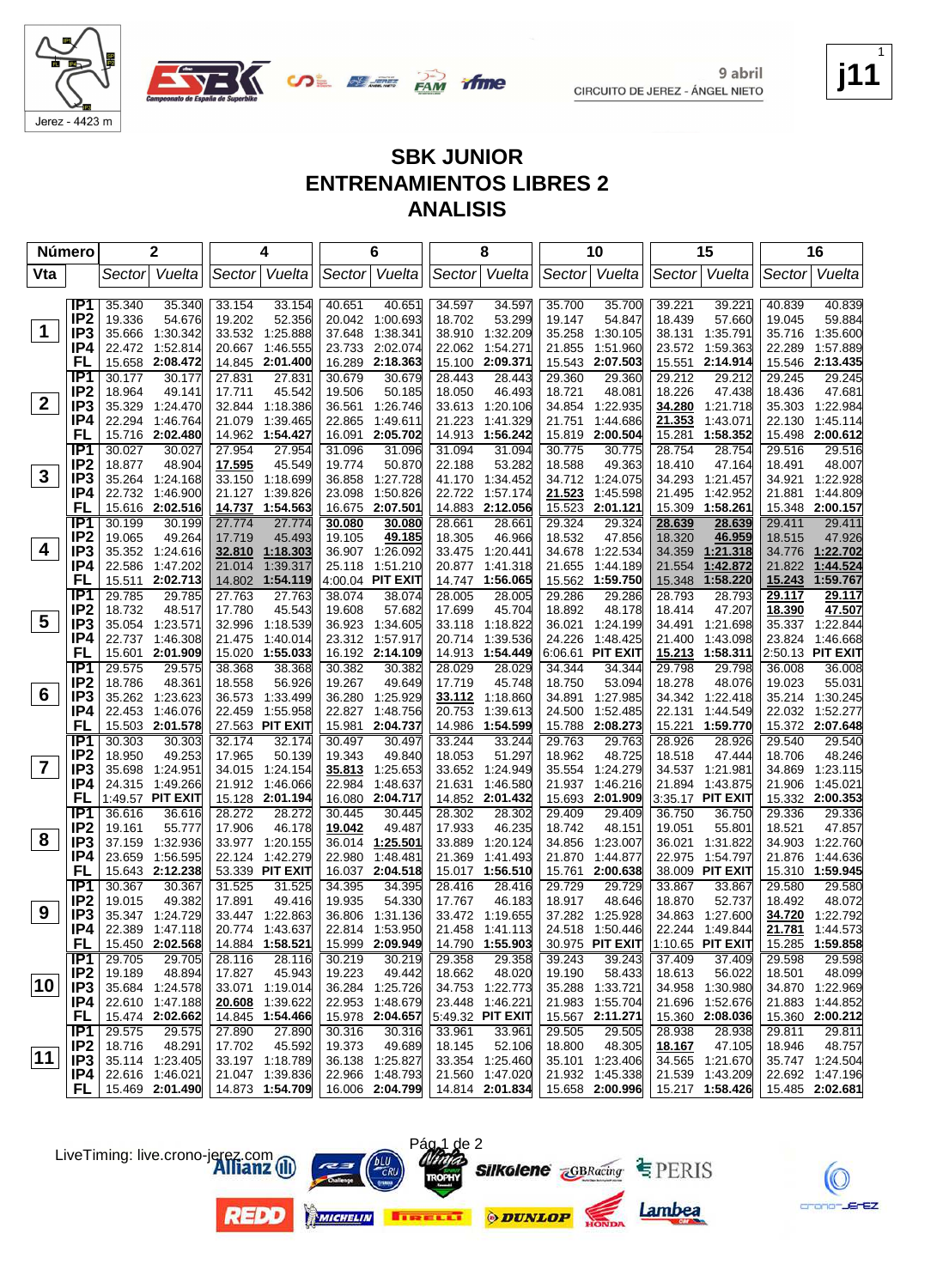

Jerez - 4423 m



**SBK JUNIOR ENTRENAMIENTOS LIBRES 2 ANALISIS**

|     | <b>Número</b>                      |                  | $\mathbf 2$               |                  | 4                         |        | 6               |                  | 8                  |                  | 10                 |                  | 15                 |               | 16 |
|-----|------------------------------------|------------------|---------------------------|------------------|---------------------------|--------|-----------------|------------------|--------------------|------------------|--------------------|------------------|--------------------|---------------|----|
| Vta |                                    | Sector           | Vuelta                    |                  | Sector Vuelta             |        | Sector Vuelta   |                  | Sector Vuelta      |                  | Sector Vuelta      |                  | Sector Vuelta      | Sector Vuelta |    |
|     |                                    |                  |                           |                  |                           |        |                 |                  |                    |                  |                    |                  |                    |               |    |
|     | IP <sub>1</sub>                    | 29.431           | 29.431                    | 27.698           | 27.698                    | 30.137 | 30.137          | 28.382           | 28.382             | 29.615           | 29.615             | 28.887           | 28.887             |               |    |
|     | IP <sub>2</sub>                    | 18.888           | 48.319                    | 17.744           | 45.442                    | 19.339 | 49.476          | 17.981           | 46.363             | 18.717           | 48.332             | 18.345           | 47.232             |               |    |
| 12  | IP <sub>3</sub>                    |                  | 35.090 1:23.409           |                  | 33.184 1:18.626           |        | 36.216 1:25.692 | 33.351           | 1:19.714           |                  | 36.772 1:25.104    | 34.665           | 1:21.897           |               |    |
|     | IP4                                |                  | 22.254 1:45.663           |                  | 20.672 1:39.298           | 22.590 | 1:48.282        | 20.608           | 1:40.322           | 26.579           | 1:51.683           | 21.980           | 1:43.877           |               |    |
|     | FL                                 |                  | 15.326 2:00.989           |                  | 15.009 1:54.307           | 15.873 | 2:04.155        | 14.673           | 1:54.995           |                  | 20.984 2:12.667    |                  | 15.326 1:59.202    |               |    |
|     | IP <sub>1</sub>                    | 29.469           | 29.469                    | 28.323           | 28.323                    | 30.181 | 30.181          | 27.771           | 27.771             | 31.087           | 31.087             | 28.961           | 28.961             |               |    |
|     | IP <sub>2</sub>                    | 18.846           | 48.315                    | 26.892           | 55.215                    | 19.299 | 49.480          | 17.595           | 45.366             | 19.123           | 50.210             | 18.283           | 47.244             |               |    |
| 13  | IP <sub>3</sub>                    |                  | 35.043 1:23.358           |                  | 34.699 1:29.914           |        | 36.195 1:25.675 |                  | 34.504 1:19.870    |                  | 35.154 1:25.364    |                  | 34.490 1:21.734    |               |    |
|     | IP4                                |                  | 22.542 1:45.900           |                  | 20.958 1:50.872           |        | 22.656 1:48.331 |                  | 21.252 1:41.122    | 21.641           | 1:47.005           |                  | 21.857 1:43.591    |               |    |
|     | FL                                 |                  | 15.410 2:01.310           |                  | 14.878 2:05.750           |        | 15.993 2:04.324 |                  | 14.933 1:56.055    |                  | 15.510 2:02.515    |                  | 15.367 1:58.958    |               |    |
|     | IP1                                | 29.659           | 29.659                    | 29.520           | 29.520                    | 30.344 | 30.344          | 28.003           | 28.003             | 29.174           | 29.174             | 29.201           | 29.201             |               |    |
|     | IP <sub>2</sub>                    | 18.877           | 48.536                    | 18.696           | 48.216                    | 19.147 | 49.491          | 17.764           | 45.767             | 18.443           | 47.617             | 18.666           | 47.867             |               |    |
| 14  | IP <sub>3</sub>                    |                  | 34.965 1:23.501           |                  | 35.219 1:23.435           |        | 36.215 1:25.706 |                  | 33.442 1:19.209    |                  | 35.222 1:22.839    | 34.665           | 1:22.532           |               |    |
|     | IP4                                |                  | 23.880 1:47.381           |                  | 22.342 1:45.777           |        | 22.774 1:48.480 | 22.010           | 1:41.219           | 21.933           | 1:44.772           | 22.334           | 1:44.866           |               |    |
|     | FL                                 |                  | 15.495 2:02.876           |                  | 4:17.74 PIT EXIT          |        | 15.853 2:04.333 |                  | 17.747 1:58.965    | 15.506           | 2:00.278           |                  | 1:54.89 PIT EXIT   |               |    |
|     | IP1                                | 29.753           | 29.753                    | 33.793           | 33.793                    | 30.717 | 30.717          | 28.331           | 28.331             | 31.776           | 31.776             | 36.433           | 36.433             |               |    |
|     | IP <sub>2</sub>                    | 18.901           | 48.654                    | 18.976           | 52.769                    | 19.575 | 50.292          | 19.574           | 47.905             | 19.058           | 50.834             | 19.863           | 56.296             |               |    |
| 15  | IP <sub>3</sub>                    |                  | 34.985 1:23.639           |                  | 33.812 1:26.581           | 35.911 | 1:26.203        |                  | 40.546 1:28.451    |                  | 35.634 1:26.468    | 35.951           | 1:32.247           |               |    |
|     | IP4                                |                  | 22.330 1:45.969           |                  | 20.894 1:47.475           |        | 22.909 1:49.112 |                  | 21.330 1:49.781    | 22.162           | 1:48.630           | 22.243           | 1:54.490           |               |    |
|     | FL                                 |                  | 15.378 2:01.347           |                  | 14.897 2:02.372           |        | 20.195 2:09.307 |                  | 15.276 2:05.057    |                  | 19.154 2:07.784    |                  | 18.366 2:12.855    |               |    |
|     | IP <sub>1</sub>                    | 29.954           | 29.954                    | 28.020           | 28.020                    |        |                 | 28.254           | 28.254             | 28.960           | 28.960             | 29.030           | 29.030             |               |    |
| 16  | IP <sub>2</sub>                    | 18.448           | 48.402                    | 17.791           | 45.811                    |        |                 | 18.135           | 46.389             | 18.262           | 47.222             | 18.552           | 47.582             |               |    |
|     | IP <sub>3</sub>                    |                  | 35.090 1:23.492           |                  | 33.353 1:19.164           |        |                 |                  | 34.559 1:20.948    | 34.309           | 1:21.531           | 34.696           | 1:22.278           |               |    |
|     | IP4                                |                  | 22.366 1:45.858           |                  | 20.970 1:40.134           |        |                 |                  | 22.013 1:42.961    | 21.610           | 1:43.141           |                  | 21.842 1:44.120    |               |    |
|     | FL                                 |                  | 15.272 2:01.130           |                  | 14.952 1:55.086           |        |                 | 14.889           | 1:57.850           | 15.390           | 1:58.531           |                  | 15.407 1:59.527    |               |    |
|     | $\overline{IP1}$                   | 29.559<br>18.636 | 29.559                    | 34.618<br>24.279 | 34.618                    |        |                 | 27.780           | 27.780             | 29.321           | 29.321             | 29.169<br>19.026 | 29.169             |               |    |
| 17  | IP <sub>2</sub><br>IP <sub>3</sub> |                  | 48.195<br>35.115 1:23.310 |                  | 58.897<br>46.199 1:45.096 |        |                 | 17.391<br>33.163 | 45.171<br>1:18.334 | 18.747<br>34.536 | 48.068<br>1:22.604 | 34.936           | 48.195<br>1:23.131 |               |    |
|     | IP4                                |                  | 22.204 1:45.514           |                  | 22.171 2:07.267           |        |                 | 20.917           | 1:39.251           | 21.540           | 1:44.144           | 22.043           | 1:45.174           |               |    |
|     | FL                                 |                  | 15.466 2:00.980           |                  | 17.918 2:25.185           |        |                 | 14.789           | 1:54.040           |                  | 15.636 1:59.779    |                  | 15.340 2:00.514    |               |    |
|     | <b>IP1</b>                         | 29.552           | 29.552                    | 29.370           | 29.370                    |        |                 |                  |                    |                  |                    |                  |                    |               |    |
|     | IP <sub>2</sub>                    | 18.415           | 47.967                    | 19.309           | 48.679                    |        |                 |                  |                    |                  |                    |                  |                    |               |    |
| 18  | IP <sub>3</sub>                    |                  | 34.882 1:22.849           |                  | 38.383 1:27.062           |        |                 |                  |                    |                  |                    |                  |                    |               |    |
|     | IP4                                |                  | 22.382 1:45.231           |                  | 22.203 1:49.265           |        |                 |                  |                    |                  |                    |                  |                    |               |    |
|     | FL                                 |                  | 15.498 2:00.729           |                  | 16.484 2:05.749           |        |                 |                  |                    |                  |                    |                  |                    |               |    |
|     | TP1                                | 29.510           | 29.510                    |                  |                           |        |                 |                  |                    |                  |                    |                  |                    |               |    |
|     | IP <sub>2</sub>                    | 18.906           | 48.416                    |                  |                           |        |                 |                  |                    |                  |                    |                  |                    |               |    |
| 19  | IP <sub>3</sub>                    |                  | 34.916 1:23.332           |                  |                           |        |                 |                  |                    |                  |                    |                  |                    |               |    |
|     | IP4                                |                  | 22.517 1:45.849           |                  |                           |        |                 |                  |                    |                  |                    |                  |                    |               |    |
|     | FL                                 |                  | 15.437 2:01.286           |                  |                           |        |                 |                  |                    |                  |                    |                  |                    |               |    |
|     | $\overline{IP1}$                   |                  |                           |                  |                           |        |                 |                  |                    |                  |                    |                  |                    |               |    |
|     | IP <sub>2</sub>                    |                  |                           |                  |                           |        |                 |                  |                    |                  |                    |                  |                    |               |    |
| 20  | IP <sub>3</sub>                    |                  |                           |                  |                           |        |                 |                  |                    |                  |                    |                  |                    |               |    |
|     | IP4                                |                  |                           |                  |                           |        |                 |                  |                    |                  |                    |                  |                    |               |    |
|     | FL                                 |                  |                           |                  |                           |        |                 |                  |                    |                  |                    |                  |                    |               |    |



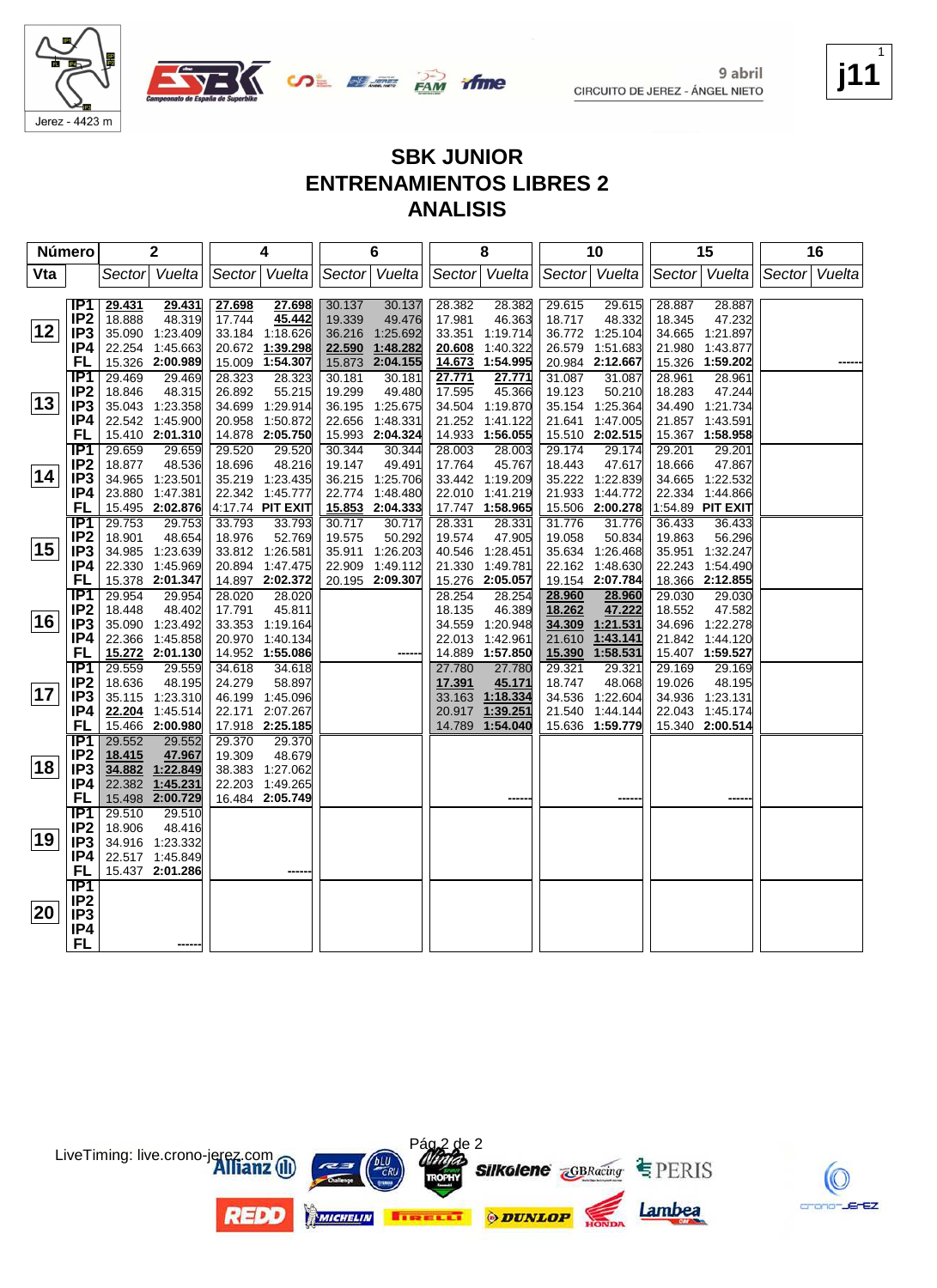



#### **SBK JUNIOR ENTRENAMIENTOS LIBRES 2 ANALISIS**

| <b>Número</b>           |                                    |                                    | 17              |                  | 18                                 |                  | 22                                 |                  | 23                                 |                  | 24                                 |                  | 26                                 |                  | 27                                 |
|-------------------------|------------------------------------|------------------------------------|-----------------|------------------|------------------------------------|------------------|------------------------------------|------------------|------------------------------------|------------------|------------------------------------|------------------|------------------------------------|------------------|------------------------------------|
| Vta                     |                                    | Sector                             | Vuelta          |                  | Sector Vuelta                      |                  | Sector Vuelta                      | Sector           | Vuelta                             |                  | Sector Vuelta                      |                  | Sector   Vuelta                    | Sector  Vuelta   |                                    |
|                         | IP1                                | 35.123                             | 35.123          | 35.775           | 35.775                             | 43.590           | 43.590                             | 34.500           | 34.500                             | 36.678           | 36.678                             | 35.757           | 35.757                             |                  |                                    |
|                         | IP <sub>2</sub>                    | 18.967                             | 54.090          | 19.033           | 54.808                             | 18.064           | 1:01.654                           | 19.389           | 53.889                             | 20.285           | 56.963                             | 18.889           | 54.646                             |                  |                                    |
| $\mathbf 1$             | IP <sub>3</sub>                    | 35.451 1:29.541                    |                 | 35.688           | 1:30.496                           | 33.419           | 1:35.073                           | 37.083           | 1:30.972                           | 36.337           | 1:33.300                           |                  | 35.712 1:30.358                    |                  | 1:35.72 1:35.725                   |
|                         | IP4                                | 21.454                             | 1:50.995        | 21.695           | 1:52.191                           | 20.885           | 1:55.958                           | 21.862           | 1:52.834                           | 22.850           | 1:56.150                           | 21.482           | 1:51.840                           |                  | 21.460 1:57.185                    |
|                         | FL                                 | 15.472                             | 2:06.467        | 15.413           | 2:07.604                           | 14.975           | 2:10.933                           | 15.465           | 2:08.299                           | 15.643           | 2:11.793                           |                  | 15.137 2:06.977                    | 14.979           | 2:12.164                           |
|                         | IP <sub>1</sub>                    | 29.196                             | 29.196          | 29.064           | 29.064                             | 28.071           | 28.071                             | 29.642           | 29.642                             | 29.841           | 29.841                             | 28.487           | 28.487                             | 28.597           | 28.597                             |
|                         | IP <sub>2</sub>                    | 18.266                             | 47.462          | 18.208           | 47.272                             | 17.755           | 45.826                             | 18.564           | 48.206                             | 19.230           | 49.071                             | 18.260           | 46.747                             | 18.153           | 46.750                             |
| $\mathbf{2}$            | IP <sub>3</sub>                    |                                    | 34.062 1:21.524 | 34.494           | 1:21.766                           |                  | 33.297 1:19.123                    | 34.652           | 1:22.858                           |                  | 35.627 1:24.698                    | 33.606           | 1:20.353                           | 36.018           | 1:22.768                           |
|                         | IP4                                | 21.350                             | 1:42.874        | 22.707           | 1.44.473                           | 21.022           | 1:40.145                           | 21.821           | 1:44.679                           | 23.248           | 1:47.946                           | 21.158           | 1:41.511                           | 21.205           | 1:43.973                           |
|                         | FL                                 | 15.170                             | 1:58.044        | 15.381           | 1:59.854                           | 15.064           | 1:55.209                           | 15.331           | 2:00.009                           | 15.622           | 2:03.568                           | 14.930           | 1:56.441                           | 14.821           | 1:58.794                           |
|                         | IP <sub>1</sub>                    | 28.489                             | 28.489          | 29.605           | 29.605                             | 29.620           | 29.620                             | 29.393           | 29.393                             | 30.334           | 30.334                             | 28.346           | 28.346                             | 28.280           | 28.280                             |
| $\mathbf{3}$            | IP <sub>2</sub><br>IP <sub>3</sub> | 17.752                             | 46.241          | 18.354           | 47.959<br>1:22.329                 | 18.121           | 47.741                             | 18.699           | 48.092<br>1:22.901                 | 19.003           | 49.337                             | 18.183           | 46.529                             | 18.251           | 46.531                             |
|                         | IP4                                | 33.473 1:19.714<br>21.497          | 1:41.211        | 34.370<br>21.684 | 1:44.013                           | 36.871<br>22.950 | 1:24.612<br>1:47.562               | 34.809<br>21.675 | 1:44.576                           | 35.516<br>22.491 | 1:24.853<br>1:47.344               | 33.375<br>21.239 | 1:19.904<br>1:41.143               | 21.064           | 33.384 1:19.915<br>1:40.979        |
|                         | FL                                 | 15.045                             | 1:56.256        | 15.326           | 1:59.339                           | 15.100           | 2:02.662                           | 15.400           | 1:59.976                           | 15.518           | 2:02.862                           | 15.032           | 1:56.175                           |                  | 14.772 1:55.751                    |
|                         | IP <sub>1</sub>                    | 28.154                             | 28.154          | 28.983           | 28.983                             | 28.076           | 28.076                             | 29.270           | 29.270                             | 29.724           | 29.724                             | 28.286           | 28.286                             | 28.368           | 28.368                             |
|                         | IP <sub>2</sub>                    | 17.704                             | 45.858          | 18.554           | 47.537                             | 17.880           | 45.956                             | 18.685           | 47.955                             | 19.086           | 48.810                             | 17.856           | 46.142                             | 17.960           | 46.328                             |
| 4                       | IP <sub>3</sub>                    | 33.887 1:19.745                    |                 | 34.976           | 1:22.513                           | 33.164           | 1:19.120                           | 34.716           | 1:22.671                           | 35.640           | 1:24.450                           | 33.388           | 1:19.530                           |                  | 33.112 1:19.440                    |
|                         | IP4                                | 21.568                             | 1:41.313        | 21.858           | 1:44.371                           | 20.808           | 1:39.928                           | 21.622           | 1:44.293                           | 22.654           | 1:47.104                           | 21.216           | 1:40.746                           | 20.885           | 1:40.325                           |
|                         | FL                                 | 15.204                             | 1:56.517        |                  | 15.649 2:00.020                    | 14.979           | 1:54.907                           | 15.292           | 1:59.585                           | 15.776           | 2:02.880                           | 15.059           | 1:55.805                           |                  | 14.717 1:55.042                    |
|                         | IP1                                | 28.516                             | 28.516          | 29.056           | 29.056                             | 28.176           | 28.176                             | 29.271           | 29.271                             | 29.689           | 29.689                             | 28.048           | 28.048                             |                  | 2:45.37 2:45.377                   |
|                         | IP <sub>2</sub>                    | 17.849                             | 46.365          | 18.561           | 47.617                             | 18.072           | 46.248                             | 18.356           | 47.627                             | 19.059           | 48.748                             | 17.731           | 45.779                             | 17.764           | 3:03.141                           |
| $5\overline{)}$         | IP <sub>3</sub>                    | 33.833                             | 1:20.198        | 34.515           | 1:22.132                           | 33.925           | 1:20.173                           | 34.449           | 1:22.076                           | 35.394           | 1:24.142                           | 33.134           | 1:18.913                           |                  | 33.044 3:36.185                    |
|                         | IP4                                | 20.972                             | 1:41.170        | 21.830           | 1:43.962                           | 21.057           | 1:41.230                           | 21.455           | 1:43.531                           | 22.424           | 1:46.566                           | 21.126           | 1:40.039                           |                  | 21.057 3:57.242                    |
|                         | FL                                 | 15.526                             | 1:56.696        |                  | 15.326 1:59.287                    | 15.125           | 1:56.355                           | 15.196           | 1:58.727                           |                  | 15.677 2:02.242                    | 15.310           | 1:55.349                           |                  | 14.853 4:12.095                    |
|                         | IP <sub>1</sub>                    | 29.222                             | 29.222          | 29.180           | 29.180                             | 27.898           | 27.898                             | 29.075           | 29.075                             | 29.734           | 29.734                             | 28.521           | 28.521<br>46.512                   | 28.049           | 28.049                             |
| $6\phantom{1}$          | IP <sub>2</sub><br>IP <sub>3</sub> | 17.942<br>34.073 1:21.237          | 47.164          | 18.477<br>34.585 | 47.657<br>1:22.242                 | 17.678<br>33.010 | 45.576<br>1:18.586                 | 18.191<br>34.160 | 47.266<br>1:21.426                 | 19.200<br>36.118 | 48.934<br>1:25.052                 | 17.991<br>33.304 | 1:19.816                           | 17.659<br>33.638 | 45.708<br>1:19.346                 |
|                         | IP4                                | 21.221                             | 1:42.458        | 21.708           | 1:43.950                           | 20.921           | 1:39.507                           | 21.321           | 1:42.747                           | 22.726           | 1:47.778                           | 21.273           | 1:41.089                           | 21.721           | 1:41.067                           |
|                         | FL                                 | 15.267 1:57.725                    |                 |                  | 15.329 1:59.279                    |                  | 15.067 1:54.574                    | 15.230           | 1:57.977                           |                  | 15.440 2:03.218                    |                  | 14.982 1:56.071                    |                  | 15.135 1:56.202                    |
|                         | IP1                                | 28.551                             | 28.551          | 29.256           | 29.256                             | 28.101           | 28.101                             | 29.240           | 29.240                             | 29.843           | 29.843                             | 28.294           | 28.294                             | 28.168           | 28.168                             |
|                         | IP <sub>2</sub>                    | 17.869                             | 46.420          | 18.709           | 47.965                             | 17.620           | 45.721                             | 18.213           | 47.453                             | 18.563           | 48.406                             | 18.042           | 46.336                             | 17.845           | 46.013                             |
| $\overline{\mathbf{7}}$ | IP <sub>3</sub>                    | 33.947 1:20.367                    |                 |                  | 36.330 1:24.295                    |                  | 33.332 1:19.053                    | 34.421           | 1:21.874                           | 35.569           | 1:23.975                           | 36.427           | 1:22.763                           | 33.031           | 1:19.044                           |
|                         | IP4                                | 21.275                             | 1:41.642        |                  | 22.721 1:47.016                    | 21.914           | 1:40.967                           | 23.714           | 1:45.588                           | 25.159           | 1.49.134                           | 21.419           | 1:44.182                           | 20.801           | 1:39.845                           |
|                         | FL                                 | 15.249 1:56.891                    |                 |                  | 2:51.87 PIT EXIT                   |                  | 17.354 1:58.320                    | 16.131           | 2:01.719                           |                  | 2:08.42 PIT EXIT                   | 15.036           | 1:59.218                           |                  | 14.790 1:54.635                    |
|                         | IP1                                | 28.633                             | 28.633          | 36.681           | 36.681                             | 29.399           | 29.399                             | 29.150           | 29.150                             | 43.991           | 43.991                             | 28.558           | 28.558                             | 28.253           | 28.253                             |
|                         | IP <sub>2</sub>                    | 18.182                             | 46.815          | 18.802           | 55.483                             | 19.578           | 48.977                             | 18.453           | 47.603                             | 20.567           | 1:04.558                           | 18.047           | 46.605                             | 17.795           | 46.048                             |
| 8                       | IP <sub>3</sub>                    | 34.393                             | 1:21.208        | 34.684           | 1:30.167                           | 35.699           | 1:24.676                           | 34.261           | 1:21.864                           | 37.106           | 1:41.664                           | 33.682           | 1:20.287                           |                  | 33.157 1:19.205                    |
|                         | IP4<br>FL                          | 21.732<br>15.199 1:58.139          | 1:42.940        |                  | 21.694 1:51.861<br>15.507 2:07.367 | 22.914           | 1:47.590                           | 21.463           | 1:43.327<br>1:58.538               | 23.045           | 2:04.709                           | 22.229           | 1:42.516<br>1:04.83 PIT EXIT       | 20.895           | 1:40.100<br>15.017 1:55.117        |
|                         | IP <sub>1</sub>                    | 28.656                             | 28.656          | 29.154           | 29.154                             | 28.234           | 15.118 2:02.708<br>28.234          | 15.211<br>29.082 | 29.082                             | 15.739<br>30.051 | 2:20.448                           | 33.713           | 33.713                             | 8:08.79          | 8:08.792                           |
|                         | IP <sub>2</sub>                    | 18.330                             | 46.986          | 18.617           | 47.771                             | 17.909           | 46.143                             | 18.291           | 47.373                             | 19.244           | 30.051<br>49.295                   | 18.184           | 51.897                             | 17.701           | 8:26.493                           |
| 9                       | IP <sub>3</sub>                    | 33.988 1:20.974                    |                 |                  | 36.683 1:24.454                    |                  | 33.191 1:19.334                    |                  | 34.156 1:21.529                    |                  | 35.828 1:25.123                    |                  | 33.742 1:25.639                    |                  | 33.439 8:59.932                    |
|                         | IP4                                |                                    | 21.141 1:42.115 |                  | 21.834 1:46.288                    |                  | 20.877 1:40.211                    |                  | 21.515 1:43.044                    |                  | 22.467 1:47.590                    |                  | 21.313 1:46.952                    |                  | 20.965 9:20.897                    |
|                         | FL.                                | 15.155 1:57.270                    |                 |                  | 15.543 2:01.831                    |                  | 14.865 1:55.076                    |                  | 15.290 1:58.334                    |                  | 15.459 2:03.049                    |                  | 14.894 2:01.846                    |                  | 14.797 9:35.694                    |
|                         | IP1                                | 28.601                             | 28.601          | 29.209           | 29.209                             | 28.134           | 28.134                             | 38.100           | 38.100                             | 29.561           | 29.561                             | 28.206           | 28.206                             | 28.254           | 28.254                             |
|                         | IP <sub>2</sub>                    | 17.958                             | 46.559          | 18.493           | 47.702                             | 17.852           | 45.986                             | 18.538           | 56.638                             | 18.922           | 48.483                             | 17.918           | 46.124                             | 17.968           | 46.222                             |
| 10                      | IP3                                | 33.855 1:20.414                    |                 |                  | 34.675 1:22.377                    |                  | 33.154 1:19.140                    |                  | 34.140 1:30.778                    |                  | 35.544 1:24.027                    |                  | 33.277 1:19.401                    |                  | 33.097 1:19.319                    |
|                         | P4                                 | 21.207 1:41.621                    |                 |                  | 21.895 1:44.272                    |                  | 21.315 1:40.455                    |                  | 22.382 1:53.160                    |                  | 22.360 1:46.387                    |                  | 21.241 1:40.642                    |                  | 20.775 1:40.094                    |
|                         | FL.                                | 15.240 1:56.861                    |                 |                  | 15.352 1:59.624                    |                  | 14.957 1:55.412 2:28.57 PIT EXIT   |                  |                                    |                  | 15.603 2:01.989                    |                  | 14.827 1:55.469                    |                  | 14.814 1:54.908                    |
|                         | IP1                                | 28.765                             | 28.765          | 28.964           | 28.964                             | 32.947           | 32.947                             | 39.146           | 39.146                             | 29.827           | 29.827                             | 28.184           | 28.184                             | 29.237           | 29.237                             |
| $ 11\rangle$            | IP <sub>2</sub>                    | 18.314                             | 47.079          | 18.302           | 47.266                             | 19.013           | 51.960                             | 18.402           | 57.548                             | 18.652           | 48.479                             | 18.147           | 46.331                             | 17.784           | 47.021                             |
|                         | IP3<br>IP4 I                       | 34.189 1:21.268<br>22.998 1:44.266 |                 |                  | 34.552 1:21.818<br>21.600 1:43.418 |                  | 37.467 1:29.427<br>23.051 1:52.478 |                  | 34.337 1:31.885<br>21.518 1:53.403 |                  | 36.338 1:24.817<br>22.503 1:47.320 |                  | 33.207 1:19.538<br>21.342 1:40.880 |                  | 33.184 1:20.205<br>21.966 1:42.171 |
|                         |                                    | $FL$  1:15.56 PIT EXIT             |                 |                  | 15.469 1:58.887                    |                  | 11:22.4 PIT EXIT   15.278 2:08.680 |                  |                                    |                  | 15.673 2:02.993                    |                  | 14.868 1:55.748                    |                  | 15.572 1:57.743                    |
|                         |                                    |                                    |                 |                  |                                    |                  |                                    |                  |                                    |                  |                                    |                  |                                    |                  |                                    |

Pág 1 de 2



**j11** 2



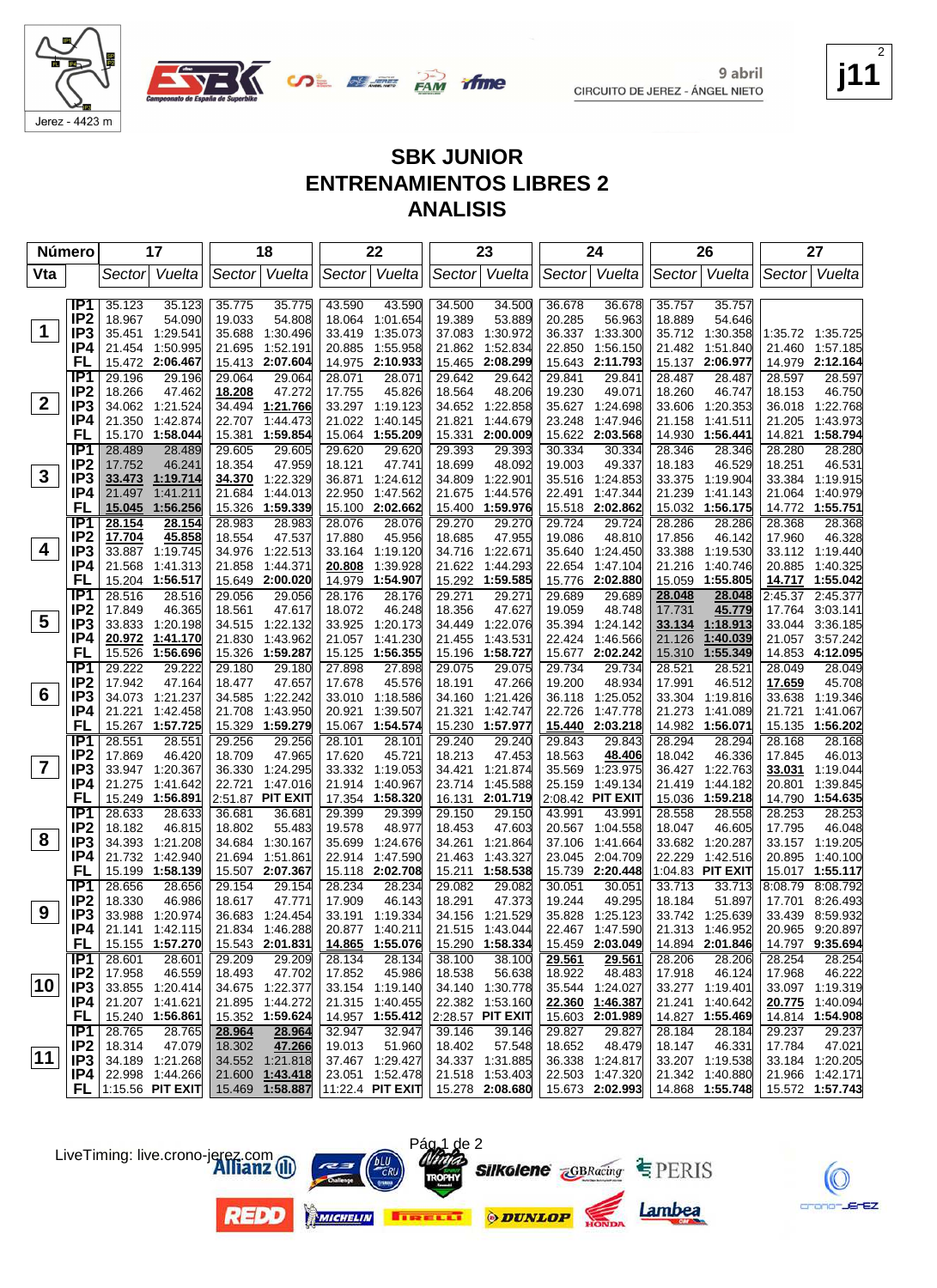



**SBK JUNIOR ENTRENAMIENTOS LIBRES 2 ANALISIS**

| Número |                        |                  | 17               |                  | 18               |        | 22              |                  | 23               |                  | 24               |                  | 26               |         | 27              |
|--------|------------------------|------------------|------------------|------------------|------------------|--------|-----------------|------------------|------------------|------------------|------------------|------------------|------------------|---------|-----------------|
| Vta    |                        |                  | Sector Vuelta    |                  | Sector Vuelta    |        | Sector Vuelta   | Sector           | Vuelta           |                  | Sector Vuelta    |                  | Sector Vuelta    |         | Sector Vuelta   |
|        |                        |                  |                  |                  |                  |        |                 |                  |                  |                  |                  |                  |                  |         |                 |
|        | IP1                    | 31.643           | 31.643           | 28.976           | 28.976           | 40.406 | 40.406          | 28.945           | 28.945           | 29.988           | 29.988           | 28.202           | 28.202           | 27.839  | 27.839          |
|        | IP <sub>2</sub>        | 18.237           | 49.880           | 18.351           | 47.327           |        | 19.839 1:00.245 | 18.164           | 47.109           | 19.109           | 49.097           | 18.097           | 46.299           | 17.715  | 45.554          |
| 12     | IP <sub>3</sub>        |                  | 34.910 1:24.790  |                  | 34.572 1:21.899  |        | 35.554 1:35.799 | 34.043           | 1:21.152         |                  | 35.875 1:24.972  |                  | 33.207 1:19.506  |         | 34.067 1:19.621 |
|        | IP4                    |                  | 21.559 1:46.349  |                  | 22.416 1:44.315  |        | 21.153 1:56.952 | 21.381           | 1:42.533         | 22.691           | 1:47.663         |                  | 21.210 1:40.716  |         | 23.773 1:43.394 |
|        | FL                     |                  | 15.207 2:01.556  |                  | 2:52.31 PIT EXIT |        | 15.206 2:12.158 |                  | 15.122 1:57.655  | 15.789           | 2:03.452         |                  | 14.781 1:55.497  |         | 19.477 2:02.871 |
|        | IP <sub>1</sub>        | 28.755           | 28.755           | 38.917           | 38.917           | 28.881 | 28.881          | 29.134           | 29.134           | 30.036           | 30.036           | 28.208           | 28.208           | 2:45.17 | 2:45.172        |
|        | IP <sub>2</sub>        | 18.138           | 46.893           | 19.656           | 58.573           | 18.666 | 47.547          | 18.233           | 47.367           | 18.555           | 48.591           | 17.986           | 46.194           |         | 17.915 3:03.087 |
| 13     | IP <sub>3</sub>        |                  | 34.106 1:20.999  |                  | 38.807 1:37.380  |        | 34.653 1:22.200 | 34.679           | 1:22.046         | 35.170           | 1:23.761         |                  | 33.469 1:19.663  |         | 33.276 3:36.363 |
|        | IP4                    |                  | 21.550 1:42.549  | 21.758           | 1:59.138         |        | 21.302 1:43.502 | 32.088           | 1:54.134         | 22.736           | 1:46.497         | 20.981           | 1:40.644         |         | 20.927 3:57.290 |
|        | <b>FL</b>              |                  | 15.115 1:57.663  |                  | 15.354 2:14.492  |        | 14.930 1:58.431 |                  | 1:11.38 PIT EXIT |                  | 15.707 2:02.204  | 14.813           | 1:55.457         |         | 14.786 4:12.075 |
|        | IP1                    | 28.726           | 28.726           | 29.295           | 29.295           | 27.720 | 27.720          | 34.978           | 34.978           | 30.342           | 30.342           | 28.232           | 28.232           | 27.910  | 27.910          |
|        | IP <sub>2</sub>        | 18.065           | 46.791           | 18.647           | 47.942           | 17.335 | 45.055          | 18.171           | 53.149           | 20.108           | 50.450           | 17.943           | 46.175           | 17.683  | 45.593          |
| 14     | IP <sub>3</sub>        |                  | 34.107 1:20.898  |                  | 34.626 1:22.568  |        | 32.957 1:18.012 |                  | 34.065 1:27.214  |                  | 37.450 1:27.900  |                  | 33.346 1:19.521  |         | 33.213 1:18.806 |
|        | IP4                    |                  | 21.448 1:42.346  | 21.636           | 1:44.204         | 21.066 | 1:39.078        | 21.340           | 1:48.554         |                  | 24.800 1:52.700  |                  | 22.129 1:41.650  | 20.793  | 1:39.599        |
|        | FL                     |                  | 15.304 1:57.650  |                  | 15.278 1:59.482  |        | 14.924 1:54.002 |                  | 15.311 2:03.865  |                  | 4:22.19 PIT EXIT |                  | 5:32.98 PIT EXIT | 14.768  | 1:54.367        |
|        | IP1                    | 28.533           | 28.533           | 29.620           | 29.620           |        |                 | 29.009           | 29.009           | 43.462           | 43.462           | 41.766           | 41.766           |         |                 |
| 15     | IP <sub>2</sub>        | 18.160           | 46.693           | 18.484           | 48.104           |        |                 | 18.297           | 47.306           |                  | 20.316 1:03.778  |                  | 18.887 1:00.653  |         |                 |
|        | IP <sub>3</sub>        |                  | 34.292 1:20.985  |                  | 36.556 1:24.660  |        |                 |                  | 34.067 1:21.373  | 36.269           | 1:40.047         |                  | 34.848 1:35.501  |         |                 |
|        | IP4                    |                  | 21.534 1:42.519  | 21.382           | 1:46.042         |        |                 | 21.415           | 1:42.788         |                  | 22.470 2:02.517  |                  | 21.324 1:56.825  |         |                 |
|        | FL<br>$\overline{IP1}$ |                  | 15.275 1:57.794  |                  | 15.430 2:01.471  |        |                 |                  | 15.267 1:58.055  |                  | 15.728 2:18.245  | 17.751           | 2:14.576         |         |                 |
|        | IP <sub>2</sub>        | 28.631<br>18.208 | 28.631<br>46.839 | 29.781           | 29.781<br>48.124 |        |                 | 29.141<br>18.324 | 29.141<br>47.465 | 29.821<br>19.024 | 29.821<br>48.845 | 28.113<br>17.883 | 28.113<br>45.996 |         |                 |
| 16     | IP <sub>3</sub>        |                  | 34.028 1:20.867  | 18.343<br>34.799 | 1:22.923         |        |                 | 34.178           | 1:21.643         | 35.371           | 1:24.216         |                  | 33.419 1:19.415  |         |                 |
|        | IP4                    |                  | 21.160 1:42.027  | 21.469           | 1:44.392         |        |                 | 21.209           | 1:42.852         | 22.372           | 1:46.588         | 21.360           | 1:40.775         |         |                 |
|        | FL                     |                  | 15.626 1:57.653  | 15.225           | 1:59.617         |        |                 | 15.242           | 1:58.093         |                  | 15.550 2:02.138  | 14.875           | 1:55.650         |         |                 |
|        | IP1                    | 29.087           | 29.087           | 29.105           | 29.105           |        |                 | 29.109           | 29.109           | 30.022           | 30.022           | 28.344           | 28.344           |         |                 |
|        | IP <sub>2</sub>        | 18.268           | 47.355           | 18.475           | 47.580           |        |                 | 18.421           | 47.530           | 19.076           | 49.098           | 17.730           | 46.074           |         |                 |
| 17     | IP <sub>3</sub>        |                  | 34.946 1:22.301  |                  | 34.746 1:22.326  |        |                 |                  | 34.219 1:21.749  |                  | 35.769 1:24.867  | 33.222           | 1:19.296         |         |                 |
|        | IP4                    |                  | 22.892 1:45.193  | 23.658           | 1:45.984         |        |                 | 21.502           | 1:43.251         | 23.266           | 1:48.133         |                  | 21.413 1:40.709  |         |                 |
|        | FL                     |                  | 35.773 PIT EXIT  |                  | 15.366 2:01.350  |        |                 | 15.108           | 1:58.359         |                  | 15.882 2:04.015  |                  | 14.836 1:55.545  |         |                 |
|        | IP1                    | 34.228           | 34.228           |                  |                  |        |                 | 28.441           | 28.441           |                  |                  |                  |                  |         |                 |
|        | IP <sub>2</sub>        | 18.663           | 52.891           |                  |                  |        |                 | 18.279           | 46.720           |                  |                  |                  |                  |         |                 |
| 18     | IP <sub>3</sub>        |                  | 36.143 1:29.034  |                  |                  |        |                 | 33.893           | 1:20.613         |                  |                  |                  |                  |         |                 |
|        | IP4                    |                  | 21.277 1:50.311  |                  |                  |        |                 | 21.390           | 1:42.003         |                  |                  |                  |                  |         |                 |
|        | <b>FL</b>              |                  | 15.134 2:05.445  |                  |                  |        |                 |                  | 15.123 1:57.126  |                  |                  |                  |                  |         |                 |
|        | TP1                    | 28.647           | 28.647           |                  |                  |        |                 |                  |                  |                  |                  |                  |                  |         |                 |
|        | IP <sub>2</sub>        | 18.206           | 46.853           |                  |                  |        |                 |                  |                  |                  |                  |                  |                  |         |                 |
| 19     | IP <sub>3</sub>        |                  | 35.093 1:21.946  |                  |                  |        |                 |                  |                  |                  |                  |                  |                  |         |                 |
|        | IP4                    |                  | 21.718 1:43.664  |                  |                  |        |                 |                  |                  |                  |                  |                  |                  |         |                 |
|        | FL                     |                  | 17.807 2:01.471  |                  |                  |        |                 |                  |                  |                  |                  |                  |                  |         |                 |
|        | IP <sub>1</sub>        | 28.787           | 28.787           |                  |                  |        |                 |                  |                  |                  |                  |                  |                  |         |                 |
| 20     | IP <sub>2</sub>        | 18.197           | 46.984           |                  |                  |        |                 |                  |                  |                  |                  |                  |                  |         |                 |
|        | IP <sub>3</sub>        |                  | 34.724 1:21.708  |                  |                  |        |                 |                  |                  |                  |                  |                  |                  |         |                 |
|        | IP4                    |                  | 21.686 1:43.394  |                  |                  |        |                 |                  |                  |                  |                  |                  |                  |         |                 |
|        | <b>FL</b>              |                  | 15.222 1:58.616  |                  |                  |        |                 |                  |                  |                  |                  |                  |                  |         |                 |



LiveTiming: live.crono-jerez.com

**j11** 2

K crono-JErEZ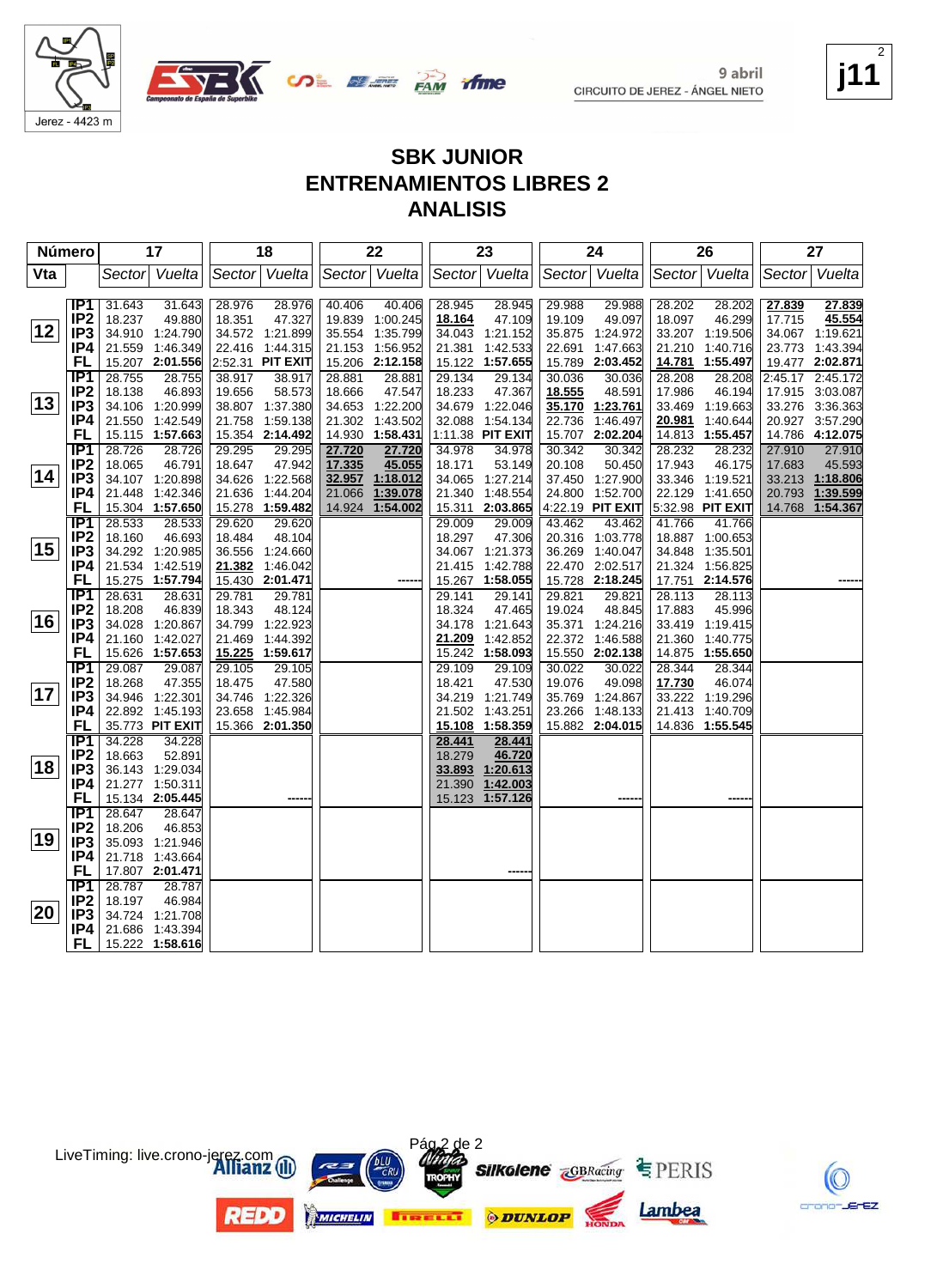

Jerez - 4423 m



EZ.

#### **SBK JUNIOR ENTRENAMIENTOS LIBRES 2 ANALISIS**

|                | Número                 |                  | 28                                 |                  | 31                                 |                  | 32                                 |                  | 35                                 |                  | 36                                 |                  | 38                          |                  | 42                                 |
|----------------|------------------------|------------------|------------------------------------|------------------|------------------------------------|------------------|------------------------------------|------------------|------------------------------------|------------------|------------------------------------|------------------|-----------------------------|------------------|------------------------------------|
| Vta            |                        | Sector           | Vuelta                             |                  | Sector Vuelta                      |                  | Sector Vuelta                      | Sector           | Vuelta                             |                  | Sector Vuelta                      |                  | Sector Vuelta               | Sector           | Vuelta                             |
|                | IP <sub>1</sub>        |                  |                                    |                  |                                    |                  |                                    |                  |                                    |                  |                                    |                  |                             |                  |                                    |
|                | IP <sub>2</sub>        | 32.730<br>18.843 | 32.730<br>51.573                   | 34.300<br>18.789 | 34.300<br>53.089                   | 33.481<br>18.556 | 33.481<br>52.037                   | 38.894<br>18.890 | 38.894<br>57.784                   | 36.156<br>19.333 | 36.156<br>55.489                   | 38.751<br>19.188 | 38.751<br>57.939            | 34.216<br>18.465 | 34.216<br>52.681                   |
| $\mathbf 1$    | IP3                    |                  | 34.977 1:26.550                    | 35.566           | 1:28.655                           |                  | 35.297 1:27.334                    | 40.772           | 1:38.556                           |                  | 35.062 1:30.551                    | 35.950           | 1:33.889                    | 33.748           | 1:26.429                           |
|                | IP4                    | 21.652           | 1:48.202                           |                  | 24.727 1:53.382                    | 22.175           | 1:49.509                           | 25.411           | 2:03.967                           | 21.764           | 1:52.315                           | 21.297           | 1:55.186                    | 20.998           | 1:47.427                           |
|                | <b>FL</b>              | 15.435           | 2:03.637                           |                  | 3:55.29 PIT EXIT                   | 15.751           | 2:05.260                           | 15.154           | 2:19.120                           | 16.007           | 2:08.322                           | 16.445           | 2:11.631                    |                  | 15.077 2:02.504                    |
|                | IP <sub>1</sub>        | 29.052           | 29.052                             | 39.872           | 39.872                             | 29.349           | 29.349                             | 27.962           | 27.962                             | 29.134           | 29.134                             | 28.849           | 28.849                      | 28.249           | 28.249                             |
|                | IP <sub>2</sub>        | 17.946           | 46.998                             | 26.169           | 1:06.041                           | 18.476           | 47.825                             | 17.677           | 45.639                             | 18.378           | 47.512                             | 18.154           | 47.003                      | 17.926           | 46.175                             |
| $\mathbf{2}$   | IP3                    | 33.868           | 1:20.866                           | 34.560           | 1:40.601                           |                  | 34.449 1:22.274                    | 33.392           | 1:19.031                           | 34.976           | 1:22.488                           | 37.995           | 1:24.998                    |                  | 33.435 1:19.610                    |
|                | IP4                    | 21.134           | 1:42.000                           |                  | 21.150 2:01.751                    | 21.672           | 1:43.946                           | 20.659           | 1:39.690                           | 21.698           | 1:44.186                           | 22.745           | 1:47.743                    | 20.781           | 1:40.391                           |
|                | <b>FL</b>              | 14.919           | 1:56.919                           |                  | 15.044 2:16.795                    | 15.471           | 1:59.417                           | 14.975           | 1:54.665                           | 15.300           | 1:59.485                           | 17.047           | 2:04.790                    |                  | 15.019 1:55.409                    |
|                | IP <sub>1</sub>        | 28.514           | 28.514                             | 28.452           | 28.452                             | 29.692           | 29.692                             | 29.109           | 29.109                             | 29.226           | 29.226                             | 29.213           | 29.213                      | 28.083           | 28.083                             |
|                | IP <sub>2</sub>        | 17.867           | 46.381                             | 18.221           | 46.673                             | 18.604           | 48.296                             | 17.863           | 46.972                             | 18.607           | 47.833                             | 18.057           | 47.270                      | 17.938           | 46.021                             |
| $\mathbf{3}$   | IP3                    |                  | 34.797 1:21.178                    |                  | 33.877 1:20.550                    | 34.325           | 1:22.621                           | 33.291           | 1:20.263                           | 34.636           | 1:22.469                           | 34.282           | 1:21.552                    |                  | 33.409 1:19.430                    |
|                | IP4                    | 21.232           | 1:42.410                           | 20.923           | 1:41.473                           | 21.549           | 1:44.170                           | 21.505           | 1:41.768                           | 21.592           | 1:44.061                           | 20.920           | 1:42.472                    | 20.854           | 1:40.284                           |
|                | FL                     | 15.030           | 1:57.440                           |                  | 18.808 2:00.281                    | 15.534           | 1:59.704                           | 14.876           | 1:56.644                           | 15.449           | 1:59.510                           | 15.181           | 1:57.653                    | 14.956           | 1:55.240                           |
|                | IP <sub>1</sub>        | 28.356           | 28.356                             | 28.403           | 28.403                             | 29.211           | 29.211                             | 27.826           | 27.826                             | <u>29.057</u>    | <u>29.057</u>                      | 28.566           | 28.566                      | 28.128           | 28.128                             |
| 4              | IP <sub>2</sub>        | 17.914           | 46.270                             | 17.891           | 46.294                             | 18.518           | 47.729                             | <u>17.489</u>    | 45.315                             | 18.352           | 47.409                             | 17.822           | 46.388                      | 17.930           | 46.058                             |
|                | IP3<br>IP4             |                  | 34.190 1:20.460                    | 33.755           | 1.20.049                           | 34.345           | 1:22.074                           | 33.043           | 1:18.358                           | 34.421           | 1:21.830                           | 34.281           | 1:20.669                    |                  | 33.376 1:19.434                    |
|                | FL                     | 21.320           | 1:41.780<br>15.024 1:56.803        | 21.084           | 1:41.133<br>14.949 1:56.082        | 21.934           | 1:44.008<br>15.602 1:59.610        | 20.596<br>15.013 | 1:38.954<br>1:53.967               | 21.514<br>15.658 | 1:43.344<br>1:59.002               | 21.044<br>15.175 | 1:41.713<br>1:56.888        | 20.880           | 1:40.314<br>14.956 1:55.269        |
|                | IP <sub>1</sub>        | 28.328           | 28.328                             | 28.792           | 28.792                             | 29.062           | 29.062                             | 28.174           | 28.174                             | 29.143           | 29.143                             | 28.373           | 28.373                      | 28.093           | 28.093                             |
|                | IP <sub>2</sub>        | 17.903           | 46.231                             | 18.113           | 46.905                             | 18.524           | 47.586                             | 17.664           | 45.838                             | 18.278           | 47.421                             | 17.911           | 46.284                      | 17.904           | 45.997                             |
| 5              | IP <sub>3</sub>        | 33.697           | 1:19.928                           | 33.793           | 1:20.698                           |                  | 34.490 1:22.076                    |                  | 33.337 1:19.175                    | 34.561           | 1:21.982                           | 36.841           | 1:23.125                    |                  | 33.411 1:19.408                    |
|                | IP4                    | 21.150           | 1:41.078                           | 21.108           | 1:41.806                           | 21.685           | 1:43.761                           | 21.127           | 1:40.302                           | 21.568           | 1:43.550                           | 22.140           | 1:45.265                    | 20.877           | 1:40.285                           |
|                | FL                     | 15.032           | 1:56.110                           |                  | 15.048 1:56.854                    |                  | 15.427 1:59.188                    | 14.976           | 1:55.278                           | 15.274           | 1:58.824                           | 15.731           | 2:00.996                    |                  | 14.975 1:55.260                    |
|                | IP <sub>1</sub>        | 28.352           | 28.352                             | 28.508           | 28.508                             | 29.040           | 29.040                             | 28.064           | 28.064                             | 29.371           | 29.371                             | 29.761           | 29.761                      | 29.045           | 29.045                             |
|                | IP <sub>2</sub>        | 17.783           | 46.135                             | 17.939           | 46.447                             | 18.431           | 47.471                             | 17.561           | 45.625                             | 18.613           | 47.984                             | 17.761           | 47.522                      | 18.820           | 47.865                             |
| 6              | IP <sub>3</sub>        |                  | 35.261 1:21.396                    |                  | 35.204 1:21.651                    | 34.805           | 1:22.276                           | 33.485           | 1:19.110                           | 34.513           | 1:22.497                           | 34.063           | 1:21.585                    |                  | 35.335 1:23.200                    |
|                | IP4                    | 22.664           | 1:44.060                           | 23.222           | 1:44.873                           | 23.509           | 1:45.785                           | 26.403           | 1:45.513                           | 21.597           | 1:44.094                           | 21.423           | 1:43.008                    | 23.274           | 1:46.474                           |
|                | FL                     |                  | 27.435 PIT EXIT                    |                  | 9:16.03 PIT EXIT                   |                  | 31.465 PIT EXIT                    |                  | 3:55.22 PIT EXIT                   | 15.404           | 1:59.498                           | 15.286           | 1:58.294                    |                  | 1:39.83 PIT EXIT                   |
|                | IP1                    | 32.090           | 32.090                             | 42.354           | 42.354                             | 41.919           | 41.919                             | 34.353           | 34.353                             | 29.486           | 29.486                             | 28.293           | 28.293                      | 31.665           | 31.665                             |
| $\overline{7}$ | IP <sub>2</sub>        | 17.936           | 50.026                             | 29.058           | 1:11.412                           | 18.289           | 1:00.208                           | 18.264           | 52.617                             | 18.566           | 48.052                             | 17.779           | 46.072                      | 18.196           | 49.861                             |
|                | IP <sub>3</sub><br>IP4 | 34.254<br>21.703 | 1:24.280<br>1:45.983               |                  | 34.704 1:46.116<br>21.457 2:07.573 | 34.447<br>21.778 | 1:34.655<br>1:56.433               | 35.889<br>23.857 | 1:28.506<br>1:52.363               | 34.844<br>21.851 | 1:22.896<br>1:44.747               | 34.001<br>22.368 | 1:20.073<br>1:42.441        | 33.701           | 1:23.562<br>1:44.443               |
|                | FL                     |                  | 15.079 2:01.062                    |                  | 14.940 2:22.513                    | 15.555           | 2:11.988                           |                  | 18.500 2:10.863                    |                  | 15.485 2:00.232                    |                  | 4:57.64 PIT EXIT            | 20.881           | 15.051 1:59.494                    |
|                | IP1                    | 28.268           | 28.268                             | 28.442           | 28.442                             | 29.040           | 29.040                             | 27.975           | 27.975                             | 29.880           | 29.880                             | 43.645           | 43.645                      | 28.150           | 28.150                             |
|                | IP <sub>2</sub>        | 17.872           | 46.140                             | 17.860           | 46.302                             | 18.390           | 47.430                             | 17.774           | 45.749                             | 19.350           | 49.230                             | 18.486           | 1:02.131                    | 18.003           | 46.153                             |
| 8              | IP <sub>3</sub>        | 34.255           | 1:20.395                           | 33.299           | 1:19.601                           | 34.034           | 1:21.464                           | 34.265           | 1:20.014                           | 35.616           | 1:24.846                           | 35.328           | 1:37.459                    |                  | 33.524 1:19.677                    |
|                | IP4                    | 22.498           | 1:42.893                           | 20.471           | 1:40.072                           | 21.903           | 1:43.367                           | 23.211           | 1:43.225                           | 23.715           | 1:48.561                           | 21.649           | 1:59.108                    | 20.919           | 1:40.596                           |
|                | FL                     |                  | 52.786 PIT EXIT                    | <u>14.796</u>    | 1:54.868                           | 15.428           | 1:58.794                           |                  | 26.398 PIT EXIT                    |                  | 1:57.75 PIT EXIT                   |                  | 15.685 2:14.793             |                  | 14.944 1:55.540                    |
|                | IP <sub>1</sub>        | 31.541           | 31.541                             | 27.961           | 27.961                             | 28.957           | 28.957                             | 37.874           | 37.874                             | 34.680           | 34.680                             | 28.616           | 28.616                      | 28.122           | 28.122                             |
|                | IP <sub>2</sub>        | 17.952           | 49.493                             | 17.454           | 45.415                             | 18.426           | 47.383                             | 18.160           | 56.034                             | 18.766           | 53.446                             | 17.901           | 46.517                      | 17.933           | 46.055                             |
| 9              | IP <sub>3</sub>        |                  | 33.534 1:23.027                    |                  | 33.980 1:19.395                    |                  | 34.518 1:21.901                    | 33.289           | 1:29.323                           |                  | 35.181 1:28.627                    |                  | 34.308 1:20.825             |                  | 33.429 1:19.484                    |
|                | IP4                    | 21.050           | 1:44.077                           |                  | 20.681 1:40.076                    |                  | 21.884 1:43.785                    |                  | 21.608 1:50.931                    |                  | 21.937 1:50.564                    |                  | 20.920 1:41.745             |                  | 20.842 1:40.326                    |
|                | FL.                    |                  | 15.025 1:59.102                    |                  | 14.871 1:54.947                    |                  | 15.454 1:59.238                    |                  | 14.886 2:05.817                    |                  | 15.471 2:06.035                    |                  | 15.143 1:56.888             |                  | 14.897 1:55.223                    |
|                | IP1                    | 28.473           | 28.473                             | 28.174           | 28.174                             | 28.963           | 28.963                             | 27.933           | 27.933                             | 29.657           | 29.657                             | 29.270           | 29.270                      | 28.115           | 28.115                             |
| 10             | IP <sub>2</sub>        | 17.850           | 46.323                             | 17.843           | 46.017                             | 18.251           | 47.214                             | 17.814           | 45.747                             | 18.652           | 48.309                             | 18.117           | 47.387                      | 17.899           | 46.014                             |
|                | IP <sub>3</sub><br>IP4 |                  | 33.838 1:20.161                    |                  | 33.825 1:19.842                    |                  | 34.097 1:21.311<br>21.617 1:42.928 |                  | 33.116 1:18.863<br>20.850 1:39.713 |                  | 35.021 1:23.330<br>21.858 1:45.188 | 20.971           | 34.059 1:21.446<br>1:42.417 |                  | 33.433 1:19.447<br>20.865 1:40.312 |
|                | <b>FL</b>              |                  | 21.278 1:41.439<br>15.158 1:56.597 |                  | 23.323 1:43.165<br>19.974 2:03.139 |                  | 15.462 1:58.390                    |                  | 14.784 1:54.497                    |                  | 15.364 2:00.552                    |                  | 15.141 1:57.558             |                  | 14.967 1:55.279                    |
|                | IP1                    | 28.522           | 28.522                             | 28.502           | 28.502                             | 29.419           | 29.419                             | 27.901           | 27.901                             | 29.614           | 29.614                             | 28.357           | 28.357                      | 29.290           | 29.290                             |
|                | IP <sub>2</sub>        | 18.001           | 46.523                             | 17.898           | 46.400                             | 18.399           | 47.818                             | 17.905           | 45.806                             | 18.623           | 48.237                             | 17.942           | 46.299                      | 18.154           | 47.444                             |
| $ 11\rangle$   | IP3                    |                  | 33.804 1:20.327                    |                  | 39.926 1:26.326                    |                  | 34.291 1:22.109                    |                  | 33.009 1:18.815                    |                  | 35.030 1:23.267                    |                  | 33.913 1:20.212             |                  | 33.814 1:21.258                    |
|                | IP4                    |                  | 21.256 1:41.583                    |                  | 20.520 1:46.846                    |                  | 21.823 1:43.932                    |                  | 20.759 1:39.574                    |                  | 21.827 1:45.094                    |                  | 21.533 1:41.745             |                  | 22.883 1:44.141                    |
|                | FL I                   |                  | 14.848 1:56.431                    |                  | 17.458 2:04.304                    |                  | 15.304 1:59.236 14.929 1:54.503    |                  |                                    |                  | 15.412 2:00.506                    |                  | 15.182 1:56.927             |                  | 32.199 PIT EXIT                    |

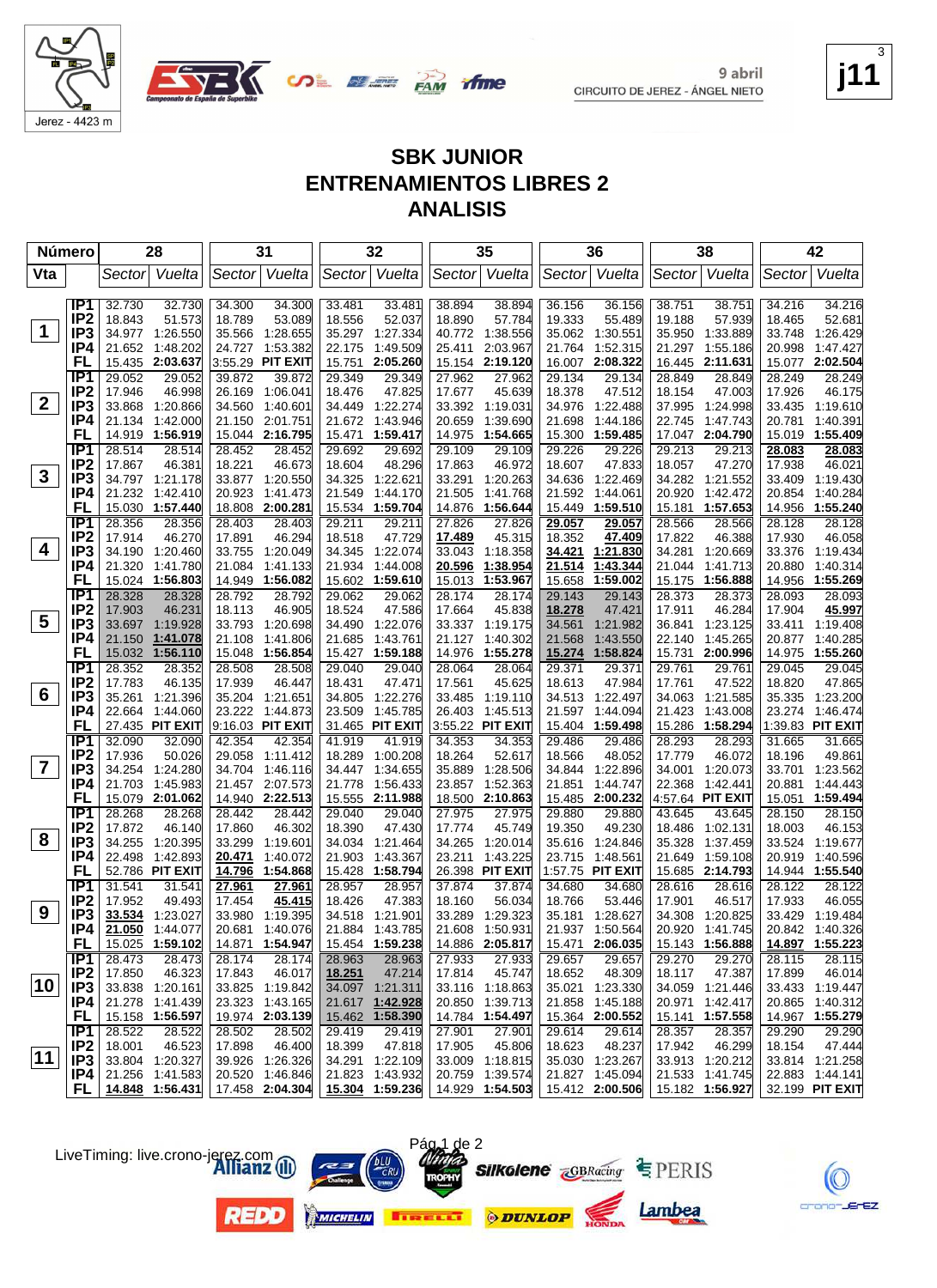

9 abril





CIRCUITO DE JEREZ - ÁNGEL NIETO

#### **j11** 3

#### **SBK JUNIOR ENTRENAMIENTOS LIBRES 2 ANALISIS**

| Número |                        |                  | 28                        |        | 31              |                  | 32                        |                  | 35               |        | 36                        |                  | 38                        |                  | 42                        |
|--------|------------------------|------------------|---------------------------|--------|-----------------|------------------|---------------------------|------------------|------------------|--------|---------------------------|------------------|---------------------------|------------------|---------------------------|
| Vta    |                        |                  | Sector Vuelta             |        | Sector Vuelta   |                  | Sector Vuelta             |                  | Sector Vuelta    |        | Sector Vuelta             |                  | Sector Vuelta             |                  | Sector Vuelta             |
|        |                        |                  |                           |        |                 |                  |                           |                  |                  |        |                           |                  |                           |                  |                           |
|        | IP1                    | 28.248           | 28.248                    | 28.000 | 28.000          | 29.155           | 29.155                    | 27.979           | 27.979           | 29.413 | 29.413                    | 28.353           | 28.353                    | 31.446           | 31.446                    |
|        | IP <sub>2</sub>        | 17.771           | 46.019                    | 17.451 | 45.451          | 18.400           | 47.555                    | 17.768           | 45.747           | 18.874 | 48.287                    | 17.919           | 46.272                    | 18.023           | 49.469                    |
| 12     | IP <sub>3</sub>        |                  | 34.302 1:20.321           |        | 33.140 1:18.591 |                  | 34.558 1:22.113           | 33.024           | 1:18.771         | 34.869 | 1:23.156                  | 33.875           | 1:20.147                  | 33.658           | 1:23.127                  |
|        | IP4                    | 21.218           | 1:41.539                  |        | 21.057 1:39.648 |                  | 23.893 1:46.006           | 20.854           | 1:39.625         | 21.829 | 1:44.985                  | 20.884           | 1:41.031                  | 20.923           | 1:44.050                  |
|        | FL                     |                  | 15.035 1:56.574           |        | 14.937 1:54.584 |                  | 6:17.80 PIT EXIT          | 14.796           | 1:54.421         |        | 15.522 2:00.507           |                  | 15.098 1:56.128           |                  | 15.015 1:59.065           |
|        | IP <sub>1</sub>        | 28.418           | 28.418                    | 27.975 | 27.975          | 37.577           | 37.577                    | 33.078           | 33.078           | 29.357 | 29.357                    | 28.443           | 28.443                    | 28.392           | 28.392                    |
| 13     | IP <sub>2</sub>        | 17.924           | 46.342                    | 17.688 | 45.663          | 18.647           | 56.224                    | 18.050           | 51.128           | 18.691 | 48.048                    | 17.990           | 46.433                    | 17.925           | 46.317                    |
|        | IP <sub>3</sub>        |                  | 33.536 1:19.878           |        | 35.293 1:20.956 | 34.623           | 1:30.847                  | 33.164           | 1:24.292         | 34.824 | 1:22.872                  | 37.257           | 1:23.690                  |                  | 33.405 1:19.722           |
|        | IP4                    | 21.541           | 1:41.419                  |        | 20.582 1:41.538 | 21.754           | 1:52.601                  | 20.895           | 1:45.187         | 22.118 | 1:44.990                  | 23.739           | 1:47.429                  | 20.844           | 1:40.566                  |
|        | FL                     |                  | 15.000 1:56.419           |        | 14.838 1:56.376 |                  | 15.398 2:07.999           | 14.770           | 1:59.957         |        | 15.588 2:00.578           |                  | 16.608 2:04.037           |                  | 14.931 1:55.497           |
|        | TP1<br>IP <sub>2</sub> | 33.488<br>18.067 | 33.488                    |        |                 | 29.047<br>18.477 | 29.047                    | 27.806           | 27.806<br>45.303 | 29.383 | 29.383                    | 28.348           | 28.348                    | 28.808           | 28.808                    |
| 14     | IP <sub>3</sub>        |                  | 51.555<br>34.615 1:26.170 |        |                 |                  | 47.524<br>34.284 1:21.808 | 17.497<br>32.987 | 1:18.290         | 18.720 | 48.103<br>34.890 1:22.993 | 17.989           | 46.337<br>34.068 1:20.405 | 18.070           | 46.878<br>33.596 1:20.474 |
|        | IP4                    |                  | 21.791 1:47.961           |        |                 | 21.524           | 1:43.332                  | 20.728           | 1:39.018         | 21.935 | 1:44.928                  | 20.939           | 1:41.344                  | 21.083           | 1:41.557                  |
|        | FL                     |                  | 15.118 2:03.079           |        |                 | 15.338           | 1:58.670                  | 14.747           | 1:53.765         |        | 15.476 2:00.404           |                  | 15.986 1:57.330           |                  | 15.148 1:56.705           |
|        | IP <sub>1</sub>        | 28.689           | 28.689                    |        |                 | 28.861           | 28.861                    | 28.948           | 28.948           | 29.682 | 29.682                    | 29.509           | 29.509                    | 29.217           | 29.217                    |
|        | IP <sub>2</sub>        | 18.173           | 46.862                    |        |                 | 18.340           | 47.201                    | 19.410           | 48.358           | 18.818 | 48.500                    | 18.213           | 47.722                    | 19.720           | 48.937                    |
| 15     | IP <sub>3</sub>        |                  | 34.668 1:21.530           |        |                 | 34.075           | 1:21.276                  | 35.727           | 1:24.085         | 35.428 | 1:23.928                  |                  | 36.873 1:24.595           |                  | 37.267 1:26.204           |
|        | IP4                    |                  | 22.915 1:44.445           |        |                 | 21.802           | 1:43.078                  | 22.111           | 1:46.196         | 21.867 | 1:45.795                  | 21.563           | 1:46.158                  | 25.555           | 1:51.759                  |
|        | FL                     |                  | 2:49.63 PIT EXIT          |        |                 |                  | 15.312 1:58.390           |                  |                  |        | 15.555 2:01.350           |                  | 15.055 2:01.213           |                  | 1:33.86 PIT EXIT          |
|        | $\overline{IP1}$       | 33.091           | 33.091                    |        |                 | 29.279           | 29.279                    |                  |                  | 30.075 | 30.075                    | 30.023           | 30.023                    | 35.033           | 35.033                    |
|        | IP <sub>2</sub>        | 18.333           | 51.424                    |        |                 | 18.414           | 47.693                    |                  |                  | 19.367 | 49.442                    | 18.201           | 48.224                    | 18.667           | 53.700                    |
| 16     | IP <sub>3</sub>        |                  | 34.315 1:25.739           |        |                 | 34.008           | 1:21.701                  |                  |                  | 35.943 | 1:25.385                  |                  | 39.432 1:27.656           |                  | 34.275 1:27.975           |
|        | IP4                    |                  | 21.790 1:47.529           |        |                 | 21.621           | 1:43.322                  |                  |                  | 23.655 | 1:49.040                  |                  | 21.514 1:49.170           | 21.206           | 1:49.181                  |
|        | <b>FL</b>              |                  | 15.202 2:02.730           |        |                 | 15.408           | 1:58.730                  |                  |                  |        | 1:41.55 PIT EXIT          |                  | 15.301 2:04.471           |                  | 15.147 2:04.328           |
|        | IP1                    | 28.728           | 28.728                    |        |                 | 29.306           | 29.306                    |                  |                  | 34.340 | 34.340                    | 28.728           | 28.728                    | 28.248           | 28.248                    |
| 17     | IP <sub>2</sub>        | 18.083           | 46.811                    |        |                 | 18.629           | 47.935                    |                  |                  | 19.131 | 53.471                    | 18.032           | 46.760                    | 17.965           | 46.213                    |
|        | IP <sub>3</sub>        |                  | 34.390 1:21.201           |        |                 |                  | 34.245 1:22.180           |                  |                  | 35.399 | 1:28.870                  |                  | 35.172 1:21.932           | 33.361           | 1:19.574                  |
|        | IP4<br><b>FL</b>       |                  | 22.318 1:43.519           |        |                 |                  | 22.570 1:44.750           |                  |                  |        | 21.937 1:50.807           | 21.069           | 1:43.001                  | 20.764           | 1:40.338                  |
|        | IP <sub>1</sub>        | 28.521           | 15.184 1:58.703<br>28.521 |        |                 |                  | 15.959 2:00.709           |                  |                  | 29.646 | 15.416 2:06.223           |                  | 15.125 1:58.126           | 14.938           | 1:55.276<br>28.165        |
|        | IP <sub>2</sub>        | 17.949           | 46.470                    |        |                 |                  |                           |                  |                  | 18.661 | 29.646<br>48.307          | 28.093<br>17.716 | 28.093<br>45.809          | 28.165<br>17.962 | 46.127                    |
| 18     | IP <sub>3</sub>        |                  | 34.321 1:20.791           |        |                 |                  |                           |                  |                  |        | 34.813 1:23.120           | 33.912           | 1:19.721                  |                  | 33.309 1:19.436           |
|        | IP4                    |                  | 21.210 1:42.001           |        |                 |                  |                           |                  |                  | 21.820 | 1:44.940                  | 20.872           | 1:40.593                  | 21.021           | 1:40.457                  |
|        | <b>FL</b>              |                  | 15.224 1:57.225           |        |                 |                  |                           |                  |                  |        | 15.483 2:00.423           | 15.122           | 1:55.714                  |                  | 14.969 1:55.425           |
|        | TP1                    | 28.637           | 28.637                    |        |                 |                  |                           |                  |                  |        |                           |                  |                           | 28.202           | 28.202                    |
|        | IP <sub>2</sub>        | 17.973           | 46.610                    |        |                 |                  |                           |                  |                  |        |                           |                  |                           | 17.862           | 46.064                    |
| 19     | IP <sub>3</sub>        |                  | 34.420 1:21.030           |        |                 |                  |                           |                  |                  |        |                           |                  |                           |                  | 33.273 1:19.337           |
|        | IP4                    |                  | 21.404 1:42.434           |        |                 |                  |                           |                  |                  |        |                           |                  |                           |                  | 20.840 1:40.177           |
|        | FL                     |                  | 15.152 1:57.586           |        |                 |                  |                           |                  |                  |        |                           |                  |                           |                  | 14.905 1:55.082           |
|        | $\overline{IP1}$       |                  |                           |        |                 |                  |                           |                  |                  |        |                           |                  |                           |                  |                           |
|        | IP <sub>2</sub>        |                  |                           |        |                 |                  |                           |                  |                  |        |                           |                  |                           |                  |                           |
| 20     | IP <sub>3</sub>        |                  |                           |        |                 |                  |                           |                  |                  |        |                           |                  |                           |                  |                           |
|        | IP4                    |                  |                           |        |                 |                  |                           |                  |                  |        |                           |                  |                           |                  |                           |
|        | <b>FL</b>              |                  |                           |        |                 |                  |                           |                  |                  |        |                           |                  |                           |                  |                           |



LiveTiming: live.crono-jerez.com

K

crono-JErEZ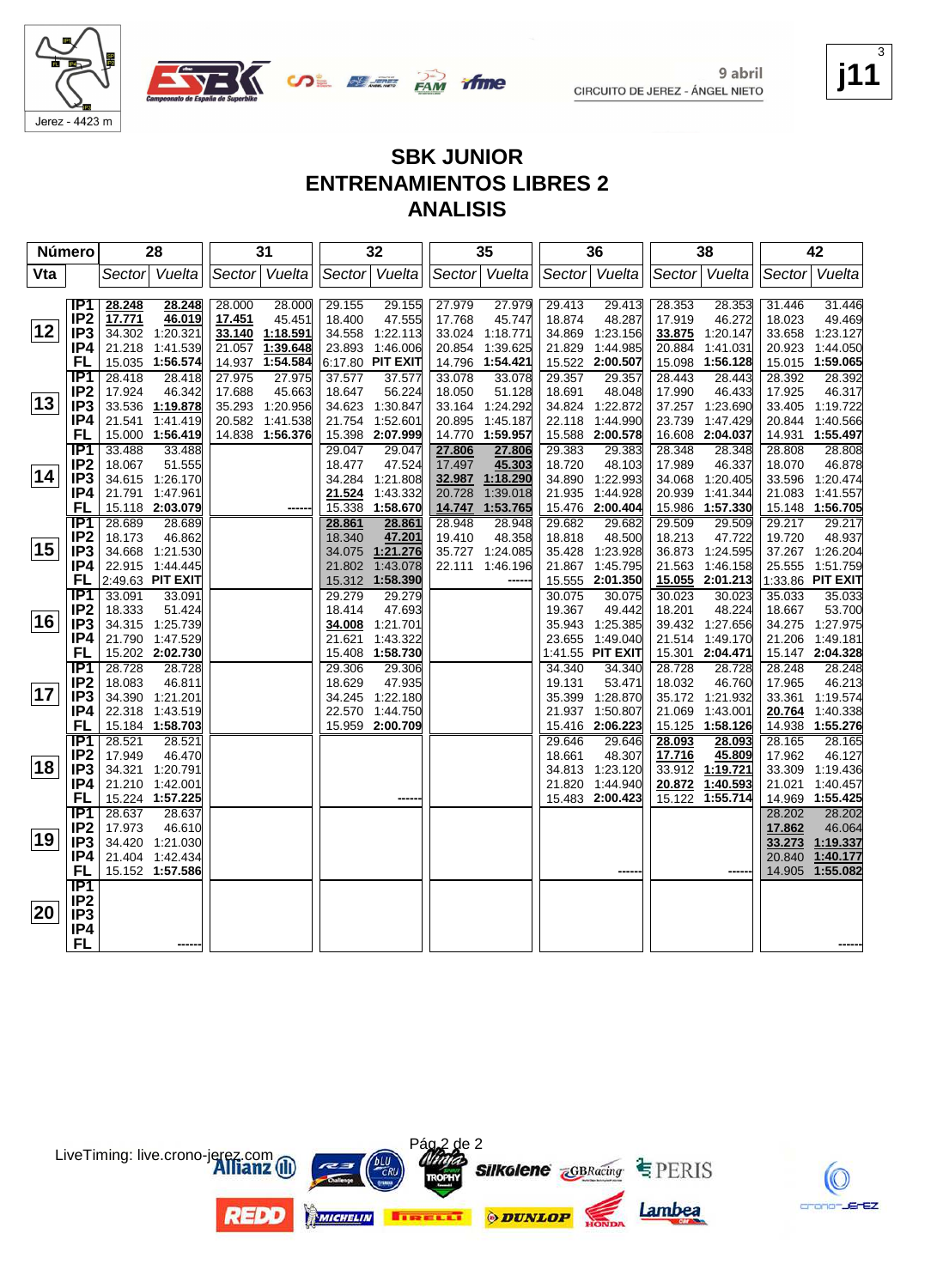

Jerez - 4423 m

9 abril CIRCUITO DE JEREZ - ÁNGEL NIETO **j11** 4

EZ.

#### **SBK JUNIOR ENTRENAMIENTOS LIBRES 2 ANALISIS**

| <b>Número</b> |                                    | 47                                    |        | 48                           |                      |                  | 51                          |                  | 53                                |                  | 55                        |                  | 56                        |                  | 57                                 |
|---------------|------------------------------------|---------------------------------------|--------|------------------------------|----------------------|------------------|-----------------------------|------------------|-----------------------------------|------------------|---------------------------|------------------|---------------------------|------------------|------------------------------------|
| Vta           |                                    | Vuelta<br>Sector                      |        | Sector                       | Vuelta               |                  | Sector Vuelta               | Sector           | Vuelta                            |                  | Sector Vuelta             |                  | Sector  Vuelta            | Sector           | Vuelta                             |
|               |                                    |                                       |        |                              |                      |                  |                             |                  |                                   |                  |                           |                  |                           |                  |                                    |
|               | IP <sub>1</sub><br>IP <sub>2</sub> | 37.389                                | 37.389 | 40.227                       | 40.227               | 34.222           | 34.222                      | 35.123           | 35.123                            | 35.467           | 35.467                    | 36.443           | 36.443                    | 34.411           | 34.411                             |
| $\mathbf 1$   | IP <sub>3</sub>                    | 20.975<br>39.404<br>1:37.768          | 58.364 | 24.586<br>41.095<br>1:45.908 | 1:04.813             | 19.038<br>35.726 | 53.260<br>1:28.986          | 18.971<br>36.026 | 54.094<br>1:30.120                | 21.416<br>37.450 | 56.883<br>1:34.333        | 19.155           | 55.598<br>34.717 1:30.315 | 19.017<br>34.426 | 53.428<br>1:27.854                 |
|               | IP4                                | 2:00.540                              |        | 24.809 2:10.717              |                      |                  | 1:51.218                    |                  | 1:51.763                          |                  | 1:55.974                  |                  | 1:51.805                  |                  | 1:49.212                           |
|               | FL                                 | 22.772<br>2:15.785<br>15.245          |        | 15.161                       | 2:25.878             | 22.232<br>15.691 | 2:06.909                    | 21.643<br>15.298 | 2:07.061                          | 21.641<br>15.387 | 2:11.361                  | 21.490<br>15.211 | 2:07.016                  | 21.358           | 15.244 2:04.456                    |
|               | IP <sub>1</sub>                    | 28.736                                | 28.736 | 28.282                       | 28.282               | 29.306           | 29.306                      | 28.340           | 28.340                            | 29.481           | 29.481                    | 28.631           | 28.631                    | 28.576           | 28.576                             |
|               | IP <sub>2</sub>                    | 18.076                                | 46.812 | 17.988                       | 46.270               | 18.611           | 47.917                      | 17.914           | 46.254                            | 18.382           | 47.863                    | 17.857           | 46.488                    | 17.776           | 46.352                             |
| $\mathbf{2}$  | IP3                                | 33.968<br>1:20.780                    |        | 33.853 1:20.123              |                      | 34.895           | 1:22.812                    | 33.969           | 1:20.223                          | 34.298           | 1:22.161                  | 33.584           | 1:20.072                  | 33.412           | 1:19.764                           |
|               | IP4                                | 21.220<br>1:42.000                    |        | 20.950                       | 1:41.073             | 21.749           | 1:44.561                    | 21.203           | 1:41.426                          | 21.321           | 1:43.482                  | 20.860           | 1:40.932                  | 20.981           | 1:40.745                           |
|               | FL                                 | 14.928<br>1:56.928                    |        | 15.254                       | 1:56.327             | 15.481           | 2:00.042                    | 15.106           | 1:56.532                          | 15.282           | 1:58.764                  | 14.939           | 1:55.871                  | 14.932           | 1:55.677                           |
|               | IP1                                | 28.830                                | 28.830 | 29.229                       | 29.229               | 29.226           | 29.226                      | 29.027           | 29.027                            | 28.715           | 28.715                    | 28.931           | 28.931                    | 28.541           | 28.541                             |
|               | IP <sub>2</sub>                    | 18.288                                | 47.118 | 17.834                       | 47.063               | 18.443           | 47.669                      | 18.149           | 47.176                            | 18.000           | 46.715                    | 18.192           | 47.123                    | 18.159           | 46.700                             |
| $\mathbf{3}$  | IP3                                | 1:21.319<br>34.201                    |        | 33.540 1:20.603              |                      | 34.595           | 1:22.264                    | 33.932           | 1:21.108                          | 34.205           | 1:20.920                  |                  | 33.404 1:20.527           | 33.731           | 1:20.431                           |
|               | IP4                                | 21.633<br>1:42.952                    |        | 21.085                       | 1:41.688             | 21.544           | 1:43.808                    | 21.311           | 1:42.419                          | 21.087           | 1:42.007                  | 20.822           | 1:41.349                  | 21.282           | 1:41.713                           |
|               | FL                                 | 14.925<br>1:57.877                    |        | 15.242 1:56.930              |                      | 15.413           | 1:59.221                    | 14.901           | 1:57.320                          | 15.216           | 1:57.223                  | 14.872           | 1:56.221                  | 15.083           | 1:56.796                           |
|               | IP1                                | 28.284                                | 28.284 | <u>27.935</u>                | 27.935               | 29.131           | 29.131                      | <u>28.021</u>    | 28.021                            | 28.687           | <u>28.687</u>             | 29.992           | 29.992                    | 28.626           | 28.626                             |
|               | IP <sub>2</sub>                    | 17.889                                | 46.173 | 17.854                       | 45.789               | 18.509           | 47.640                      | 17.645           | 45.666                            | 18.220           | 46.907                    | 17.987           | 47.979                    | 18.092           | 46.718                             |
| 4             | IP3                                | 33.818<br>1:19.991                    |        | 33.721                       | 1:19.510             | 34.511           | 1:22.151                    | <u>33.371</u>    | 1:19.037                          | 34.145           | 1:21.052                  |                  | 33.435 1:21.414           |                  | 35.110 1:21.828                    |
|               | IP4                                | 21.530<br>1:41.521                    |        | 20.687                       | 1:40.197             | 21.606           | 1:43.757                    | 20.713           | 1:39.750                          | 21.206           | 1:42.258                  | 21.053           | 1:42.467                  | 22.253           | 1:44.081                           |
|               | FL                                 | 15.219 1:56.740                       |        | 14.998                       | 1:55.194             |                  | 15.447 1:59.204             | 14.928           | 1:54.678                          |                  | 15.432 1:57.690           |                  | 15.052 1:57.519           |                  | 15.036 1:59.116                    |
|               | IP <sub>1</sub>                    | 28.680                                | 28.680 | 28.164                       | 28.164               | 29.061           | 29.061                      | 29.134           | 29.134                            | 28.745           | 28.745                    | 30.769           | 30.769                    | 28.932           | 28.932                             |
| 5             | IP <sub>2</sub>                    | 17.767                                | 46.447 | 17.697                       | 45.861               | 18.364           | 47.425                      | 18.040           | 47.174                            | 18.027           | 46.772                    | 17.831           | 48.600                    | 18.211           | 47.143                             |
|               | IP <sub>3</sub><br>IP4             | 33.742 1:20.189                       |        | 37.075                       | 1:22.936             |                  | 34.513 1:21.938<br>1:43.673 | 34.525           | 1:21.699<br>1:43.411              | 35.615           | 1:22.387                  | 33.739           | 1:22.339                  |                  | 34.372 1:21.515                    |
|               | FL                                 | 21.191<br>1:41.380<br>15.058 1:56.437 |        | 21.074<br>15.232 1:59.241    | 1:44.010             | 21.735<br>15.580 | 1:59.253                    | 21.712<br>15.033 | 1:58.444                          | 21.442<br>15.378 | 1:43.829<br>1:59.207      | 20.829<br>14.957 | 1:43.168<br>1:58.125      | 21.977           | 1:43.492<br>15.998 1:59.489        |
|               | IP1                                | 28.319                                | 28.319 | 28.107                       | 28.107               | 29.289           | 29.289                      | 28.471           | 28.471                            | 28.828           | 28.828                    | 28.370           | 28.370                    | 28.247           | 28.247                             |
|               | IP <sub>2</sub>                    | 17.774                                | 46.093 | 17.739                       | 45.846               | 18.571           | 47.860                      | 17.613           | 46.084                            | 17.997           | 46.825                    | 17.963           | 46.333                    | 17.987           | 46.234                             |
| 6             | IP <sub>3</sub>                    | 33.785<br>1:19.878                    |        | 37.609 1:23.455              |                      | 34.885           | 1:22.745                    | 34.687           | 1:20.771                          | 36.823           | 1:23.648                  | 33.619           | 1:19.952                  |                  | 33.327 1:19.561                    |
|               | IP4                                | 21.325<br>1:41.203                    |        | 22.672 1:46.127              |                      |                  | 22.947 1:45.692             | 22.178           | 1:42.949                          | 22.784           | 1:46.432                  | 21.009           | 1:40.961                  | 21.231           | 1:40.792                           |
|               | FL                                 | 15.024 1:56.227                       |        | 29.038 PIT EXIT              |                      |                  | 1:48.84 PIT EXIT            | 15.943           | 1:58.892                          |                  | 4:54.43 PIT EXIT          | 15.125           | 1:56.086                  | 15.254           | 1:56.045                           |
|               | IP1                                | 29.674                                | 29.674 | 31.947                       | 31.947               | 35.958           | 35.958                      | 28.363           | 28.363                            | 35.616           | 35.616                    | 28.678           | 28.678                    | 28.069           | 28.069                             |
|               | IP <sub>2</sub>                    | 18.466                                | 48.140 | 18.037                       | 49.984               | 18.576           | 54.534                      | 17.911           | 46.274                            | 20.906           | 56.522                    | 17.692           | 46.370                    | 17.919           | 45.988                             |
| 7             | IP <sub>3</sub>                    | 37.672 1:25.812                       |        | 33.860 1:23.844              |                      | 34.700           | 1:29.234                    | 34.126           | 1:20.400                          | 36.782           | 1:33.304                  | 33.514           | 1:19.884                  | 33.800           | 1:19.788                           |
|               | IP4                                | 24.962<br>1:50.774                    |        | 21.414                       | 1:45.258             | 21.740           | 1:50.974                    | 21.316           | 1:41.716                          | 22.031           | 1:55.335                  | 21.624           | 1:41.508                  | 22.636           | 1:42.424                           |
|               | FL                                 | 1:12.99 PIT EXIT                      |        | 15.143 2:00.401              |                      |                  | 15.353 2:06.327             | 15.181           | 1:56.897                          |                  | 15.718 2:11.053           |                  | 15.163 1:56.671           |                  | 1:25.22 PIT EXIT                   |
|               | IP1                                | 35.824                                | 35.824 | 28.308                       | 28.308               | 29.112           | 29.112                      | 28.376           | 28.376                            | 29.748           | 29.748                    | 35.343           | 35.343                    | 36.094           | 36.094                             |
| 8             | IP <sub>2</sub><br>IP <sub>3</sub> | 18.638                                | 54.462 | 18.012                       | 46.320               | 18.290           | 47.402                      | 18.178           | 46.554                            | 19.103           | 48.851                    | 19.039           | 54.382                    | 18.392           | 54.486                             |
|               | IP4                                | 34.482 1:28.944<br>23.077 1:52.021    |        | 33.529<br>22.317             | 1:19.849<br>1:42.166 | 34.431<br>21.444 | 1:21.833<br>1:43.277        | 33.917<br>23.205 | 1:20.471<br>1:43.676              | 35.000<br>21.342 | 1:23.851<br>1:45.193      | 35.580<br>22.519 | 1:29.962<br>1:52.481      |                  | 34.140 1:28.626<br>21.612 1:50.238 |
|               | FL                                 | 3:11.56 PIT EXIT                      |        | 7:54.31 PIT EXIT             |                      | 15.439           | 1:58.716                    |                  | 11:52.5 PIT EXIT                  |                  | 16.530 2:01.723           |                  | 10:33.3 PIT EXIT          |                  | 15.076 2:05.314                    |
|               | IP <sub>1</sub>                    | 37.163                                | 37.163 | 34.225                       | 34.225               | 28.585           | 28.585                      | 43.945           | 43.945                            | 29.234           | 29.234                    | 33.956           | 33.956                    | 28.462           | 28.462                             |
|               | IP <sub>2</sub>                    | 18.984                                | 56.147 | 18.462                       | 52.687               | 18.508           | 47.093                      | 35.182           | 1:19.127                          | 18.645           | 47.879                    | 17.911           | 51.867                    | 17.938           | 46.400                             |
| 9             | IP <sub>3</sub>                    | 36.415 1:32.562                       |        | 34.025 1:26.712              |                      |                  | 34.459 1:21.552             | 36.956           | 1:56.083                          |                  | 35.511 1:23.390           |                  | 33.365 1:25.232           |                  | 33.548 1:19.948                    |
|               | IP4                                | 22.203 1:54.765                       |        | 21.422 1:48.134              |                      |                  | 21.642 1:43.194             |                  | 21.422 2:17.505                   |                  | 22.284 1:45.674           |                  | 21.125 1:46.357           |                  | 21.628 1:41.576                    |
|               | <b>FL</b>                          | 15.214 2:09.979                       |        | 15.162 2:03.295              |                      |                  | 15.351 1:58.545             |                  | 15.138 2:32.643                   |                  | 15.977 2:01.650           |                  | 15.354 2:01.710           |                  | 14.988 1:56.564                    |
|               | IP1                                | 28.629                                | 28.629 | 28.577                       | 28.577               | 28.989           | 28.989                      | 28.442           | 28.442                            | 29.978           | 29.978                    | 28.226           | 28.226                    | 28.718           | 28.718                             |
|               | IP <sub>2</sub>                    | 18.237                                | 46.866 | 18.284                       | 46.861               | 18.383           | 47.372                      | 17.918           | 46.360                            | 19.458           | 49.436                    | 17.859           | 46.085                    | 18.119           | 46.837                             |
| 10            | IP <sub>3</sub>                    | 34.312 1:21.178                       |        | 33.982 1:20.843              |                      |                  | 34.450 1:21.822             |                  | 33.685 1:20.045                   |                  | 37.488 1:26.924           |                  | 33.718 1:19.803           |                  | 33.543 1:20.380                    |
|               | IP4                                | 21.422 1:42.600                       |        | 21.444 1:42.287              |                      |                  | 21.556 1:43.378             |                  | 20.947 1:40.992                   |                  | 24.560 1:51.484           |                  | 21.303 1:41.106           |                  | 21.707 1:42.087                    |
|               | <b>FL</b>                          | 15.057 1:57.657                       |        | 15.168 1:57.455              |                      |                  | 15.225 1:58.603             |                  | 15.036 1:56.028                   |                  | 27.704 PIT EXIT           |                  | 14.882 1:55.988           |                  | 15.039 1:57.126                    |
|               | IP1<br>IP <sub>2</sub>             | 28.335                                | 28.335 | 28.652                       | 28.652               | 28.897           | 28.897                      | 30.503           | 30.503                            | 35.666           | 35.666                    | 28.478           | 28.478                    | 28.493           | 28.493                             |
| 11            | IP <sub>3</sub>                    | 18.034<br>33.598 1:19.967             | 46.369 | 18.074<br>34.054 1:20.780    | 46.726               | 18.308           | 47.205<br>34.299 1:21.504   | 22.809           | 53.312<br>39.243 1:32.555         | 19.969           | 55.635<br>38.690 1:34.325 | 18.135           | 46.613<br>33.567 1:20.180 | 17.889           | 46.382<br>33.591 1:19.973          |
|               | IP4                                | 21.161 1:41.128                       |        | 21.424 1:42.204              |                      |                  | 21.436 1:42.940             |                  | 23.340 1:55.895                   |                  | 24.347 1:58.672           |                  | 21.036 1:41.216           |                  | 21.179 1:41.152                    |
|               | FL.                                | 14.869 1:55.997                       |        | 15.276 1:57.480              |                      |                  | 15.449 1:58.389             |                  | 58.315 PIT EXIT   16.158 2:14.829 |                  |                           |                  | $15.139$ 1:56.355         |                  | 14.936 1:56.088                    |
|               |                                    |                                       |        |                              |                      |                  |                             |                  |                                   |                  |                           |                  |                           |                  |                                    |

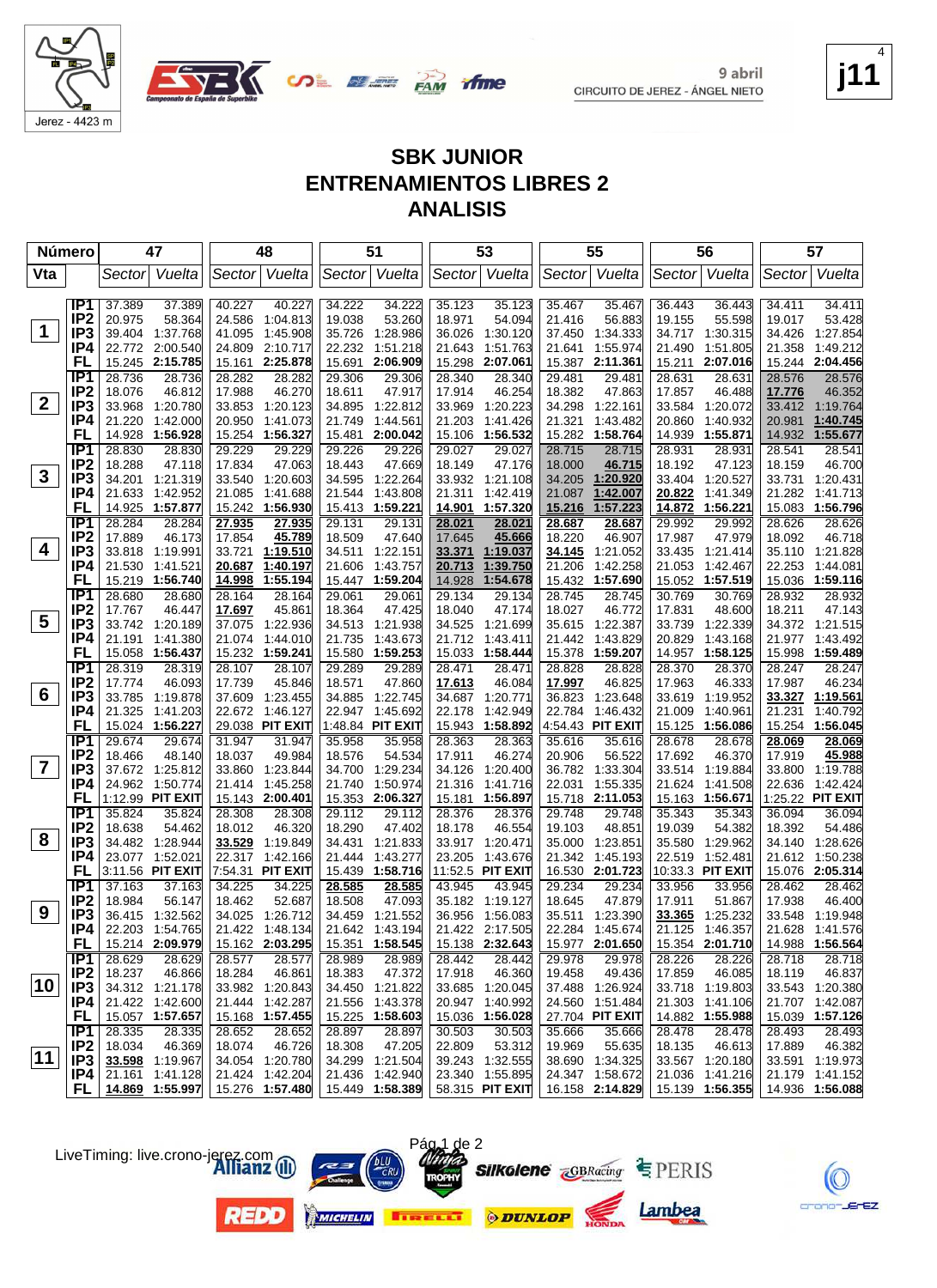



**j11** 4

K

crono-JErEZ

#### **SBK JUNIOR ENTRENAMIENTOS LIBRES 2 ANALISIS**

| Número       |                                     |                  | 47                                  |        | 48                        |                  | 51                   |        | 53                          |               | 55                                 |                  | 56                                 |               | 57                                 |
|--------------|-------------------------------------|------------------|-------------------------------------|--------|---------------------------|------------------|----------------------|--------|-----------------------------|---------------|------------------------------------|------------------|------------------------------------|---------------|------------------------------------|
| Vta          |                                     |                  | Sector Vuelta                       |        | Sector Vuelta             |                  | Sector Vuelta        |        | Sector Vuelta               | Sector Vuelta |                                    |                  | Sector Vuelta                      | Sector Vuelta |                                    |
|              |                                     |                  |                                     |        |                           |                  |                      |        |                             |               |                                    |                  |                                    |               |                                    |
|              | IP1<br>IP <sub>2</sub>              | 28.271<br>17.983 | 28.271<br>46.254                    | 38.712 | 38.712<br>59.153          | 28.944           | 28.944<br>47.403     | 38.963 | 38.963<br>58.881            | 31.985        | 31.985<br>53.087                   | 32.570<br>18.783 | 32.570                             | 28.626        | 28.626<br>46.667                   |
| 12           | IP <sub>3</sub>                     |                  | 34.177 1:20.431                     | 20.441 | 35.450 1:34.603           | 18.459           | 34.910 1:22.313      | 19.918 | 34.866 1:33.747             | 21.102        | 38.144 1:31.231                    |                  | 51.353<br>34.044 1:25.397          | 18.041        | 33.725 1:20.392                    |
|              | IP4                                 |                  | 22.966 1:43.397                     |        | 21.706 1:56.309           |                  | 22.918 1:45.231      |        | 21.192 1:54.939             | 22.839        | 1:54.070                           | 20.828           | 1:46.225                           | 21.059        | 1:41.451                           |
|              | FL                                  |                  | 16.098 1:59.495                     |        | 15.278 2:11.586           |                  | 8:53.40 PIT EXIT     |        | 15.132 2:10.071             |               | 15.676 2:09.746                    |                  | 14.912 2:01.137                    |               | 15.008 1:56.459                    |
|              | IP1                                 | 29.302           | 29.302                              | 29.466 | 29.466                    | 34.489           | 34.489               | 28.405 | 28.405                      | 31.079        | 31.079                             | 28.033           | 28.033                             | 28.774        | 28.774                             |
|              | IP <sub>2</sub>                     | 18.621           | 47.923                              | 18.741 | 48.207                    | 18.573           | 53.062               | 18.062 | 46.467                      | 18.605        | 49.684                             | 17.582           | 45.615                             | 18.335        | 47.109                             |
| $ 13\rangle$ | IP <sub>3</sub>                     |                  | 34.319 1:22.242                     |        | 36.932 1:25.139           |                  | 34.444 1:27.506      |        | 33.791 1:20.258             | 36.291        | 1:25.975                           | 33.609           | 1:19.224                           |               | 38.242 1:25.351                    |
|              | IP4                                 |                  | 21.443 1:43.685                     |        | 23.226 1:48.365           |                  | 21.702 1:49.208      | 21.099 | 1:41.357                    | 21.002        | 1:46.977                           | 21.059           | 1:40.283                           |               | 22.430 1:47.781                    |
|              | FL                                  |                  | 14.994 1:58.679                     |        | 34.051 PIT EXIT           |                  | 15.251 2:04.458      |        | 15.118 1:56.475             | 15.406        | 2:02.383                           | 14.906           | 1:55.189                           |               | 5:44.77 PIT EXIT                   |
|              | IP1                                 | 29.012           | 29.012                              | 44.740 | 44.740                    | 28.651           | 28.651               | 29.711 | 29.711                      | 29.035        | 29.035                             | 28.667           | 28.667                             | 44.264        | 44.264                             |
| 14           | IP <sub>2</sub>                     | 19.092           | 48.104                              |        | 18.844 1:03.584           | 18.072           | 46.723               | 19.390 | 49.101                      | 18.386        | 47.421                             | 17.818           | 46.485                             |               | 18.595 1:02.859                    |
|              | IP <sub>3</sub>                     |                  | 35.540 1:23.644                     |        | 34.350 1:37.934           |                  | 33.935 1:20.658      |        | 39.683 1:28.784             |               | 34.473 1:21.894                    |                  | 34.051 1:20.536                    |               | 36.159 1:39.018                    |
|              | IP4<br>FL                           |                  | 22.375 1:46.019<br>1:40.36 PIT EXIT |        | 22.413 2:00.347           | 21.218<br>15.137 | 1:41.876<br>1:57.013 | 22.036 | 1:50.820<br>15.383 2:06.203 |               | 21.313 1:43.207<br>16.726 1:59.933 |                  | 20.952 1:41.488<br>14.991 1:56.479 |               | 22.569 2:01.587<br>15.546 2:17.132 |
|              | <b>TP1</b>                          | 37.513           | 37.513                              | 28.730 | 15.120 2:15.467<br>28.730 | 29.210           | 29.210               |        |                             | 30.573        | 30.573                             | 28.341           | 28.341                             | 30.884        | 30.884                             |
|              | IP <sub>2</sub>                     | 20.645           | 58.158                              | 18.290 | 47.020                    | 18.320           | 47.530               |        |                             | 18.545        | 49.118                             | 17.888           | 46.229                             | 19.278        | 50.162                             |
| 15           | IP <sub>3</sub>                     |                  | 38.731 1:36.889                     |        | 34.346 1:21.366           |                  | 34.391 1:21.921      |        |                             |               | 37.464 1:26.582                    |                  | 33.732 1:19.961                    |               | 37.859 1:28.021                    |
|              | IP4                                 |                  | 24.819 2:01.708                     |        | 21.325 1:42.691           | 22.481           | 1:44.402             |        |                             |               | 21.367 1:47.949                    |                  | 20.925 1:40.886                    | 20.922        | 1:48.943                           |
|              | <b>FL</b>                           |                  | 16.074 2:17.782                     |        | 15.204 1:57.895           |                  | 15.527 1:59.929      |        |                             |               | 16.538 2:04.487                    |                  | 14.914 1:55.800                    | 14.805        | 2:03.748                           |
|              | $\overline{IP1}$                    | 29.268           | 29.268                              | 28.359 | 28.359                    |                  |                      |        |                             | 28.964        | 28.964                             |                  |                                    | 28.318        | 28.318                             |
|              | IP <sub>2</sub>                     | 18.547           | 47.815                              | 19.163 | 47.522                    |                  |                      |        |                             | 18.160        | 47.124                             |                  |                                    | 17.882        | 46.200                             |
| 16           | IP <sub>3</sub>                     |                  | 34.032 1:21.847                     |        | 34.382 1:21.904           |                  |                      |        |                             |               | 34.469 1:21.593                    |                  |                                    |               | 33.692 1:19.892                    |
|              | IP4                                 |                  | 21.186 1:43.033                     |        | 21.681 1:43.585           |                  |                      |        |                             |               | 21.516 1:43.109                    |                  |                                    |               | 21.098 1:40.990                    |
|              | FL                                  |                  | 14.943 1:57.976                     |        | 15.151 1:58.736           |                  |                      |        |                             |               | 15.634 1:58.743                    |                  |                                    |               | 14.901 1:55.891                    |
|              | $\overline{IP1}$<br>IP <sub>2</sub> | 28.371           | 28.371                              |        |                           |                  |                      |        |                             | 29.122        | 29.122                             |                  |                                    | 28.532        | 28.532                             |
| 17           | IP <sub>3</sub>                     | 17.711           | 46.082<br>33.770 1:19.852           |        |                           |                  |                      |        |                             | 18.381        | 47.503<br>34.436 1:21.939          |                  |                                    | 18.014        | 46.546<br>33.599 1:20.145          |
|              | IP4                                 |                  | 20.895 1:40.747                     |        |                           |                  |                      |        |                             |               | 22.010 1:43.949                    |                  |                                    |               | 21.021 1:41.166                    |
|              | <b>FL</b>                           |                  | 14.978 1:55.725                     |        |                           |                  |                      |        |                             |               | 15.491 1:59.440                    |                  |                                    |               | 14.947 1:56.113                    |
|              | <b>IP1</b>                          |                  |                                     |        |                           |                  |                      |        |                             |               |                                    |                  |                                    |               |                                    |
|              | IP <sub>2</sub>                     |                  |                                     |        |                           |                  |                      |        |                             |               |                                    |                  |                                    |               |                                    |
| 18           | IP <sub>3</sub>                     |                  |                                     |        |                           |                  |                      |        |                             |               |                                    |                  |                                    |               |                                    |
|              | IP4                                 |                  |                                     |        |                           |                  |                      |        |                             |               |                                    |                  |                                    |               |                                    |
|              | <b>FL</b>                           |                  |                                     |        |                           |                  |                      |        |                             |               |                                    |                  |                                    |               |                                    |
|              | $\overline{IP1}$                    |                  |                                     |        |                           |                  |                      |        |                             |               |                                    |                  |                                    |               |                                    |
| 19           | IP <sub>2</sub>                     |                  |                                     |        |                           |                  |                      |        |                             |               |                                    |                  |                                    |               |                                    |
|              | IP <sub>3</sub>                     |                  |                                     |        |                           |                  |                      |        |                             |               |                                    |                  |                                    |               |                                    |
|              | IP4<br><b>FL</b>                    |                  |                                     |        |                           |                  |                      |        |                             |               |                                    |                  |                                    |               |                                    |
|              | $\overline{IP1}$                    |                  |                                     |        |                           |                  |                      |        |                             |               |                                    |                  |                                    |               |                                    |
|              | IP <sub>2</sub>                     |                  |                                     |        |                           |                  |                      |        |                             |               |                                    |                  |                                    |               |                                    |
| 20           | IP <sub>3</sub>                     |                  |                                     |        |                           |                  |                      |        |                             |               |                                    |                  |                                    |               |                                    |
|              | IP4                                 |                  |                                     |        |                           |                  |                      |        |                             |               |                                    |                  |                                    |               |                                    |
|              | FL                                  |                  |                                     |        |                           |                  |                      |        |                             |               |                                    |                  |                                    |               |                                    |

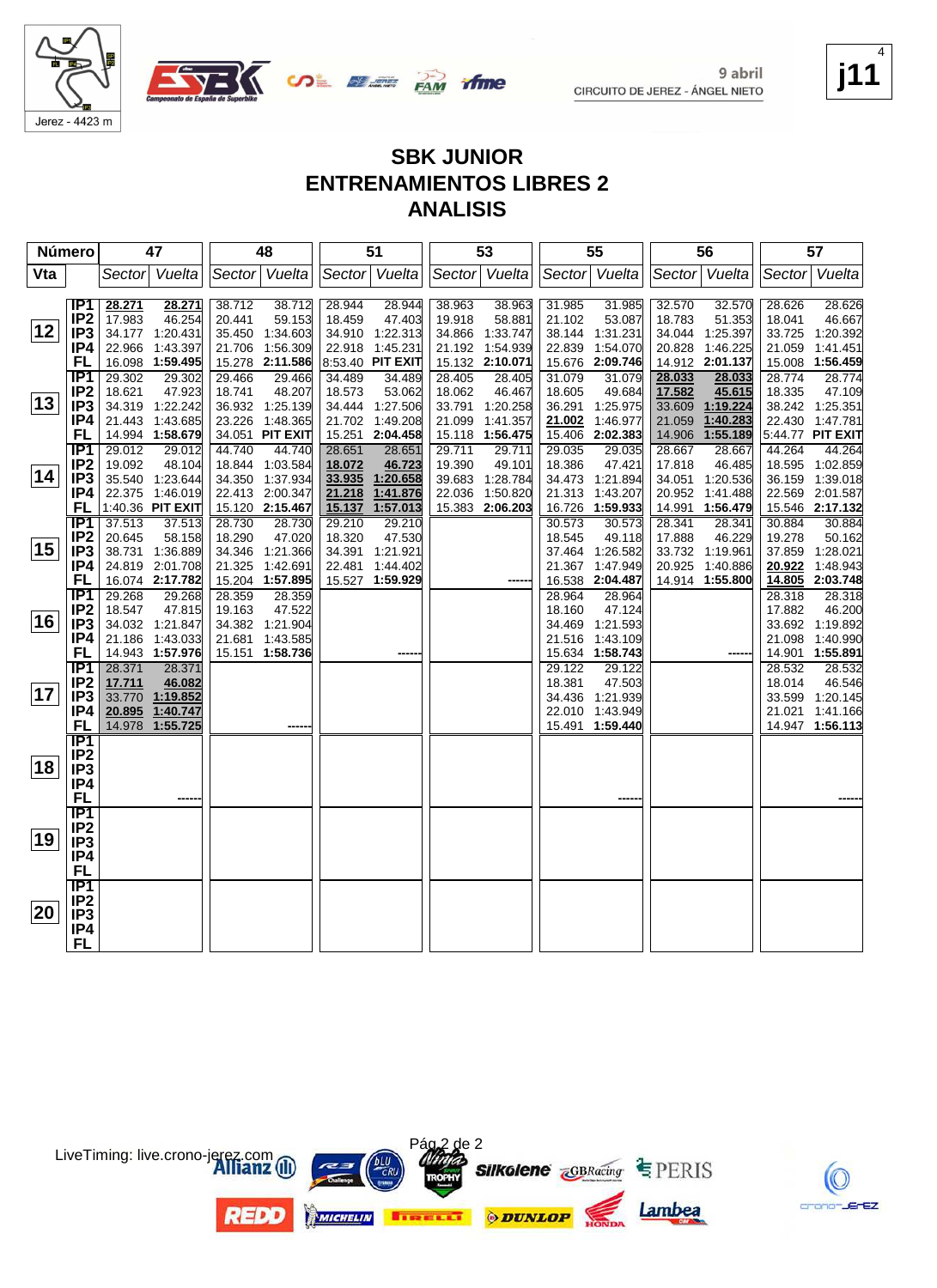



#### **SBK JUNIOR ENTRENAMIENTOS LIBRES 2 ANALISIS**

| <b>Número</b>           |                                    | 58                                     |                  | 62                                 |                  | 67                                 |                  | 71                                 |                         | 72                                 |                  | 74                                 |                  | 78                                 |
|-------------------------|------------------------------------|----------------------------------------|------------------|------------------------------------|------------------|------------------------------------|------------------|------------------------------------|-------------------------|------------------------------------|------------------|------------------------------------|------------------|------------------------------------|
| Vta                     |                                    | Vuelta<br>Sector                       | Sector Vuelta    |                                    |                  | Sector Vuelta                      | Sector           | Vuelta                             |                         | Sector Vuelta                      | Sector           | Vuelta                             | Sector           | Vuelta                             |
|                         |                                    |                                        |                  |                                    |                  |                                    |                  |                                    |                         |                                    |                  |                                    |                  |                                    |
|                         | IP <sub>1</sub>                    | 36.123<br>36.123                       | 36.470           | 36.470                             | 41.292           | 41.292                             | 36.724           | 36.724                             | 42.818                  | 42.818                             | 31.383           | 31.383                             | 31.008           | 31.008                             |
| $\mathbf 1$             | IP <sub>2</sub><br>IP <sub>3</sub> | 18.980<br>55.103<br>35.608<br>1:30.711 | 19.185           | 55.655<br>35.792 1:31.447          | 18.000           | 59.292<br>33.197 1:32.489          | 20.065           | 56.789<br>1:33.211                 | 18.370<br>33.462        | 1:01.188<br>1:34.650               | 18.421<br>34.935 | 49.804<br>1:24.739                 | 18.676           | 49.684<br>33.712 1:23.396          |
|                         | IP4                                | 22.187 1:52.898                        | 23.234           | 1:54.681                           | 21.120           | 1:53.609                           | 36.422<br>22.784 | 1:55.995                           | 20.995                  | 1:55.645                           | 21.476           | 1:46.215                           | 21.377           | 1:44.773                           |
|                         | FL                                 | 2:08.609<br>15.711                     |                  | 16.048 2:10.729                    | 14.723           | 2:08.332                           | 16.075           | 2:12.070                           | 14.849                  | 2:10.494                           | 15.331           | 2:01.546                           | 15.499           | 2:00.272                           |
|                         | IP <sub>1</sub>                    | 30.030<br>30.030                       | 29.317           | 29.317                             | 27.863           | 27.863                             | 30.080           | 30.080                             | 27.940                  | 27.940                             | 28.837           | 28.837                             | 28.661           | 28.661                             |
|                         | IP <sub>2</sub>                    | 18.788<br>48.818                       | 18.417           | 47.734                             | 17.886           | 45.749                             | 18.988           | 49.068                             | 17.758                  | 45.698                             | 18.141           | 46.978                             | 17.802           | 46.463                             |
| $2^{\circ}$             | IP3                                | 35.373<br>1:24.191                     | 35.406           | 1:23.140                           | 36.788           | 1:22.537                           | 35.642           | 1:24.710                           |                         | 33.042 1:18.740                    | 33.586           | 1:20.564                           | 33.311           | 1:19.774                           |
|                         | IP4                                | 21.958<br>1:46.149                     | 21.898           | 1:45.038                           | 20.706           | 1:43.243                           | 22.262           | 1:46.972                           | 20.778                  | 1:39.518                           | 21.133           | 1:41.697                           | 20.670           | 1:40.444                           |
|                         | FL                                 | 15.865 2:02.014                        | 15.530           | 2:00.568                           | 14.788           | 1:58.031                           | 15.629           | 2:02.601                           | 14.979                  | 1:54.497                           | 15.069           | 1:56.766                           | 14.883           | 1:55.327                           |
|                         | IP <sub>1</sub>                    | 30.082<br>30.082                       | 30.464           | 30.464                             | 27.649           | 27.649                             | 29.876           | 29.876                             | 30.689                  | 30.689                             | 28.526           | 28.526                             | 28.084           | 28.084                             |
|                         | IP <sub>2</sub>                    | 19.330<br>49.412                       | 18.783           | 49.247                             | 17.898           | 45.547                             | 19.094           | 48.970                             | 17.865                  | 48.554                             | 18.030           | 46.556                             | 17.489           | 45.573                             |
| $\mathbf{3}$            | IP <sub>3</sub>                    | 35.565<br>1:24.977                     |                  | 34.822 1:24.069                    |                  | 32.932 1:18.479                    | 35.428           | 1:24.398                           | 36.733                  | 1:25.287                           | 35.300           | 1:21.856                           |                  | 33.090 1:18.663                    |
|                         | IP4                                | 22.328<br>1:47.305                     | 22.708           | 1:46.777                           | 20.635           | 1:39.114                           | 23.249           | 1:47.647                           | 21.248                  | 1:46.535                           | 21.347           | 1:43.203                           | 21.128           | 1:39.791                           |
|                         | FL                                 | 15.771<br>2:03.076                     | 15.338           | 2:02.115                           | 14.602           | 1:53.716                           |                  | 3:57.37 PIT EXIT                   | 14.811                  | 2:01.346                           | 15.121           | 1:58.323                           | 14.856           | 1:54.647                           |
|                         | IP <sub>1</sub>                    | 30.200<br>30.200                       | 29.171           | 29.171                             | 29.691           | 29.691                             | 38.629           | 38.629                             | 28.041                  | 28.041                             | 28.258           | 28.258                             | 27.874           | 27.874                             |
| 4                       | IP <sub>2</sub><br>IP <sub>3</sub> | 18.956<br>49.156                       | 18.499           | 47.670                             | 17.953           | 47.644                             | 19.145           | 57.774                             | 17.954                  | 45.995                             | 18.002           | 46.260                             | 17.480           | 45.354                             |
|                         | IP4                                | 35.762 1:24.918<br>22.229<br>1:47.147  | 22.016           | 35.242 1:22.912<br>1:44.928        | 33.003<br>20.660 | 1:20.647<br>1:41.307               | 35.096<br>21.951 | 1:32.870<br>1:54.821               | 32.856<br><u>20.604</u> | 1:18.851<br>1:39.455               | 33.930<br>21.679 | 1:20.190<br>1:41.869               | 33.011<br>20.597 | 1:18.365<br>1:38.962               |
|                         | FL                                 | 15.726<br>2:02.872                     |                  | 15.545 2:00.473                    | 14.778           | 1:56.085                           | 15.458           | 2:10.279                           | 14.727                  | 1:54.182                           | 15.385           | 1:57.254                           | 14.729           | 1:53.691                           |
|                         | IP <sub>1</sub>                    | 29.994<br>29.994                       | 29.346           | 29.346                             | 27.712           | 27.712                             | 29.659           | 29.659                             | 27.914                  | 27.914                             | 33.780           | 33.780                             | 28.469           | 28.469                             |
|                         | IP <sub>2</sub>                    | 18.887<br>48.881                       | 18.367           | 47.713                             | 17.806           | 45.518                             | 19.120           | 48.779                             | 17.779                  | 45.693                             | 18.660           | 52.440                             | 17.794           | 46.263                             |
| $\overline{\mathbf{5}}$ | IP <sub>3</sub>                    | 36.108<br>1:24.989                     | 35.194           | 1:22.907                           | 32.688           | 1:18.206                           | 35.375           | 1:24.154                           | 32.813                  | 1:18.506                           | 35.590           | 1:28.030                           | 38.502           | 1:24.765                           |
|                         | IP4                                | 22.766<br>1:47.755                     | 21.468           | 1:44.375                           | 20.471           | 1:38.677                           | 22.171           | 1:46.325                           | 20.665                  | 1:39.171                           | 22.696           | 1:50.726                           | 20.884           | 1:45.649                           |
|                         | FL                                 | 15.724 2:03.478                        | 15.340           | 1:59.715                           |                  | 14.509 1:53.186                    | 15.693           | 2:02.018                           |                         | 14.703 1:53.874                    |                  | 8:48.27 PIT EXIT                   |                  | 14.888 2:00.537                    |
|                         | IP <sub>1</sub>                    | 30.518<br>30.518                       | 29.087           | 29.087                             | 27.723           | 27.723                             | 29.957           | 29.957                             | 27.779                  | 27.779                             | 36.777           | 36.777                             | 28.025           | 28.025                             |
|                         | IP <sub>2</sub>                    | 18.742<br>49.260                       | 18.441           | 47.528                             | 17.622           | 45.345                             | 19.066           | 49.023                             | 17.780                  | 45.559                             | 18.130           | 54.907                             | 17.908           | 45.933                             |
| 6                       | IP <sub>3</sub>                    | 35.398<br>1:24.658                     |                  | 35.027 1:22.555                    | 33.015           | 1:18.360                           | 35.329           | 1:24.352                           | 32.743                  | 1:18.302                           | 34.156           | 1:29.063                           |                  | 39.033 1:24.966                    |
|                         | IP4                                | 22.081<br>1:46.739                     | 21.886           | 1:44.441                           | 20.615           | 1:38.975                           | 22.054           | 1:46.406                           | 20.785                  | 1:39.087                           | 21.426           | 1:50.489                           | 22.953           | 1:47.919                           |
|                         | FL<br>IP <sub>1</sub>              | 15.578 2:02.317                        |                  | 15.733 2:00.174                    | 14.605           | 1:53.580                           | 15.573           | 2:01.979                           | 14.706                  | 1:53.793                           | 15.164           | 2:05.653                           |                  | 31.665 PIT EXIT                    |
|                         | IP <sub>2</sub>                    | 31.723<br>31.723<br>19.871<br>51.594   | 29.442<br>18.406 | 29.442<br>47.848                   | 28.744<br>18.368 | 28.744<br>47.112                   | 31.136<br>20.364 | 31.136<br>51.500                   | 27.821<br>17.762        | 27.821<br>45.583                   | 28.754<br>18.363 | 28.754<br>47.117                   | 30.751<br>17.712 | 30.751<br>48.463                   |
| $\overline{\mathbf{7}}$ | IP <sub>3</sub>                    | 38.940<br>1:30.534                     | 34.946           | 1:22.794                           | 34.066           | 1:21.178                           | 36.229           | 1:27.729                           | 32.729                  | 1:18.312                           | 35.440           | 1:22.557                           | 33.286           | 1:21.749                           |
|                         | IP4                                | 25.182 1:55.716                        | 21.638           | 1:44.432                           | 22.793           | 1:43.971                           | 23.884           | 1:51.613                           | 21.148                  | 1:39.460                           | 21.189           | 1:43.746                           | 21.132           | 1:42.881                           |
|                         | FL                                 | 4:27.40 PIT EXIT                       | 15.528           | 1:59.960                           |                  | 12:55.0 PIT EXIT                   |                  | 7:30.70 PIT EXIT                   | 14.688                  | 1:54.148                           |                  | 15.282 1:59.028                    | 14.859           | 1:57.739                           |
|                         | IP1                                | 39.389<br>39.389                       | 29.269           | 29.269                             | 34.212           | 34.212                             | 37.015           | 37.015                             | 27.985                  | 27.985                             | 28.537           | 28.537                             | 28.008           | 28.008                             |
|                         | IP <sub>2</sub>                    | 19.075<br>58.464                       | 18.377           | 47.646                             | 20.872           | 55.084                             | 19.400           | 56.415                             | 17.643                  | 45.628                             | 18.171           | 46.708                             | 17.536           | 45.544                             |
| 8                       | IP <sub>3</sub>                    | 35.542<br>1:34.006                     |                  | 34.741 1:22.387                    | 42.583           | 1:37.667                           | 35.158           | 1:31.573                           | 34.042                  | 1:19.670                           | 34.141           | 1:20.849                           | 33.118           | 1:18.662                           |
|                         | IP4                                | 22.340<br>1:56.346                     | 21.717           | 1:44.104                           | 25.010           | 2:02.677                           | 22.093           | 1:53.666                           | 22.259                  | 1:41.929                           | 21.216           | 1:42.065                           | 22.600           | 1:41.262                           |
|                         | FL                                 | 15.729 2:12.075                        | 15.418           | 1:59.522                           |                  | 15.172 2:17.849                    |                  | 15.532 2:09.198                    |                         | 10:51.0 PIT EXIT                   |                  | 15.260 1:57.325                    |                  | 7:03.18 PIT EXIT                   |
|                         | IP <sub>1</sub>                    | 30.120<br>30.120                       | 31.561           | 31.561                             | 27.933           | 27.933                             | 29.735           | 29.735                             | 34.075                  | 34.075                             | 28.572           | 28.572                             | 33.800           | 33.800                             |
| 9                       | IP <sub>2</sub>                    | 18.935<br>49.055                       | 19.511           | 51.072                             | 17.914           | 45.847                             | 18.906           | 48.641                             | 18.036                  | 52.111                             | 18.124           | 46.696                             | 18.346           | 52.146                             |
|                         | IP3                                | 35.379 1:24.434                        |                  | 35.235 1:26.307                    |                  | 36.478 1:22.325                    | 34.744           | 1:23.385                           |                         | 33.042 1:25.153                    |                  | 34.076 1:20.772                    |                  | 34.461 1:26.607                    |
|                         | IP4<br>FL.                         | 22.304 1:46.738<br>15.815 2:02.553     |                  | 22.071 1:48.378<br>15.608 2:03.986 |                  | 21.960 1:44.285<br>14.955 1:59.240 |                  | 21.979 1:45.364<br>15.553 2:00.917 |                         | 21.720 1:46.873<br>15.554 2:02.427 |                  | 21.224 1:41.996<br>15.230 1:57.226 |                  | 21.604 1:48.211<br>15.027 2:03.238 |
|                         | IP1                                | 30.104<br>30.104                       |                  |                                    | 27.979           | 27.979                             | 29.542           | 29.542                             | 27.855                  | 27.855                             | 35.671           | 35.671                             | 28.135           | 28.135                             |
|                         | IP <sub>2</sub>                    | 18.809<br>48.913                       |                  |                                    | 18.416           | 46.395                             | 18.950           | 48.492                             | 17.769                  | 45.624                             | 18.048           | 53.719                             | 17.711           | 45.846                             |
| 10                      | IP3                                | 35.473 1:24.386                        |                  |                                    |                  | 33.194 1:19.589                    |                  | 34.762 1:23.254                    |                         | 33.071 1:18.695                    |                  | 38.496 1:32.215                    |                  | 32.985 1:18.831                    |
|                         | IP4 I                              | 22.213 1:46.599                        |                  |                                    |                  | 22.987 1:42.576                    |                  | 21.788 1:45.042                    |                         | 20.909 1:39.604                    |                  | 23.060 1:55.275                    |                  | 20.780 1:39.611                    |
|                         | FL.                                | 15.852 2:02.451                        |                  |                                    |                  | 15.117 1:57.693                    |                  | 15.422 2:00.464                    |                         | 14.806 1:54.410                    |                  | 4:33.47 PIT EXIT                   |                  | 14.857 1:54.468                    |
|                         | IP1                                | 30.012<br>30.012                       |                  |                                    | 27.672           | 27.672                             |                  |                                    | 33.169                  | 33.169                             | 32.199           | 32.199                             | 31.277           | 31.277                             |
|                         | IP <sub>2</sub>                    | 18.838<br>48.850                       |                  |                                    | 17.578           | 45.250                             |                  |                                    | 20.344                  | 53.513                             | 18.486           | 50.685                             | 21.672           | 52.949                             |
| $ 11\rangle$            | IP3                                | 35.285 1:24.135                        |                  |                                    |                  | 32.746 1:17.996                    |                  |                                    |                         | 40.099 1:33.612                    |                  | 34.035 1:24.720                    |                  | 40.995 1:33.944                    |
|                         | P4                                 | 22.111 1:46.246                        |                  |                                    | 20.289           | 1:38.285                           |                  |                                    |                         | 23.019 1:56.631                    |                  | 21.642 1:46.362                    |                  | 24.028 1:57.972                    |
|                         | FL I                               | 15.718 2:01.964                        |                  |                                    |                  | 14.561 1:52.846                    |                  |                                    |                         | 29.075 PIT EXIT                    |                  | 15.329 2:01.691                    |                  | 2:15.81 PIT EXIT                   |





**REDO** 





Pág 1 de 2







**j11**

5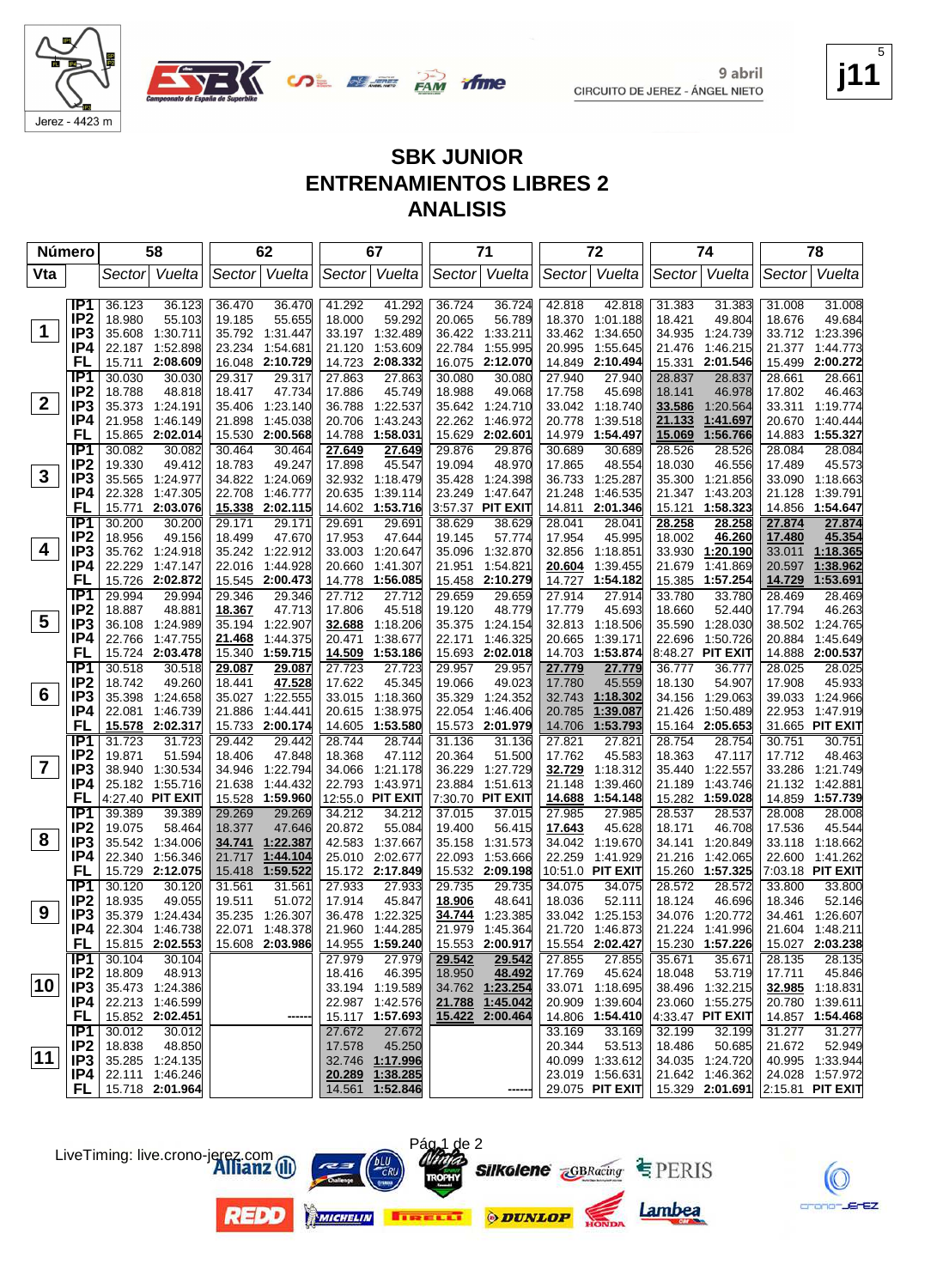

9 abril



CIRCUITO DE JEREZ - ÁNGEL NIETO

#### **j11** 5

K

crono-JErEZ

#### **SBK JUNIOR ENTRENAMIENTOS LIBRES 2 ANALISIS**

time

| Número |                                    | 58                         |                             | 62            |  | 67     |                  | 71            |  | 72     |                  | 74               |                  | 78               |                                    |
|--------|------------------------------------|----------------------------|-----------------------------|---------------|--|--------|------------------|---------------|--|--------|------------------|------------------|------------------|------------------|------------------------------------|
| Vta    |                                    |                            | Sector Vuelta               | Sector Vuelta |  |        | Sector Vuelta    | Sector Vuelta |  |        | Sector Vuelta    |                  | Sector Vuelta    | Sector Vuelta    |                                    |
|        |                                    |                            |                             |               |  |        |                  |               |  |        |                  |                  |                  |                  |                                    |
|        | IP1                                | 30.229                     | 30.229                      |               |  | 28.994 | 28.994           |               |  | 31.462 | 31.462           | 28.616           | 28.616           | 30.672           | 30.672                             |
|        | IP <sub>2</sub>                    | 18.760                     | 48.989                      |               |  | 17.481 | 46.475           |               |  | 18.150 | 49.612           | 17.964           | 46.580           | 17.884           | 48.556                             |
| 12     | IP3                                |                            | 37.824 1:26.813             |               |  |        | 36.230 1:22.705  |               |  |        | 33.803 1:23.415  |                  | 34.308 1:20.888  |                  | 33.158 1:21.714                    |
|        | IP4                                |                            | 26.674 1:53.487             |               |  |        | 21.527 1:44.232  |               |  |        | 21.755 1:45.170  | 21.973           | 1:42.861         | 20.685           | 1:42.399                           |
|        | FL<br>IP1                          | 2:10.45 PIT EXIT<br>41.486 |                             |               |  | 27.863 | 14.664 1:58.896  |               |  | 27.781 | 15.145 2:00.315  |                  | 15.366 1:58.227  |                  | 14.862 1:57.261<br>27.973          |
|        | IP <sub>2</sub>                    |                            | 41.486<br>19.060 1:00.546   |               |  | 17.580 | 27.863<br>45.443 |               |  | 17.744 | 27.781<br>45.525 | 28.660<br>17.976 | 28.660<br>46.636 | 27.973<br>17.797 | 45.770                             |
| 13     | IP <sub>3</sub>                    |                            | 35.425 1:35.971             |               |  |        | 34.707 1:20.150  |               |  |        | 32.947 1:18.472  | 33.958           | 1:20.594         |                  | 33.193 1:18.963                    |
|        | IP4                                |                            | 22.142 1:58.113             |               |  |        | 25.055 1:45.205  |               |  |        | 21.062 1:39.534  | 21.264           | 1:41.858         | 20.448           | 1:39.411                           |
|        | FL.                                |                            | 15.970 2:14.083             |               |  |        | 18.693 2:03.898  |               |  |        | 14.701 1:54.235  |                  | 15.174 1:57.032  |                  | 14.775 1:54.185                    |
|        | IP1                                | 30.112                     | 30.112                      |               |  | 27.651 | 27.651           |               |  | 28.001 | 28.001           | 28.643           | 28.643           | 27.881           | 27.881                             |
|        | IP <sub>2</sub>                    | 18.775                     | 48.887                      |               |  | 17.440 | 45.091           |               |  | 17.849 | 45.850           | 18.143           | 46.786           | 17.482           | 45.363                             |
| 14     | IP <sub>3</sub>                    |                            | 35.492 1:24.379             |               |  |        | 33.035 1:18.126  |               |  |        | 34.226 1:20.076  |                  | 34.052 1:20.838  |                  | 34.717 1:20.080                    |
|        | IP4                                |                            | 22.235 1:46.614             |               |  |        | 22.647 1:40.773  |               |  | 21.430 | 1:41.506         |                  | 21.442 1:42.280  | 20.983           | 1:41.063                           |
|        | FL                                 |                            | 15.786 2:02.400             |               |  |        |                  |               |  |        | 17.672 1:59.178  |                  | 15.300 1:57.580  |                  | 14.898 1:55.961                    |
|        | TP1                                | 30.162                     | 30.162                      |               |  |        |                  |               |  | 28.048 | 28.048           |                  |                  | 27.936           | 27.936                             |
|        | IP <sub>2</sub>                    | 18.882                     | 49.044                      |               |  |        |                  |               |  | 17.906 | 45.954           |                  |                  | 19.500           | 47.436                             |
| 15     | IP3                                |                            | 35.477 1:24.521             |               |  |        |                  |               |  |        | 33.757 1:19.711  |                  |                  |                  | 35.418 1:22.854                    |
|        | IP4                                |                            | 22.075 1:46.596             |               |  |        |                  |               |  | 21.239 | 1:40.950         |                  |                  |                  | 24.352 1:47.206                    |
|        | FL                                 |                            | 15.784 2:02.380             |               |  |        |                  |               |  |        | 14.955 1:55.905  |                  |                  |                  | 18.043 2:05.249                    |
|        | $\overline{IP1}$                   | 30.196                     | 30.196                      |               |  |        |                  |               |  |        |                  |                  |                  | 28.423           | 28.423                             |
| 16     | IP <sub>2</sub><br>IP <sub>3</sub> | 18.561                     | 48.757                      |               |  |        |                  |               |  |        |                  |                  |                  | 19.674           | 48.097                             |
|        | IP4                                | 21.958                     | 35.512 1:24.269<br>1:46.227 |               |  |        |                  |               |  |        |                  |                  |                  |                  | 39.475 1:27.572<br>22.338 1:49.910 |
|        | <b>FL</b>                          |                            | 18.764 2:04.991             |               |  |        |                  |               |  |        |                  |                  |                  |                  | 15.597 2:05.507                    |
|        | IP1                                | 29.854                     | 29.854                      |               |  |        |                  |               |  |        |                  |                  |                  |                  |                                    |
|        | IP <sub>2</sub>                    | 18.504                     | 48.358                      |               |  |        |                  |               |  |        |                  |                  |                  |                  |                                    |
| 17     | IP <sub>3</sub>                    |                            | 35.026 1:23.384             |               |  |        |                  |               |  |        |                  |                  |                  |                  |                                    |
|        | IP4                                |                            | 21.831 1:45.215             |               |  |        |                  |               |  |        |                  |                  |                  |                  |                                    |
|        | FL                                 |                            | 15.731 2:00.945             |               |  |        |                  |               |  |        |                  |                  |                  |                  |                                    |
|        | <b>IP1</b>                         |                            |                             |               |  |        |                  |               |  |        |                  |                  |                  |                  |                                    |
|        | IP <sub>2</sub>                    |                            |                             |               |  |        |                  |               |  |        |                  |                  |                  |                  |                                    |
| 18     | IP <sub>3</sub>                    |                            |                             |               |  |        |                  |               |  |        |                  |                  |                  |                  |                                    |
|        | IP4                                |                            |                             |               |  |        |                  |               |  |        |                  |                  |                  |                  |                                    |
|        | <b>FL</b>                          |                            |                             |               |  |        |                  |               |  |        |                  |                  |                  |                  |                                    |
|        | IP1                                |                            |                             |               |  |        |                  |               |  |        |                  |                  |                  |                  |                                    |
| 19     | IP <sub>2</sub><br>IP <sub>3</sub> |                            |                             |               |  |        |                  |               |  |        |                  |                  |                  |                  |                                    |
|        | IP4                                |                            |                             |               |  |        |                  |               |  |        |                  |                  |                  |                  |                                    |
|        | <b>FL</b>                          |                            |                             |               |  |        |                  |               |  |        |                  |                  |                  |                  |                                    |
|        | $\overline{IP1}$                   |                            |                             |               |  |        |                  |               |  |        |                  |                  |                  |                  |                                    |
|        | IP <sub>2</sub>                    |                            |                             |               |  |        |                  |               |  |        |                  |                  |                  |                  |                                    |
| 20     | IP <sub>3</sub>                    |                            |                             |               |  |        |                  |               |  |        |                  |                  |                  |                  |                                    |
|        | IP4                                |                            |                             |               |  |        |                  |               |  |        |                  |                  |                  |                  |                                    |
|        | <b>FL</b>                          |                            |                             |               |  |        |                  |               |  |        |                  |                  |                  |                  |                                    |

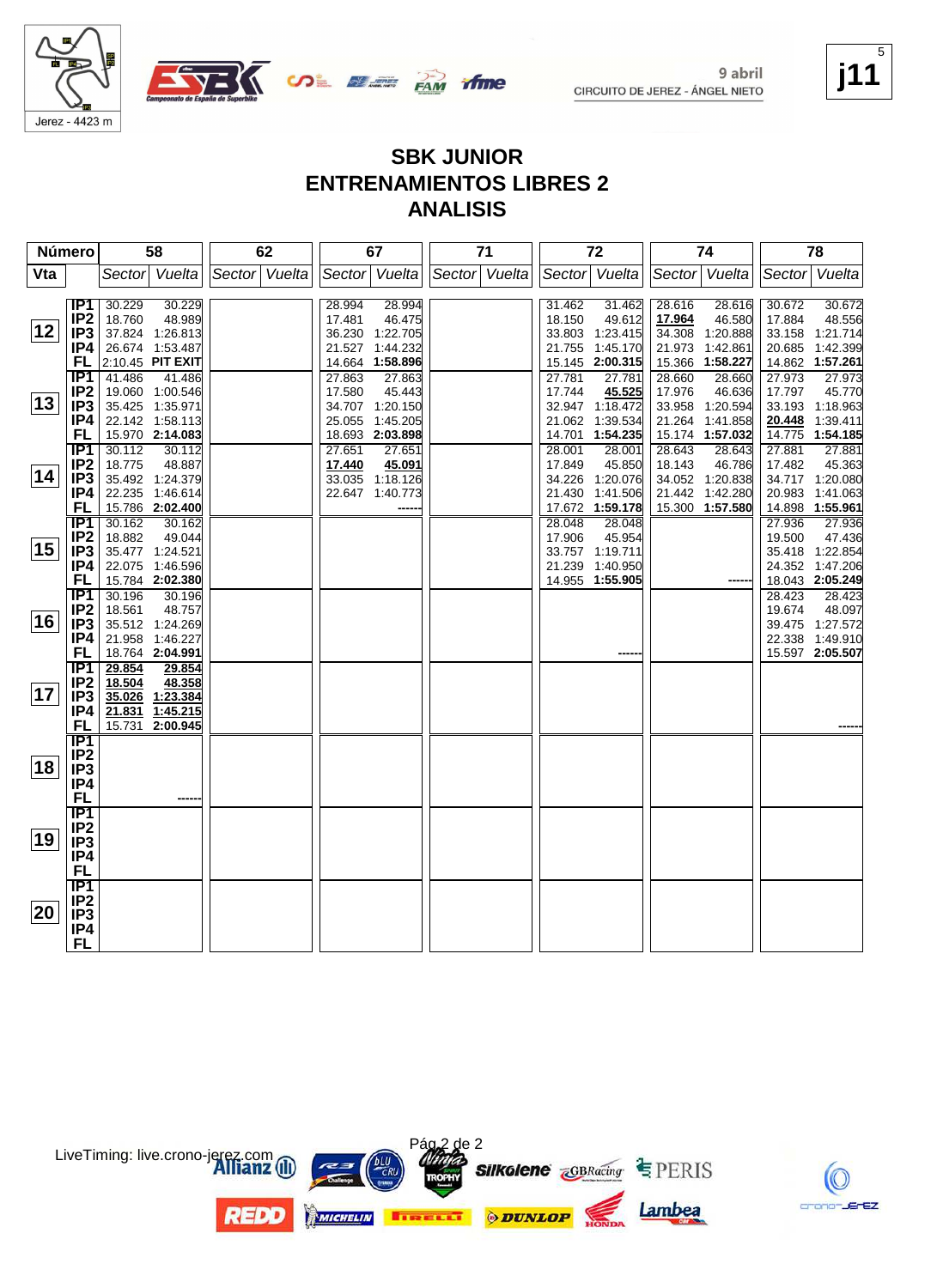

Jerez - 4423 m

#### **j11** 6

#### **SBK JUNIOR ENTRENAMIENTOS LIBRES 2 ANALISIS**

|                | Número<br>79                       |                  | 81                                  |                  | 83                           |                  | 84                        |                  | 87                   |                  | 91                        |                  | 94                        |                  |                                     |
|----------------|------------------------------------|------------------|-------------------------------------|------------------|------------------------------|------------------|---------------------------|------------------|----------------------|------------------|---------------------------|------------------|---------------------------|------------------|-------------------------------------|
| Vta            |                                    | Sector           | Vuelta                              |                  | Sector Vuelta                |                  | Sector Vuelta             |                  | Sector Vuelta        |                  | Sector Vuelta             |                  | Sector Vuelta             |                  | Sector  Vuelta                      |
|                |                                    |                  |                                     |                  |                              |                  |                           |                  |                      |                  |                           |                  |                           |                  |                                     |
|                | IP1                                | 40.100           | 40.100                              | 34.391           | 34.391                       | 40.997           | 40.997                    | 33.533           | 33.533               | 34.630           | 34.630                    | 32.150           | 32.150                    | 35.063           | 35.063                              |
|                | IP <sub>2</sub>                    | 18.420           | 58.520                              | 18.535           | 52.926                       | 18.203           | 59.200                    | 19.045           | 52.578               | 19.259           | 53.889                    | 18.707           | 50.857                    | 18.503           | 53.566                              |
| $\mathbf 1$    | IP <sub>3</sub>                    |                  | 37.965 1:36.485                     |                  | 38.146 1:31.072              | 33.985           | 1:33.185                  | 35.213           | 1:27.791             | 33.879           | 1:27.768                  | 34.349           | 1:25.206                  |                  | 38.629 1:32.195                     |
|                | IP4                                | 24.593           | 2:01.078                            | 24.456           | 1:55.528                     | 21.068           | 1:54.253                  | 21.574           | 1:49.365             | 20.709           | 1:48.477                  | 21.034           | 1:46.240                  | 23.664           | 1:55.859                            |
|                | FL                                 |                  | 15.534 2:16.612                     |                  | 15.685 2:11.213              | 14.719           | 2:08.972                  | 15.386           | 2:04.751             | 15.014           | 2:03.491                  |                  | 14.952 2:01.192           |                  | 15.243 2:11.102                     |
|                | IP <sub>1</sub>                    | 29.029<br>18.352 | 29.029<br>47.381                    | 28.671<br>18.264 | 28.671<br>46.935             | 28.076<br>17.753 | 28.076<br>45.829          | 29.141           | 29.141<br>47.889     | 28.200<br>17.998 | 28.200                    | 28.149<br>17.628 | 28.149<br>45.777          | 28.520<br>18.202 | 28.520<br>46.722                    |
| $\mathbf{2}$   | IP <sub>2</sub><br>IP <sub>3</sub> | 34.430           | 1:21.811                            |                  | 33.866 1:20.801              |                  | 33.093 1:18.922           | 18.748<br>34.596 | 1:22.485             | 33.486           | 46.198<br>1:19.684        | 33.648           | 1:19.425                  |                  | 33.591 1:20.313                     |
|                | IP4                                | 21.450           | 1:43.261                            |                  | 20.816 1:41.617              | 20.937           | 1:39.859                  | 21.424           | 1:43.909             | 20.581           | 1:40.265                  | 20.845           | 1:40.270                  |                  | 21.078 1:41.391                     |
|                | FL                                 |                  | 15.474 1:58.735                     |                  | 15.116 1:56.733              | 14.769           | 1:54.627                  | 15.322           | 1:59.231             |                  | 15.024 1:55.289           | 14.929           | 1:55.199                  |                  | 14.890 1:56.281                     |
|                | IP1                                | 29.251           | 29.251                              | 28.518           | 28.518                       | 28.661           | 28.661                    | 28.998           | 28.998               | 28.073           | 28.073                    | 28.593           | 28.593                    | 31.593           | 31.593                              |
|                | IP <sub>2</sub>                    | 18.314           | 47.565                              | 18.157           | 46.675                       | 18.205           | 46.866                    | 18.574           | 47.572               | 17.867           | 45.940                    | 17.947           | 46.540                    | 17.994           | 49.587                              |
| 3              | IP3                                |                  | 34.336 1:21.901                     |                  | 34.205 1:20.880              |                  | 35.094 1:21.960           | 34.237           | 1:21.809             |                  | 33.531 1:19.471           | 33.764           | 1:20.304                  |                  | 33.698 1:23.285                     |
|                | IP4                                | 21.604           | 1:43.505                            |                  |                              | 20.728           | 1:42.688                  | 21.339           | 1:43.148             | 20.758           | 1:40.229                  | 21.892           | 1:42.196                  |                  | 21.415 1:44.700                     |
|                | FL                                 |                  | 15.562 1:59.067                     |                  | 37.673 1:58.553              | 14.721           | 1:57.409                  | 15.176           | 1:58.324             |                  | 14.906 1:55.135           |                  | 14.987 1:57.183           |                  | 14.957 1:59.657                     |
|                | IP <sub>1</sub>                    | 29.041           | 29.041                              | 28.279           | 28.279                       | 27.959           | 27.959                    | 29.104           | 29.104               | 27.910           | 27.910                    | 27.847           | 27.847                    | 28.220           | 28.220                              |
|                | IP <sub>2</sub>                    | 18.272           | 47.313                              | <u>17.779</u>    | 46.058                       | 17.745           | 45.704                    | 18.470           | 47.574               | <u>17.660</u>    | 45.570                    | <u>17.491</u>    | 45.338                    | 17.788           | 46.008                              |
| 4              | IP <sub>3</sub>                    |                  | 34.245 1:21.558                     |                  | 33.423 1:19.481              |                  | 32.751 1:18.455           | 34.120           | 1:21.694             | <u>33.234</u>    | <u>1:18.804</u>           | 34.129           | 1:19.467                  | 33.500           | 1:19.508                            |
|                | IP4                                | 21.494           | 1:43.052                            | 20.765           | 1:40.246                     | <u>20.388</u>    | 1:38.843                  | 21.369           | 1:43.063             | 21.469           | 1:40.273                  | 20.734           | 1:40.201                  | 20.956           | <u>1:40.464</u>                     |
|                | FL                                 | 15.370           | 1:58.422                            | 15.349           | 1:55.595                     | 14.758           | 1:53.601                  | 15.326           | 1:58.389             |                  | 15.205 1:55.478           | 14.969           | 1:55.170                  | 15.204           | 1:55.667                            |
|                | IP <sub>1</sub>                    | 29.412           | 29.412                              | 31.631           | 31.631                       | 27.897           | 27.897                    | 29.089           | 29.089               | 28.332           | 28.332                    | 28.156           | 28.156                    | 31.613           | 31.613                              |
| 5              | IP <sub>2</sub><br>IP <sub>3</sub> | 18.226           | 47.638<br>34.445 1:22.083           | 18.777           | 50.408<br>33.412 1:23.820    | 17.772           | 45.669<br>32.952 1:18.621 | 18.532<br>34.570 | 47.621<br>1:22.191   | 17.764<br>33.523 | 46.096<br>1:19.619        | 17.597<br>37.343 | 45.753<br>1:23.096        | 19.365           | 50.978<br>34.093 1:25.071           |
|                | IP4                                | 22.000           | 1:44.083                            |                  | 21.292 1:45.112              | 20.989           | 1:39.610                  | 22.368           | 1:44.559             | 21.277           | 1:40.896                  | 21.149           | 1:44.245                  |                  | 21.036 1:46.107                     |
|                | FL                                 | 15.603           | 1:59.686                            |                  | 15.437 2:00.548              | 14.685           | 1:54.295                  |                  | 4:03.64 PIT EXIT     |                  | 15.007 1:55.903           | 15.011           | 1:59.255                  |                  | 15.127 2:01.234                     |
|                | IP <sub>1</sub>                    | 29.148           | 29.148                              | 28.561           | 28.561                       | 27.979           | 27.979                    | 43.552           | 43.552               | 30.125           | 30.125                    | 28.138           | 28.138                    | 28.614           | 28.614                              |
|                | IP <sub>2</sub>                    | 18.147           | 47.295                              | 18.214           | 46.775                       | 17.840           | 45.819                    | 23.774           | 1:07.326             | 18.240           | 48.365                    | 17.711           | 45.849                    | 18.180           | 46.794                              |
| 6              | IP <sub>3</sub>                    | 42.736           | 1:30.031                            | 33.302           | 1:20.077                     | 33.128           | 1:18.947                  | 38.264           | 1:45.590             | 35.005           | 1:23.370                  | 38.289           | 1:24.138                  |                  | 33.835 1:20.629                     |
|                | IP4                                | 22.679           | 1:52.710                            | 21.150           | 1:41.227                     | 21.050           | 1:39.997                  | 22.267           | 2:07.857             | 23.115           | 1:46.485                  | 22.874           | 1:47.012                  | 21.654           | 1:42.283                            |
|                | FL                                 |                  | 32.929 PIT EXIT                     |                  | 15.003 1:56.230              | 14.790           | 1:54.787                  | 15.280           | 2:23.137             |                  | 12:02.9 PIT EXIT          |                  | 32.323 PIT EXIT           |                  | 15.095 1:57.378                     |
|                | IP1                                | 32.397           | 32.397                              | 28.195           | 28.195                       | 27.935           | 27.935                    | 29.059           | 29.059               | 41.372           | 41.372                    | 31.498           | 31.498                    | 28.080           | 28.080                              |
| $\overline{7}$ | IP <sub>2</sub>                    | 18.369           | 50.766                              | 18.161           | 46.356                       | 17.730           | 45.665                    | 18.377           | 47.436               | 18.246           | 59.618                    | 17.794           | 49.292                    | 17.784           | 45.864                              |
|                | IP <sub>3</sub>                    |                  | 34.558 1:25.324                     |                  | 33.736 1:20.092              | 32.949           | 1:18.614                  | 34.280           | 1:21.716             | 33.641           | 1:33.259                  | 33.736           | 1:23.028                  |                  | 33.365 1:19.229                     |
|                | IP4<br>FL                          |                  | 23.864 1:49.188<br>2:22.63 PIT EXIT | 23.489           | 1:43.581<br>8:40.23 PIT EXIT | 20.813<br>14.800 | 1:39.427<br>1:54.226      | 21.361<br>15.303 | 1:43.077<br>1:58.380 | 20.782<br>15.048 | 1:54.041<br>2:09.089      | 21.288<br>15.054 | 1:44.316<br>1:59.370      |                  | 22.073 1:41.302<br>2:35.18 PIT EXIT |
|                | IP1                                | 34.994           | 34.994                              | 44.351           | 44.351                       | 28.746           | 28.746                    | 29.107           | 29.107               | 28.160           | 28.160                    | 28.271           | 28.271                    | 36.303           | 36.303                              |
|                | IP <sub>2</sub>                    | 18.417           | 53.411                              |                  | 18.175 1:02.526              | 18.998           | 47.744                    | 18.952           | 48.059               | 18.101           | 46.261                    | 17.945           | 46.216                    | 19.210           | 55.513                              |
| 8              | IP <sub>3</sub>                    | 34.548           | 1:27.959                            |                  | 33.633 1:36.159              |                  | 35.293 1:23.037           | 34.269           | 1:22.328             |                  | 33.712 1:19.973           | 33.688           | 1:19.904                  | 35.268           | 1:30.781                            |
|                | IP4                                | 21.847           | 1:49.806                            |                  | 21.038 1:57.197              |                  | 22.272 1:45.309           | 21.332           | 1:43.660             | 20.772           | 1:40.745                  | 20.916           | 1:40.820                  | 22.982           | 1:53.763                            |
|                | FL                                 |                  | 15.471 2:05.277                     |                  | 15.090 2:12.287              |                  | 10:56.6 PIT EXIT          | 15.279           | 1:58.939             |                  | 15.083 1:55.828           |                  | 15.044 1:55.864           |                  | 14.908 2:08.671                     |
|                | IP <sub>1</sub>                    | 29.950           | 29.950                              | 28.914           | 28.914                       | 34.943           | 34.943                    | 28.832           | 28.832               | 28.178           | 28.178                    | 28.965           | 28.965                    | 28.569           | 28.569                              |
|                | IP <sub>2</sub>                    | 18.756           | 48.706                              | 18.271           | 47.185                       | 20.438           | 55.381                    | 18.493           | 47.325               | 17.765           | 45.943                    | 18.030           | 46.995                    | 18.172           | 46.741                              |
| 9              | IP3                                |                  | 35.018 1:23.724                     |                  | 33.803 1:20.988              |                  | 39.851 1:35.232           |                  | 34.082 1:21.407      |                  | 33.374 1:19.317           |                  | 35.332 1:22.327           |                  | 36.055 1:22.796                     |
|                | IP4                                |                  | 21.605 1:45.329                     |                  | 23.128 1:44.116              |                  | 22.585 1:57.817           |                  | 21.318 1:42.725      |                  | 20.533 1:39.850           |                  | 22.308 1:44.635           |                  | 21.826 1:44.622                     |
|                | <b>FL</b>                          |                  | 15.450 2:00.779                     |                  | 3:26.55 PIT EXIT             |                  | 20.574 2:18.391           |                  | 15.126 1:57.851      |                  | 15.058 1:54.908           |                  | 5:01.40 PIT EXIT          |                  | 14.920 1:59.542                     |
|                | IP1                                | 29.345<br>18.353 | 29.345                              | 37.364<br>18.703 | 37.364<br>56.067             | 28.225           | 28.225                    | 28.822           | 28.822<br>46.968     | 29.258           | 29.258                    | 33.100<br>18.607 | 33.100                    | 28.138           | 28.138                              |
| 10             | IP <sub>2</sub><br>IP <sub>3</sub> |                  | 47.698<br>34.686 1:22.384           |                  | 35.542 1:31.609              | 17.847           | 46.072<br>36.608 1:22.680 | 18.146           | 34.114 1:21.082      | 17.779           | 47.037<br>34.376 1:21.413 |                  | 51.707<br>33.803 1:25.510 | 17.952           | 46.090<br>33.490 1:19.580           |
|                | IP4                                |                  | 22.080 1:44.464                     |                  | 20.800 1:52.409              | 21.014           | 1:43.694                  |                  | 21.315 1:42.397      |                  | 21.266 1:42.679           | 21.324           | 1:46.834                  |                  | 21.361 1:40.941                     |
|                | <b>FL</b>                          |                  | 15.466 1:59.930                     |                  | 15.071 2:07.480              |                  | 14.843 1:58.537           |                  | 15.195 1:57.592      |                  | $ 4:26.27$ PIT EXIT       |                  | 15.565 2:02.399           |                  | 14.838 1:55.779                     |
|                | IP1                                | 36.459           | 36.459                              | 28.217           | 28.217                       | 28.611           | 28.611                    | 28.738           | 28.738               | 34.328           | 34.328                    | 28.259           | 28.259                    | 28.185           | 28.185                              |
|                | IP <sub>2</sub>                    | 18.651           | 55.110                              | 17.973           | 46.190                       | 18.249           | 46.860                    | 18.263           | 47.001               | 18.175           | 52.503                    | 17.886           | 46.145                    | 18.334           | 46.519                              |
| 11             | IP <sub>3</sub>                    |                  | 35.082 1:30.192                     |                  | 33.610 1:19.800              |                  | 33.277 1:20.137           |                  | 33.909 1:20.910      |                  | 33.826 1:26.329           |                  | 33.848 1:19.993           |                  | 33.913 1:20.432                     |
|                | IP4                                |                  | 22.636 1:52.828                     |                  | 21.589 1:41.389              |                  | 20.862 1:40.999           |                  | 21.138 1:42.048      |                  | 21.304 1:47.633           |                  | 21.044 1:41.037           |                  | 21.535 1:41.967                     |
|                |                                    |                  | $FL$  1:59.57 PIT EXIT              |                  | 16.027 1:57.416              |                  | 14.833 1:55.832           |                  | 15.166 1:57.214      |                  | 15.161 2:02.794           |                  | 14.924 1:55.961           |                  | 14.918 1:56.885                     |

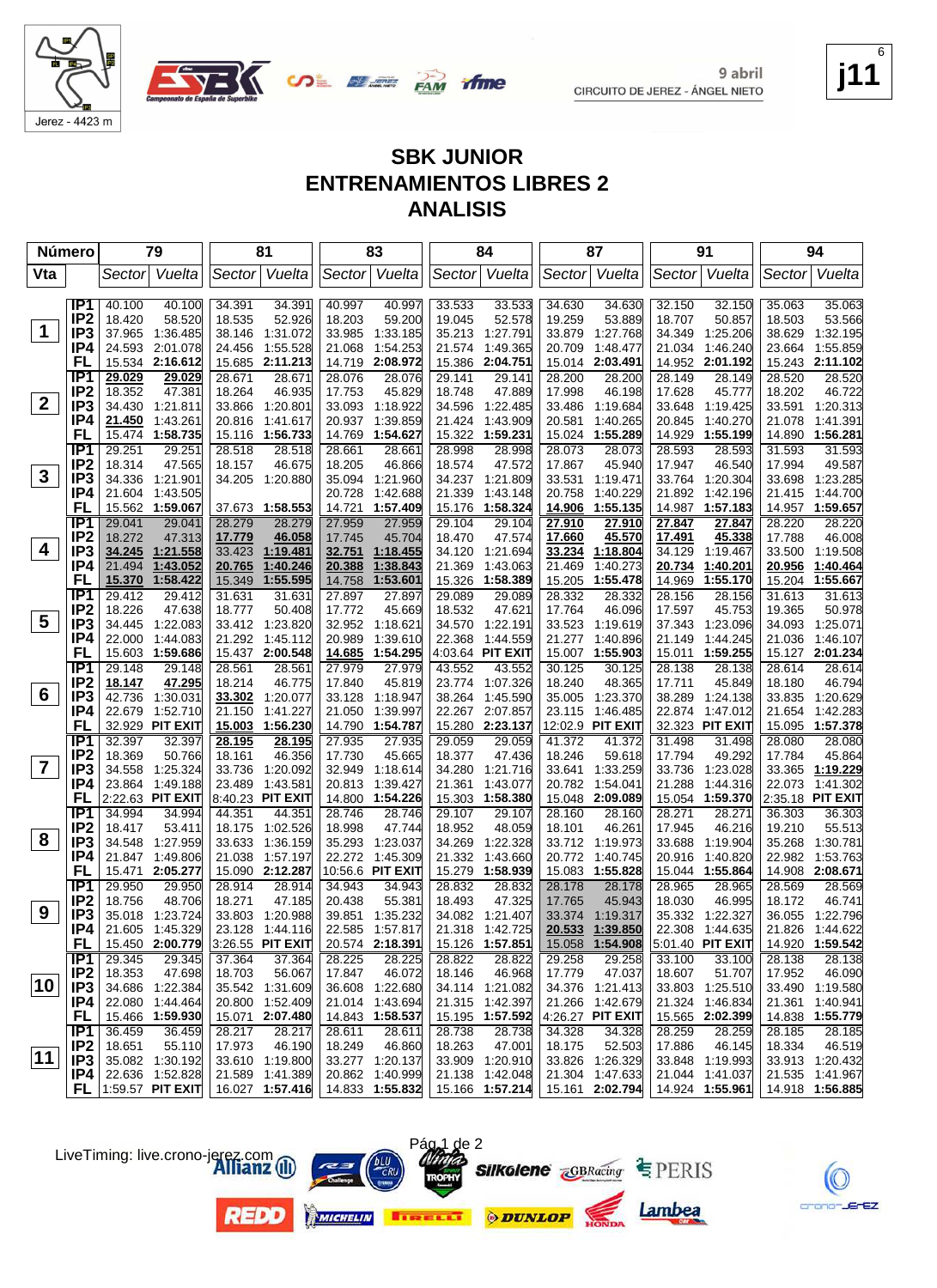

Jerez - 4423 m



#### **SBK JUNIOR ENTRENAMIENTOS LIBRES 2 ANALISIS**

| Número |                                     | 79               |                                    | 81     |                                    | 83     |                                    | 84               |                             | 87     |                 | 91               |                                    |                  | 94                                 |
|--------|-------------------------------------|------------------|------------------------------------|--------|------------------------------------|--------|------------------------------------|------------------|-----------------------------|--------|-----------------|------------------|------------------------------------|------------------|------------------------------------|
| Vta    |                                     |                  | Sector Vuelta                      |        | Sector Vuelta                      |        | Sector Vuelta                      |                  | Sector Vuelta               |        | Sector Vuelta   |                  | Sector Vuelta                      |                  | Sector Vuelta                      |
|        |                                     |                  |                                    |        |                                    |        |                                    |                  |                             |        |                 |                  |                                    |                  |                                    |
|        | IP1                                 | 37.487           | 37.487                             | 28.534 | 28.534                             | 28.211 | 28.211                             | 28.837           | 28.837                      | 28.382 | 28.382          | 31.252           | 31.252                             | 28.157           | 28.157                             |
|        | IP <sub>2</sub>                     | 18.568           | 56.055                             | 18.053 | 46.587                             | 18.167 | 46.378                             | 18.017           | 46.854                      | 17.852 | 46.234          | 21.298           | 52.550                             | 18.130           | 46.287                             |
| 12     | IP <sub>3</sub>                     |                  | 35.471 1:31.526                    |        | 33.578 1:20.165                    |        | 33.451 1:19.829                    |                  | 34.028 1:20.882             |        | 33.575 1:19.809 |                  | 39.353 1:31.903                    |                  | 33.453 1:19.740                    |
|        | IP4                                 |                  | 22.100 1:53.626                    |        | 20.994 1:41.159                    | 20.826 | 1:40.655                           | 21.577           | 1:42.459                    |        |                 | 22.829           | 1:54.732                           |                  | 21.260 1:41.000                    |
|        | FL                                  |                  | 15.554 2:09.180                    |        | 15.287 1:56.446                    |        | 14.750 1:55.405                    |                  | 15.240 1:57.699             |        |                 |                  | 20.001 2:14.733                    |                  | 14.835 1:55.834                    |
|        | IP1                                 | 29.567           | 29.567                             | 28.619 | 28.619                             | 27.949 | 27.949                             | 29.023           | 29.023                      |        |                 | 28.074           | 28.074                             | 28.300           | 28.300                             |
| 13     | IP <sub>2</sub>                     | 18.663           | 48.230                             | 18.347 | 46.966                             | 17.732 | 45.681                             | 18.120           | 47.143                      |        |                 | 17.808           | 45.882                             | 18.464           | 46.764                             |
|        | IP <sub>3</sub>                     |                  | 35.381 1:23.611                    |        | 33.990 1:20.956                    |        | 37.467 1:23.148<br>21.159 1:44.307 |                  | 33.792 1:20.935             |        |                 |                  | 34.601 1:20.483                    |                  | 35.015 1:21.779                    |
|        | IP4<br>FL                           |                  | 22.126 1:45.737<br>15.609 2:01.346 |        | 21.171 1:42.127<br>15.163 1:57.290 |        | 14.738 1:59.045                    | 21.674           | 1:42.609<br>15.052 1:57.661 |        |                 |                  | 21.946 1:42.429<br>23.056 PIT EXIT |                  | 22.707 1:44.486<br>15.346 1:59.831 |
|        | IP1                                 | 29.632           | 29.632                             | 28.529 | 28.529                             | 27.886 | 27.886                             | 28.658           | 28.658                      |        |                 | 32.049           | 32.049                             | 29.485           | 29.485                             |
|        | IP <sub>2</sub>                     | 18.819           | 48.451                             | 18.045 | 46.574                             | 17.520 | 45.406                             | 18.151           | 46.809                      |        |                 | 18.127           | 50.176                             | 18.622           | 48.107                             |
| 14     | IP <sub>3</sub>                     |                  | 35.647 1:24.098                    |        | 33.591 1:20.165                    |        | 33.237 1:18.643                    | 33.701           | 1:20.510                    |        |                 |                  | 33.863 1:24.039                    |                  | 34.402 1:22.509                    |
|        | IP4                                 |                  | 22.977 1:47.075                    |        | 21.110 1:41.275                    | 20.745 | 1:39.388                           | 21.058           | 1:41.568                    |        |                 |                  | 20.957 1:44.996                    |                  | 22.004 1:44.513                    |
|        | FL                                  |                  | 1:32.51 PIT EXIT                   |        | 15.223 1:56.498                    | 14.790 | 1:54.178                           | 15.108           | 1:56.676                    |        |                 | 14.939           | 1:59.935                           |                  | 3:15.62 PIT EXIT                   |
|        | <b>IP1</b>                          | 37.063           | 37.063                             |        |                                    | 28.342 | 28.342                             | 28.717           | 28.717                      |        |                 | 28.061           | 28.061                             | 40.259           | 40.259                             |
|        | IP <sub>2</sub>                     | 19.115           | 56.178                             |        |                                    | 18.690 | 47.032                             | 18.333           | 47.050                      |        |                 | 17.713           | 45.774                             | 18.232           | 58.491                             |
| 15     | IP <sub>3</sub>                     |                  | 35.455 1:31.633                    |        |                                    |        | 35.408 1:22.440                    | 34.269           | 1.21.319                    |        |                 |                  | 33.732 1:19.506                    |                  | 33.865 1:32.356                    |
|        | IP4                                 |                  | 22.232 1:53.865                    |        |                                    |        | 23.787 1:46.227                    | 21.230           | 1:42.549                    |        |                 |                  | 21.773 1:41.279                    |                  | 21.578 1:53.934                    |
|        | FL                                  |                  | 15.772 2:09.637                    |        |                                    |        |                                    | 15.159           | 1:57.708                    |        |                 | 15.179           | 1:56.457                           |                  | 14.973 2:08.907                    |
|        | IP <sub>1</sub>                     | 30.015           | 30.015                             |        |                                    |        |                                    | 31.468           | 31.468                      |        |                 | 28.740           | 28.740                             | 28.242           | 28.242                             |
|        | IP <sub>2</sub>                     | 18.612           | 48.627                             |        |                                    |        |                                    | 18.083           | 49.551                      |        |                 | 18.020           | 46.760                             | 17.940           | 46.182                             |
| 16     | IP3                                 |                  | 35.421 1:24.048                    |        |                                    |        |                                    |                  | 33.851 1:23.402             |        |                 |                  | 33.821 1:20.581                    |                  | 33.319 1:19.501                    |
|        | IP4                                 |                  | 22.317 1:46.365                    |        |                                    |        |                                    | 21.159           | 1:44.561                    |        |                 |                  | 20.992 1:41.573                    | 21.073           | 1:40.574                           |
|        | FL                                  |                  | 15.629 2:01.994                    |        |                                    |        |                                    |                  | 15.050 1:59.611             |        |                 |                  | 14.934 1:56.507                    |                  | 14.730 1:55.304                    |
|        | $\overline{IP1}$<br>IP <sub>2</sub> | 29.953<br>18.724 | 29.953<br>48.677                   |        |                                    |        |                                    | 28.405<br>17.896 | 28.405<br>46.301            |        |                 | 28.013<br>17.732 | 28.013<br>45.745                   | 27.977<br>17.543 | 27.977<br>45.520                   |
| 17     | IP <sub>3</sub>                     |                  | 35.980 1:24.657                    |        |                                    |        |                                    | 33.806           | 1:20.107                    |        |                 |                  | 33.514 1:19.259                    |                  | 33.843 1:19.363                    |
|        | IP4                                 |                  | 22.357 1:47.014                    |        |                                    |        |                                    | 21.127           | 1:41.234                    |        |                 | 20.951           | 1:40.210                           |                  | 21.336 1:40.699                    |
|        | FL                                  |                  | 15.731 2:02.745                    |        |                                    |        |                                    | 15.071           | 1:56.305                    |        |                 |                  | 14.893 1:55.103                    |                  | 15.131 1:55.830                    |
|        | TP <sub>1</sub>                     |                  |                                    |        |                                    |        |                                    | 28.448           | 28.448                      |        |                 | 27.957           | 27.957                             | 28.805           | 28.805                             |
|        | IP <sub>2</sub>                     |                  |                                    |        |                                    |        |                                    |                  |                             |        |                 | 17.787           | 45.744                             | 18.417           | 47.222                             |
| 18∣    | IP <sub>3</sub>                     |                  |                                    |        |                                    |        |                                    |                  |                             |        |                 |                  | 33.557 1:19.301                    |                  | 38.586 1:25.808                    |
|        | IP4                                 |                  |                                    |        |                                    |        |                                    |                  |                             |        |                 |                  | 22.044 1:41.345                    |                  | 21.385 1:47.193                    |
|        | <b>FL</b>                           |                  |                                    |        |                                    |        |                                    |                  |                             |        |                 |                  | 15.188 1:56.532                    |                  | 14.990 2:02.183                    |
|        | $\overline{IP1}$                    |                  |                                    |        |                                    |        |                                    |                  |                             |        |                 |                  |                                    |                  |                                    |
|        | IP <sub>2</sub>                     |                  |                                    |        |                                    |        |                                    |                  |                             |        |                 |                  |                                    |                  |                                    |
| ∣19    | IP <sub>3</sub>                     |                  |                                    |        |                                    |        |                                    |                  |                             |        |                 |                  |                                    |                  |                                    |
|        | IP4                                 |                  |                                    |        |                                    |        |                                    |                  |                             |        |                 |                  |                                    |                  |                                    |
|        | FL                                  |                  |                                    |        |                                    |        |                                    |                  |                             |        |                 |                  |                                    |                  |                                    |
|        | IP1<br>IP <sub>2</sub>              |                  |                                    |        |                                    |        |                                    |                  |                             |        |                 |                  |                                    |                  |                                    |
| 20     | IP <sub>3</sub>                     |                  |                                    |        |                                    |        |                                    |                  |                             |        |                 |                  |                                    |                  |                                    |
|        | IP4                                 |                  |                                    |        |                                    |        |                                    |                  |                             |        |                 |                  |                                    |                  |                                    |
|        | <b>FL</b>                           |                  |                                    |        |                                    |        |                                    |                  |                             |        |                 |                  |                                    |                  |                                    |
|        |                                     |                  |                                    |        |                                    |        |                                    |                  |                             |        |                 |                  |                                    |                  |                                    |



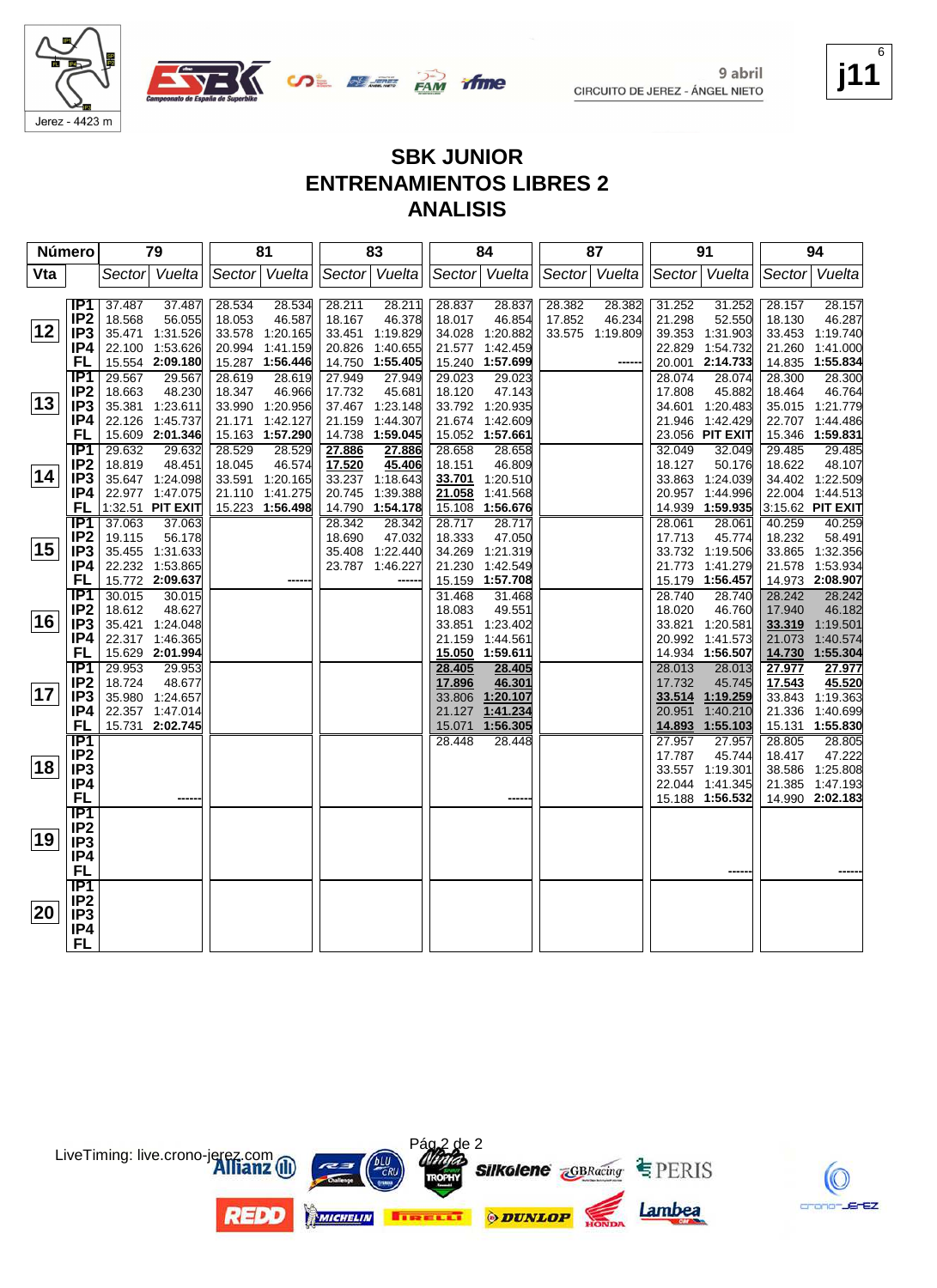



**j12**

### **SBK JUNIOR ENTRENAMIENTOS LIBRES 2 40 MEJORES VUELTAS**

| <b>Dorsal</b> | <b>Piloto</b>       | <b>Nat</b> | Equipo                    | Maq.            | Hora     | <b>Vuelta</b>           | Tiempo   |
|---------------|---------------------|------------|---------------------------|-----------------|----------|-------------------------|----------|
| 67            | Eliton KAWAKAMI     |            | BRA YAMAHA MS RACING      | YAMAHA          | 13:45:37 | 11                      | 1:52.846 |
| 67            | Eliton KAWAKAMI     |            | BRA YAMAHA MS RACING      | YAMAHA          | 13:20:56 | 5                       | 1:53.186 |
| 67            | Eliton KAWAKAMI     |            | BRA YAMAHA MS RACING      | YAMAHA          | 13:22:50 | 6                       | 1:53.580 |
| 83            | Meikon Y KAWAKAMI   |            | BRA YAMAHA MS RACING      | YAMAHA          | 13:19:03 | 4                       | 1:53.601 |
| 78            | Daniel MOGEDA       | <b>ESP</b> | ESP SOLUTIONS MOTAP RT    | <b>KAWASAKI</b> | 13:18:32 | 4                       | 1:53.691 |
| 67            | Eliton KAWAKAMI     |            | BRA YAMAHA MS RACING      | YAMAHA          | 13:17:07 | 3                       | 1:53.716 |
| 35            | Yeray SAIZ          | <b>ESP</b> | <b>TECNIRACING</b>        | <b>KAWASAKI</b> | 13:42:12 | 14                      | 1:53.765 |
| 72            | Yeray RUIZ          | <b>ESP</b> | YAMAHA MS RACING          | YAMAHA          | 13:22:55 | 6                       | 1:53.793 |
| 72            | Yeray RUIZ          | <b>ESP</b> | YAMAHA MS RACING          | YAMAHA          | 13:21:01 | 5                       | 1:53.874 |
| 35            | Yeray SAIZ          | <b>ESP</b> | <b>TECNIRACING</b>        | KAWASAKI        | 13:18:33 | $\overline{\mathbf{4}}$ | 1:53.967 |
| 22            | Alejandro CARRION   | <b>ESP</b> | DEZA-BOX 77 RACING TEAM   | <b>KAWASAKI</b> | 13:50:11 | 14                      | 1:54.002 |
| 8             | Carlos GIMENEZ      | <b>ESP</b> | ARCO MOTOR UNIVERSITY TEA | YAMAHA          | 13:50:11 | 17                      | 1:54.040 |
| 4             | Eric FERNANDEZ      | <b>ESP</b> | TEAM SPEED RACING         | <b>KAWASAKI</b> | 13:18:28 | 4                       | 1:54.119 |
| 72            | Yeray RUIZ          | <b>ESP</b> | YAMAHA MS RACING          | YAMAHA          | 13:24:49 | $\overline{7}$          | 1:54.148 |
| 83            | Meikon Y KAWAKAMI   |            | BRA YAMAHA MS RACING      | YAMAHA          | 13:49:30 | 14                      | 1:54.178 |
| 72            | Yeray RUIZ          | <b>ESP</b> | YAMAHA MS RACING          | YAMAHA          | 13:19:07 | 4                       | 1:54.182 |
| 78            | Daniel MOGEDA       | <b>ESP</b> | ESP SOLUTIONS MOTAP RT    | <b>KAWASAKI</b> | 13:45:37 | 13                      | 1:54.185 |
| 83            | Meikon Y KAWAKAMI   | BRA        | YAMAHA MS RACING          | YAMAHA          | 13:24:46 | $\overline{7}$          | 1:54.226 |
| 72            | Yeray RUIZ          | <b>ESP</b> | YAMAHA MS RACING          | YAMAHA          | 13:47:39 | 13                      | 1:54.235 |
| 83            | Meikon Y KAWAKAMI   | BRA        | YAMAHA MS RACING          | YAMAHA          | 13:20:57 | 5                       | 1:54.295 |
| 4             | Eric FERNANDEZ      | <b>ESP</b> | TEAM SPEED RACING         | <b>KAWASAKI</b> | 13:35:06 | 12                      | 1:54.307 |
| 27            | Alvaro DIAZ         | <b>ESP</b> | ARCO MOTOR UNIVERSITY TEA | YAMAHA          | 13:50:24 | 14                      | 1:54.367 |
| 72            | Yeray RUIZ          | <b>ESP</b> | YAMAHA MS RACING          | YAMAHA          | 13:41:19 | 10                      | 1:54.410 |
| 35            | Yeray SAIZ          | <b>ESP</b> | <b>TECNIRACING</b>        | <b>KAWASAKI</b> | 13:38:18 | 12                      | 1:54.421 |
| 4             | Eric FERNANDEZ      | <b>ESP</b> | <b>TEAM SPEED RACING</b>  | <b>KAWASAKI</b> | 13:14:40 | $\overline{\mathbf{c}}$ | 1:54.427 |
| 8             | Carlos GIMENEZ      | <b>ESP</b> | ARCO MOTOR UNIVERSITY TEA | YAMAHA          | 13:20:58 | 5                       | 1:54.449 |
| 4             | Eric FERNANDEZ      | <b>ESP</b> | TEAM SPEED RACING         | <b>KAWASAKI</b> | 13:31:17 | $10$                    | 1:54.466 |
| 78            | Daniel MOGEDA       | <b>ESP</b> | ESP SOLUTIONS MOTAP RT    | <b>KAWASAKI</b> | 13:37:32 | $10$                    | 1:54.468 |
| 35            | Yeray SAIZ          | <b>ESP</b> | <b>TECNIRACING</b>        | KAWASAKI        | 13:34:29 | $10$                    | 1:54.497 |
| 72            | Yeray RUIZ          | <b>ESP</b> | YAMAHA MS RACING          | YAMAHA          | 13:15:11 | 2                       | 1:54.497 |
| 35            | Yeray SAIZ          | <b>ESP</b> | <b>TECNIRACING</b>        | <b>KAWASAKI</b> | 13:36:24 | 11                      | 1:54.503 |
| 4             | Eric FERNANDEZ      | <b>ESP</b> | TEAM SPEED RACING         | KAWASAKI        | 13:16:34 | 3                       | 1:54.563 |
| 22            | Alejandro CARRION   | <b>ESP</b> | DEZA-BOX 77 RACING TEAM   | <b>KAWASAKI</b> | 13:22:60 | 6                       | 1:54.574 |
| 31            | Max SANCHEZ         | <b>ESP</b> | <b>ETG RACING</b>         | YAMAHA          | 13:48:16 | 12                      | 1:54.584 |
| 8             | Carlos GIMENEZ      | <b>ESP</b> | ARCO MOTOR UNIVERSITY TEA | YAMAHA          | 13:22:53 | 6                       | 1:54.599 |
| 83            | Meikon Y KAWAKAMI   |            | BRA YAMAHA MS RACING      | YAMAHA          | 13:15:12 | 2                       | 1:54.627 |
| 27            | Alvaro DIAZ         | <b>ESP</b> | ARCO MOTOR UNIVERSITY TEA | YAMAHA          | 13:26:51 | 7                       | 1:54.635 |
| 78            | Daniel MOGEDA       | <b>ESP</b> | ESP SOLUTIONS MOTAP RT    | KAWASAKI        | 13:16:38 | 3                       | 1:54.647 |
| 35            | Yeray SAIZ          | ESP        | <b>TECNIRACING</b>        | KAWASAKI        | 13:14:42 | 2                       | 1:54.665 |
| 53            | <b>Hector YEBRA</b> | ESP        | HY COMPETICION TEAM       | <b>KAWASAKI</b> | 13:18:29 | 4                       | 1:54.678 |



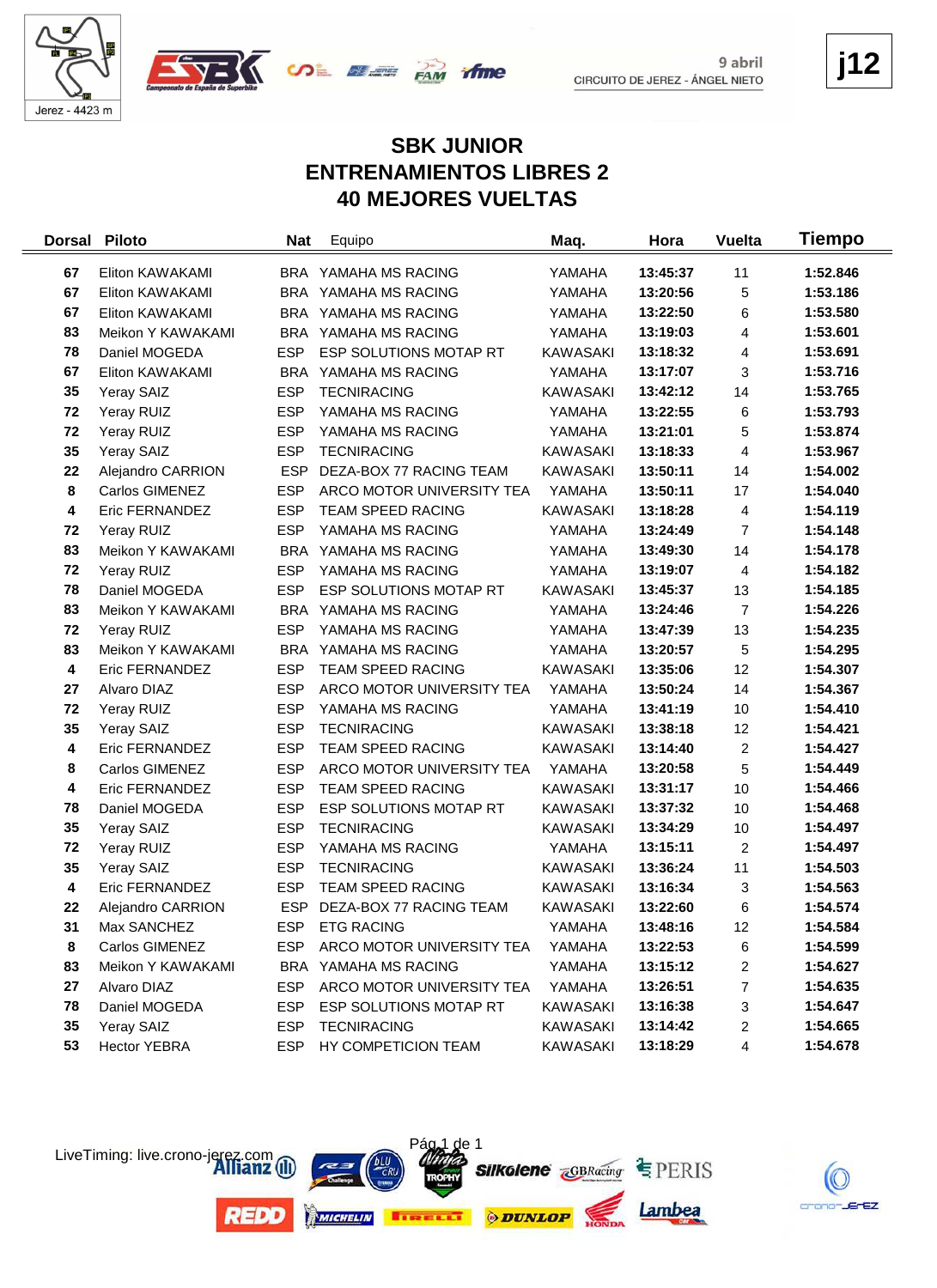



## **j13**

#### **SBK JUNIOR ENTRENAMIENTOS LIBRES 2 TOP CINCO VUELTAS**

|     | <b>Piloto</b>            |            | Nat Equipo                     |          |          | <b>Top Five Laps</b> |                                                               |          |
|-----|--------------------------|------------|--------------------------------|----------|----------|----------------------|---------------------------------------------------------------|----------|
|     |                          |            |                                |          |          |                      |                                                               |          |
| 67  | Eliton KAWAKAMI          |            | BRA YAMAHA MS RACING           | 1:52.846 | 1:53.186 | 1:53.580             | 1:53.716                                                      | 1:56.085 |
| 83. | Meikon Y KAWAKAMI        |            | BRA YAMAHA MS RACING           | 1:53.601 | 1:54.178 | 1:54.226             | 1:54.295                                                      | 1:54.627 |
| 78. | Daniel MOGEDA            | <b>ESP</b> | ESP SOLUTIONS MOTAP RT         | 1:53.691 | 1:54.185 | 1:54.468             | 1:54.647                                                      | 1:55.327 |
| 35  | <b>Yeray SAIZ</b>        | <b>ESP</b> | <b>TECNIRACING</b>             | 1:53.765 | 1:53.967 | 1:54.421             | 1:54.497                                                      | 1:54.503 |
|     | 72 Yeray RUIZ            | ESP.       | YAMAHA MS RACING               | 1:53.793 | 1:53.874 | 1:54.148             | 1:54.182                                                      | 1:54.235 |
| 22  | Alejandro CARRION        | <b>ESP</b> | DEZA-BOX 77 RACING TEAM        | 1:54.002 | 1:54.574 | 1:54.907             | 1:55.076                                                      | 1:55.209 |
| 8   | Carlos GIMENEZ           | <b>ESP</b> | ARCO MOTOR UNIVERSITY TEAM     | 1:54.040 | 1:54.449 | 1:54.599             | 1:54.995                                                      | 1:55.903 |
|     | Eric FERNANDEZ           | <b>ESP</b> | <b>TEAM SPEED RACING</b>       | 1:54.119 | 1:54.307 | 1:54.427             | 1:54.466                                                      | 1:54.563 |
| 27  | Alvaro DIAZ              | <b>ESP</b> | ARCO MOTOR UNIVERSITY TEAM     | 1:54.367 | 1:54.635 | 1:54.908             | 1:55.042                                                      | 1:55.117 |
| 31  | Max SANCHEZ              | <b>ESP</b> | <b>ETG RACING</b>              | 1:54.584 | 1:54.868 | 1:54.947             | 1:56.082                                                      | 1:56.376 |
|     | 53 Hector YEBRA          | <b>ESP</b> | HY COMPETICION TEAM            | 1:54.678 | 1:56.028 | 1:56.475             | 1:56.532                                                      | 1:56.897 |
| 87  | Faustino CAÑERO          | <b>ESP</b> | M 24 COMPETICION               | 1:54.908 | 1:55.135 | 1:55.289             | 1:55.478                                                      | 1:55.828 |
|     | 42 Raul PEREZ            | ESP.       | <b>FUSIÓN RACING TEAM</b>      | 1:55.082 | 1:55.223 | 1:55.240             | 1:55.260                                                      | 1:55.269 |
| 91  | Borja JIMENEZ            | <b>ESP</b> | <b>ESP SOLUTIONS MOTAP RT</b>  | 1:55.103 | 1:55.170 | 1:55.199             | 1:55.864                                                      | 1:55.961 |
| 56  | Dayron MORILLAS          | <b>ESP</b> | YAMAHA MS RACING               | 1:55.189 | 1:55.800 | 1:55.871             | 1:55.988                                                      | 1:56.086 |
| 48  | Julio GARCIA             | <b>ESP</b> | <b>TEAM SPN-EMACOMPETICION</b> | 1:55.194 | 1:56.327 | 1:56.930             | 1:57.455                                                      | 1:57.480 |
| 94  | Facundo A LLAMBIAS       | <b>URU</b> | KAWASAKI PL RACING JUNIOR TE   | 1:55.304 | 1:55.667 | 1:55.779             | 1:55.830                                                      | 1:55.834 |
| 26  | Jose Manuel OSUNA        | <b>ESP</b> | DEZA-BOX 77 RACING TEAM        | 1:55.349 | 1:55.457 | 1:55.469             | 1:55.497                                                      | 1:55.545 |
| 81  | Juan E RIVERA            | <b>COL</b> | AUSTIN RACING VHC LIQUI MOLY   | 1:55.595 | 1:56.230 | 1:56.446             | 1:56.498                                                      | 1:56.733 |
|     | <b>57</b> Antonio TORRES | <b>ESP</b> | DEZA-BOX 77 RACING TEAM        | 1:55.677 | 1:55.891 | 1:56.045             | 1:56.088                                                      | 1:56.113 |
| 38. | Ola NESBAKKEN            | <b>ESP</b> | ALMA RACING TEAM               | 1:55.714 | 1:56.128 | 1:56.888             | 1:56.888                                                      | 1:56.927 |
| 47  | Ferran HERNANDEZ         | <b>ESP</b> | TEAM BOX 64                    | 1:55.725 | 1:55.997 | 1:56.227             | 1:56.437                                                      | 1:56.740 |
|     | 28 Valentin PERRONE      |            | ARG TEAM SPEED RACING          | 1:56.110 | 1:56.419 | 1:56.431             | 1:56.574                                                      | 1:56.597 |
|     | 17 Samuel DIAZ           | <b>ESP</b> | <b>TECNIRACING</b>             | 1:56.256 | 1:56.517 | 1:56.696             | 1:56.861                                                      | 1:56.891 |
|     | 84 Hector DOMINGUEZ      | <b>ESP</b> | <b>I+DENT RACING TEAM</b>      |          |          |                      | $\left  \right $ 1:56.305 1:56.676 1:57.214 1:57.592 1:57.661 |          |
|     | 74 Juan A CONESA         | ESP.       | ESP SOLUTIONS MOTAP RT         | 1:56.766 | 1:57.032 | 1:57.226             | 1:57.254                                                      | 1:57.325 |
| 51  | Juan P URIOSTEGUI        |            | MEX I+DENT RACING TEAM         | 1:57.013 | 1:58.389 | 1:58.545             | 1:58.603                                                      | 1:58.716 |
| 23. | Jordi RAPOSEIRAS         | AND        | <b>ILUSION TEAM</b>            | 1:57.126 | 1:57.655 | 1:57.977             | 1:58.055                                                      | 1:58.093 |
|     | 55 Unai CALATAYUD        | ESP        | QRG MOTOR RACING               | 1:57.223 | 1:57.690 | 1:58.743             | 1:58.764                                                      | 1:59.207 |
|     | 15 Aaron GARCIA          | ESP        | <b>TJT RACING</b>              | 1:58.220 | 1:58.261 | 1:58.311             | 1:58.352                                                      | 1:58.426 |
|     | 32 Rodrigo VALENTE       |            | POR GV STRATOS RACING TEAM     | 1:58.390 | 1:58.390 | 1:58.670             | 1:58.730                                                      | 1:58.794 |
|     | 79 Tomas M GONÇALVES     |            | POR TEAM SPN-EMACOMPETICION    | 1:58.422 | 1:58.735 | 1:59.067             | 1:59.686                                                      | 1:59.930 |

LiveTiming: live.crono-jerez.com

**REDO** 



 $\overline{2}$ **Silkolene GBRacing EPERIS** 



Lambea

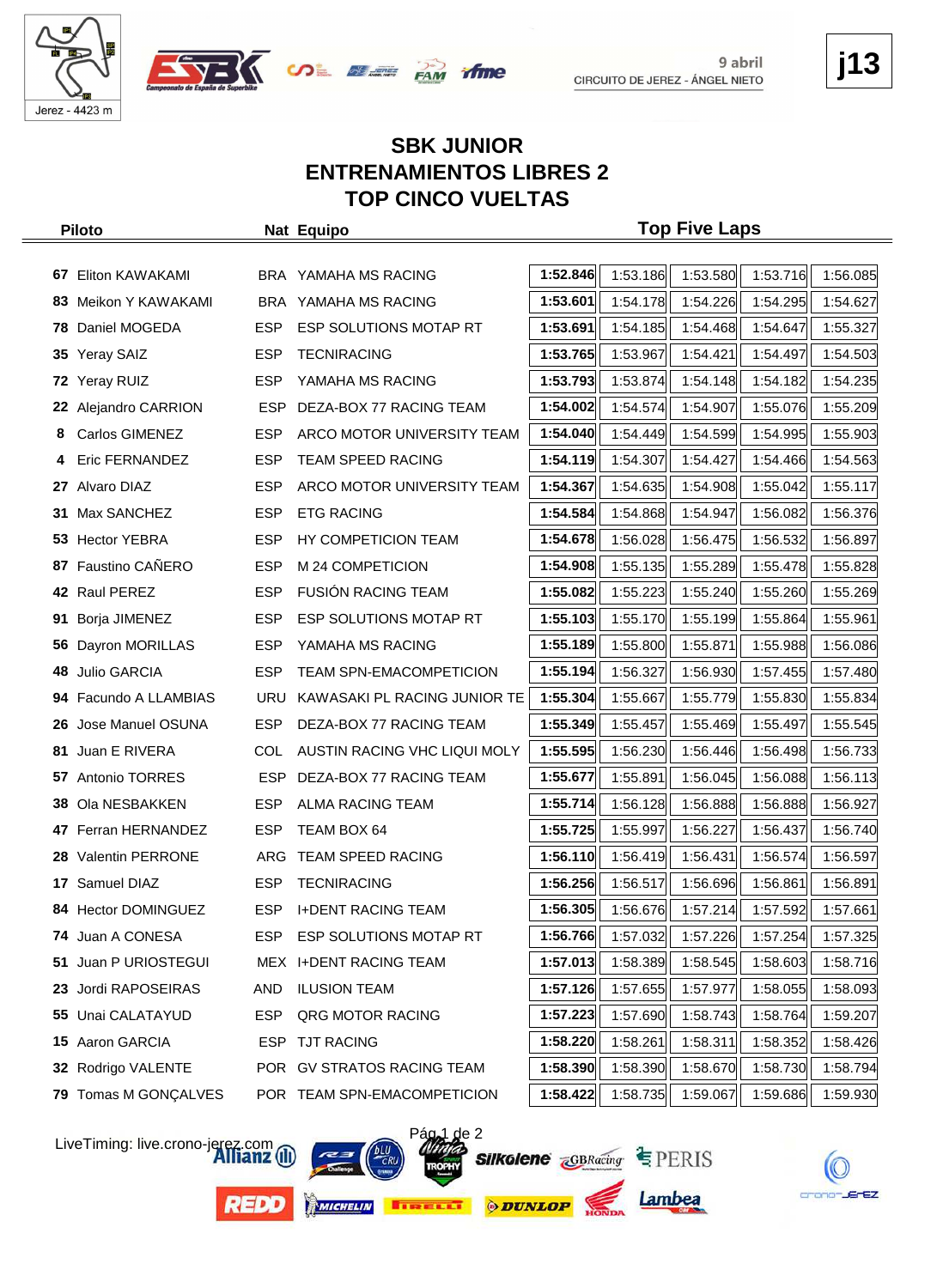





### **j13**

#### **SBK JUNIOR ENTRENAMIENTOS LIBRES 2 TOP CINCO VUELTAS**

| <b>Piloto</b>              |            | Nat Equipo                     | <b>Top Five Laps</b> |          |          |          |          |  |  |  |
|----------------------------|------------|--------------------------------|----------------------|----------|----------|----------|----------|--|--|--|
|                            |            |                                |                      |          |          |          |          |  |  |  |
| Pedro M DA SILVA<br>10.    |            | POR STAND OS PUTOS RACING TEAM | 1:58.531             | 1:59.750 | 1:59.779 | 2:00.278 | 2:00.504 |  |  |  |
| Juho KANTOLA<br>36         | <b>ESP</b> | KALLIO RACING JUNIOR TEAM      | 1:58.824             | 1:59.002 | 1:59.485 | 1:59.498 | 1:59.510 |  |  |  |
| Joan SANTOS<br>18          | <b>ESP</b> | <b>QRG MOTOR RACING</b>        | 1:58.887             | 1:59.279 | 1:59.287 | 1:59.339 | 1:59.482 |  |  |  |
| Carlos D TORRES<br>62      | MEX        | TEAM CURIA SEMILLA AZTECA      | 1:59.522             | 1:59.715 | 1:59.960 | 2:00.174 | 2:00.473 |  |  |  |
| Michal A BUDZIASZEK<br>16. | <b>POL</b> | <b>I+DENT RACING TEAM</b>      | 1:59.767             | 1:59.858 | 1:59.945 | 2:00.157 | 2:00.212 |  |  |  |
| Ivan BOLAÑO<br>71          | <b>ESP</b> | ER71 TEAM                      | 2:00.464             | 2:00.917 | 2:01.979 | 2:02.018 | 2:02.601 |  |  |  |
| Natalia RIVERA<br>2        | <b>ESP</b> | <b>I+DENT RACING TEAM</b>      | 2:00.729             | 2:00.980 | 2:00.989 | 2:01.130 | 2:01.286 |  |  |  |
| Isaac RUIVINHO<br>58.      | POR.       | TEAM MOTOCLUBE LOULÉ CONCE     | 2:00.945             | 2:01.964 | 2:02.014 | 2:02.317 | 2:02.380 |  |  |  |
| Marc LERA<br>24            | ESP.       | <b>FULL POWER 24</b>           | 2:01.989             | 2:02.138 | 2:02.204 | 2:02.242 | 2:02.862 |  |  |  |
| Guilherme MARQUES<br>6     | <b>POR</b> | MIGUEL OLIVEIRA FUN CLUB       | 2:04.155             | 2:04.324 | 2:04.333 | 2:04.518 | 2:04.657 |  |  |  |

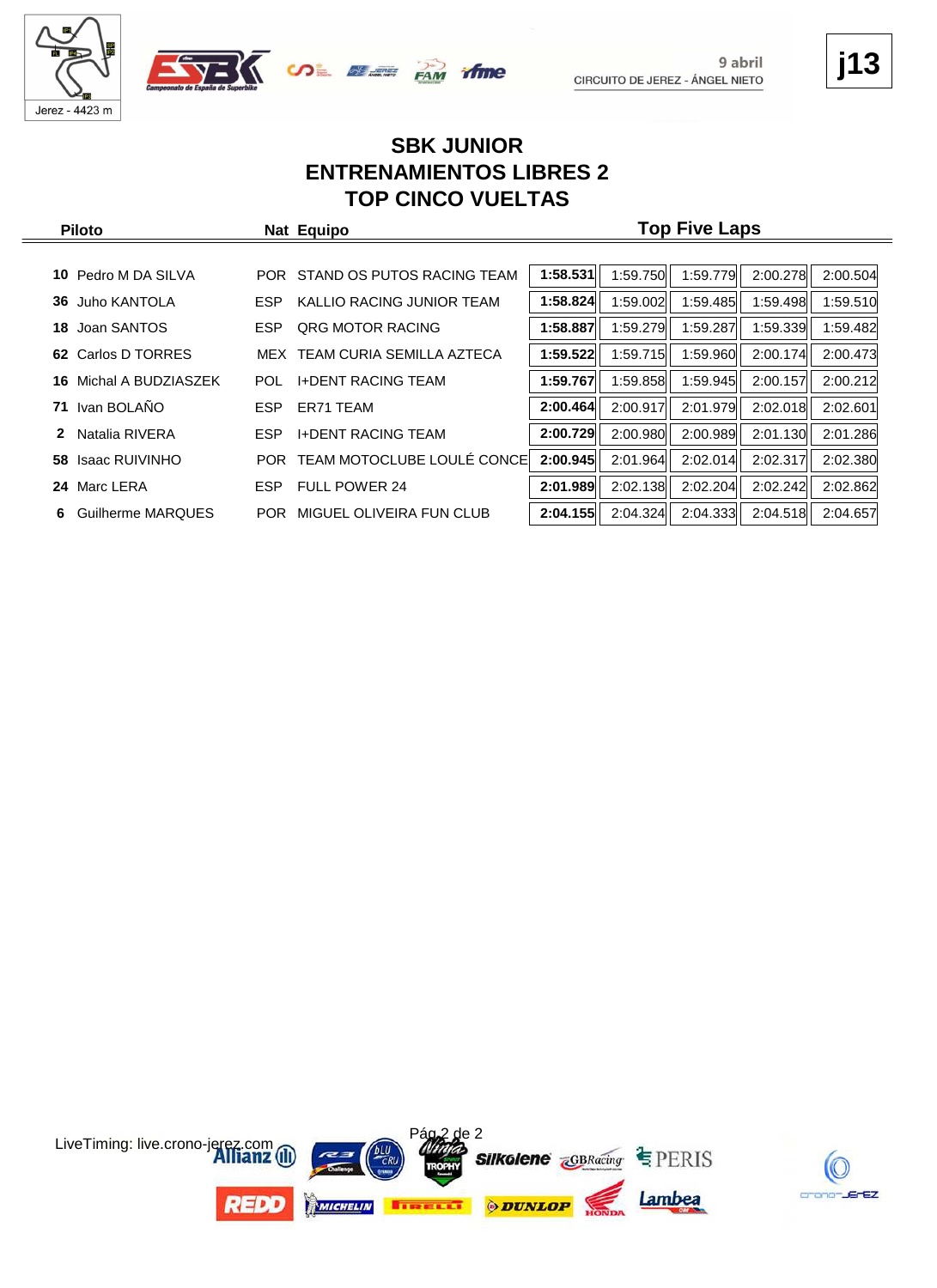

 $\equiv$ 



**j14**

#### **SBK JUNIOR ENTRENAMIENTOS LIBRES 2 40 MEJORES VELOCIDADES MÁXIMAS**

| <b>Dorsal</b> | <b>Piloto</b>      | <b>Nat</b> | Equipo                               | Maq.            | Hora     | <b>Vuelta</b>  | Vmax  |
|---------------|--------------------|------------|--------------------------------------|-----------------|----------|----------------|-------|
| 35            | Yeray SAIZ         | <b>ESP</b> | <b>TECNIRACING</b>                   | <b>KAWASAKI</b> | 13:19:18 | 4              | 188,6 |
| 78            | Daniel MOGEDA      | <b>ESP</b> | ESP SOLUTIONS MOTAP RT               | <b>KAWASAKI</b> | 13:15:29 | 2              | 187,4 |
| 35            | Yeray SAIZ         | <b>ESP</b> | <b>TECNIRACING</b>                   | <b>KAWASAKI</b> | 13:17:24 | 3              | 187,2 |
| 94            | Facundo A LLAMBIAS | <b>URU</b> | KAWASAKI PL RACING JUNIOR T KAWASAKI |                 | 13:48:25 | 16             | 186,9 |
| 35            | Yeray SAIZ         | <b>ESP</b> | <b>TECNIRACING</b>                   | <b>KAWASAKI</b> | 13:41:04 | 13             | 186,7 |
| 22            | Alejandro CARRION  | <b>ESP</b> | DEZA-BOX 77 RACING TEAM              | <b>KAWASAKI</b> | 13:49:02 | 13             | 186,3 |
| 78            | Daniel MOGEDA      | <b>ESP</b> | ESP SOLUTIONS MOTAP RT               | <b>KAWASAKI</b> | 13:17:24 | 3              | 186,3 |
| 91            | Borja JIMENEZ      | <b>ESP</b> | ESP SOLUTIONS MOTAP RT               | <b>KAWASAKI</b> | 13:17:24 | 3              | 185,9 |
| 31            | Max SANCHEZ        | <b>ESP</b> | <b>ETG RACING</b>                    | YAMAHA          | 13:41:04 | 8              | 185,8 |
| 8             | Carlos GIMENEZ     | <b>ESP</b> | ARCO MOTOR UNIVERSITY TEA            | YAMAHA          | 13:49:02 | 16             | 185,8 |
| 27            | Alvaro DIAZ        | <b>ESP</b> | ARCO MOTOR UNIVERSITY TEA            | YAMAHA          | 13:23:46 | 5              | 185,7 |
| 8             | Carlos GIMENEZ     | <b>ESP</b> | ARCO MOTOR UNIVERSITY TEA            | YAMAHA          | 13:41:04 | 12             | 185,4 |
| 78            | Daniel MOGEDA      | <b>ESP</b> | ESP SOLUTIONS MOTAP RT               | <b>KAWASAKI</b> | 13:19:18 | 4              | 185,0 |
| 35            | Yeray SAIZ         | <b>ESP</b> | <b>TECNIRACING</b>                   | <b>KAWASAKI</b> | 13:21:14 | 5              | 184,8 |
| 26            | Jose Manuel OSUNA  | <b>ESP</b> | DEZA-BOX 77 RACING TEAM              | <b>KAWASAKI</b> | 13:19:14 | 4              | 184,8 |
| 26            | Jose Manuel OSUNA  | <b>ESP</b> | DEZA-BOX 77 RACING TEAM              | <b>KAWASAKI</b> | 13:49:01 | 16             | 184,8 |
| 56            | Dayron MORILLAS    | <b>ESP</b> | YAMAHA MS RACING                     | YAMAHA          | 13:46:03 | 12             | 184,6 |
| 67            | Eliton KAWAKAMI    | <b>BRA</b> | YAMAHA MS RACING                     | YAMAHA          | 13:50:24 | 13             | 184,3 |
| 91            | Borja JIMENEZ      | <b>ESP</b> | ESP SOLUTIONS MOTAP RT               | <b>KAWASAKI</b> | 13:13:32 | 1              | 184,2 |
| 91            | Borja JIMENEZ      | <b>ESP</b> | ESP SOLUTIONS MOTAP RT               | <b>KAWASAKI</b> | 13:19:20 | 4              | 184,1 |
| 57            | Antonio TORRES     | <b>ESP</b> | DEZA-BOX 77 RACING TEAM              | KAWASAKI        | 13:13:20 | 1              | 184,0 |
| 78            | Daniel MOGEDA      | <b>ESP</b> | ESP SOLUTIONS MOTAP RT               | <b>KAWASAKI</b> | 13:25:36 | $\overline{7}$ | 183,9 |
| 47            | Ferran HERNANDEZ   | <b>ESP</b> | TEAM BOX 64                          | <b>HONDA</b>    | 13:19:18 | 4              | 183,7 |
| 67            | Eliton KAWAKAMI    | <b>BRA</b> | YAMAHA MS RACING                     | YAMAHA          | 13:46:23 | 11             | 183,6 |
| 4             | Eric FERNANDEZ     | <b>ESP</b> | TEAM SPEED RACING                    | <b>KAWASAKI</b> | 13:19:14 | 4              | 183,6 |
| 17            | Samuel DIAZ        | <b>ESP</b> | <b>TECNIRACING</b>                   | <b>KAWASAKI</b> | 13:17:21 | 3              | 183,5 |
| 47            | Ferran HERNANDEZ   | <b>ESP</b> | TEAM BOX 64                          | <b>HONDA</b>    | 13:21:14 | 5              | 183,4 |
| 78            | Daniel MOGEDA      | <b>ESP</b> | ESP SOLUTIONS MOTAP RT               | <b>KAWASAKI</b> | 13:46:23 | 13             | 183,4 |
| 48            | Julio GARCIA       | <b>ESP</b> | TEAM SPN-EMACOMPETICION              | <b>KAWASAKI</b> | 13:21:20 | 5              | 183,2 |
| 47            | Ferran HERNANDEZ   | <b>ESP</b> | TEAM BOX 64                          | <b>HONDA</b>    | 13:49:02 | 16             | 183,2 |
| 8             | Carlos GIMENEZ     | <b>ESP</b> | ARCO MOTOR UNIVERSITY TEA            | YAMAHA          | 13:27:37 | 8              | 182,9 |
| 8             | Carlos GIMENEZ     | <b>ESP</b> | ARCO MOTOR UNIVERSITY TEA            | YAMAHA          | 13:39:10 | 11             | 182,9 |
| 56            | Dayron MORILLAS    | <b>ESP</b> | YAMAHA MS RACING                     | YAMAHA          | 13:23:46 | 6              | 182,8 |
| 47            | Ferran HERNANDEZ   | <b>ESP</b> | TEAM BOX 64                          | <b>HONDA</b>    | 13:17:21 | 3              | 182,8 |
| 78            | Daniel MOGEDA      | <b>ESP</b> | ESP SOLUTIONS MOTAP RT               | <b>KAWASAKI</b> | 13:23:41 | 6              | 182,7 |
| 56            | Dayron MORILLAS    | <b>ESP</b> | YAMAHA MS RACING                     | YAMAHA          | 13:47:59 | 13             | 182,7 |
| 57            | Antonio TORRES     | <b>ESP</b> | DEZA-BOX 77 RACING TEAM              | KAWASAKI        | 13:23:06 | 6              | 182,6 |
| 72            | Yeray RUIZ         | <b>ESP</b> | YAMAHA MS RACING                     | YAMAHA          | 13:25:34 | 7              | 182,6 |
| 48            | Julio GARCIA       | <b>ESP</b> | TEAM SPN-EMACOMPETICION              | KAWASAKI        | 13:19:20 | 4              | 182,6 |
| 56            | Dayron MORILLAS    | <b>ESP</b> | YAMAHA MS RACING                     | YAMAHA          | 13:49:56 | 14             | 182,6 |



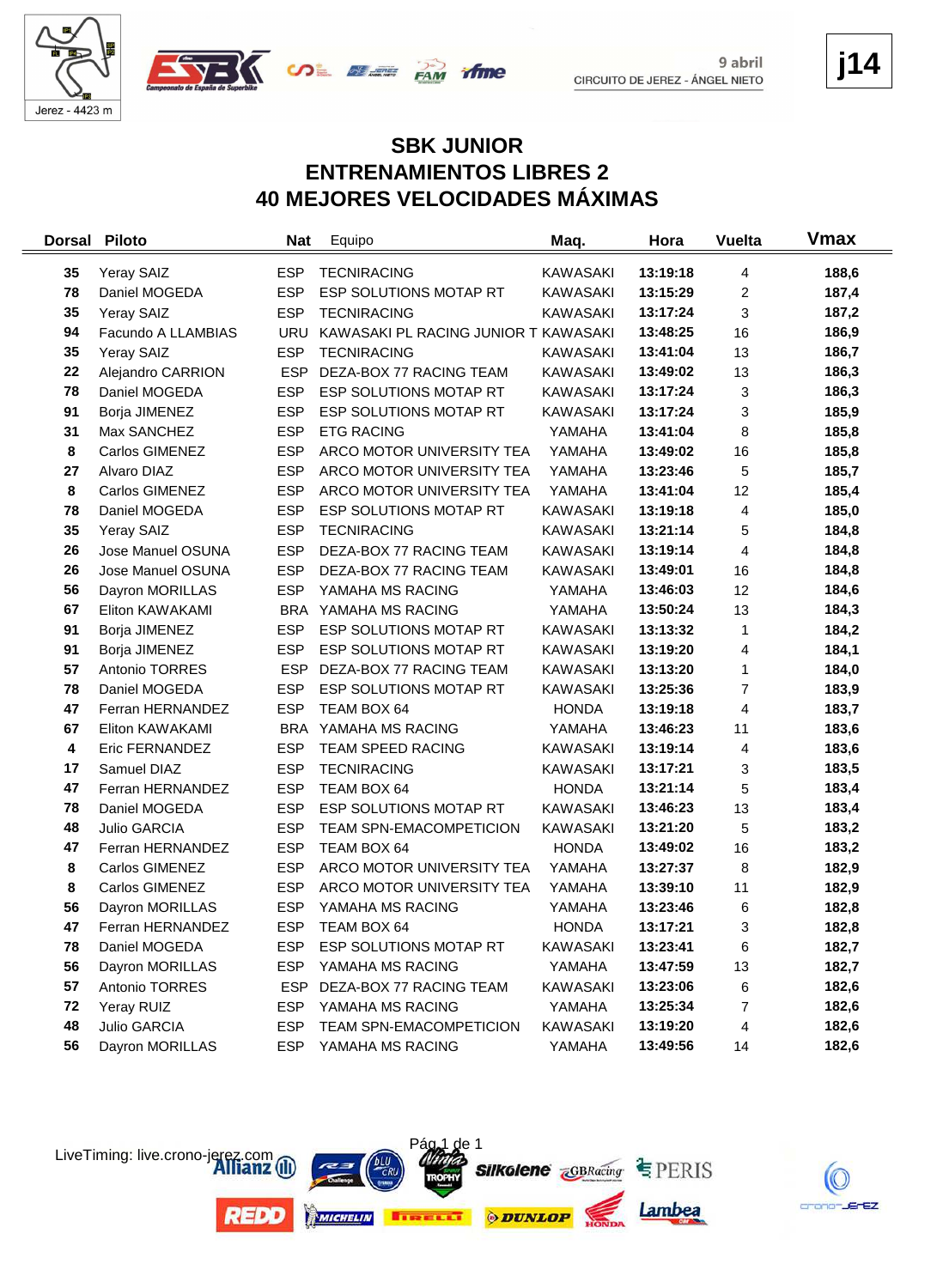





#### **SBK JUNIOR ENTRENAMIENTOS LIBRES 2 TOP CINCO VELOCIDADES MÁXIMAS**

|                            | ESP                                                                                                                                                                                                                                                                                                                                                                                                                               | <b>TECNIRACING</b>             |                                                                                                                                                                         | 187,2          | 186,7 | 184,8 | 181,6                                  |
|----------------------------|-----------------------------------------------------------------------------------------------------------------------------------------------------------------------------------------------------------------------------------------------------------------------------------------------------------------------------------------------------------------------------------------------------------------------------------|--------------------------------|-------------------------------------------------------------------------------------------------------------------------------------------------------------------------|----------------|-------|-------|----------------------------------------|
| Daniel MOGEDA              | <b>ESP</b>                                                                                                                                                                                                                                                                                                                                                                                                                        | ESP SOLUTIONS MOTAP RT         |                                                                                                                                                                         | 186,3          | 185,0 | 183,9 | 183,4                                  |
|                            | <b>URU</b>                                                                                                                                                                                                                                                                                                                                                                                                                        | KAWASAKI PL RACING JUNIOR TE   | 186,9                                                                                                                                                                   | 182,1          | 181,0 | 180,7 | 179,2                                  |
|                            | <b>ESP</b>                                                                                                                                                                                                                                                                                                                                                                                                                        | DEZA-BOX 77 RACING TEAM        | 186,3                                                                                                                                                                   | 181,0          | 180,9 | 179,8 | 179,5                                  |
|                            | <b>ESP</b>                                                                                                                                                                                                                                                                                                                                                                                                                        | ESP SOLUTIONS MOTAP RT         | 185,9                                                                                                                                                                   | 184,2          | 184,1 | 182,4 | 181,4                                  |
| Carlos GIMENEZ             | <b>ESP</b>                                                                                                                                                                                                                                                                                                                                                                                                                        | ARCO MOTOR UNIVERSITY TEAM     | 185,8                                                                                                                                                                   | 185,4          | 182,9 | 182,9 | 181,2                                  |
|                            | <b>ESP</b>                                                                                                                                                                                                                                                                                                                                                                                                                        | <b>ETG RACING</b>              | 185,8                                                                                                                                                                   | 182,5          | 180,2 | 180,0 | 178,5                                  |
| Alvaro DIAZ                | <b>ESP</b>                                                                                                                                                                                                                                                                                                                                                                                                                        | ARCO MOTOR UNIVERSITY TEAM     | 185,7                                                                                                                                                                   | 182,5          | 181,2 | 180,5 | 179,2                                  |
| Jose Manuel OSUNA          | <b>ESP</b>                                                                                                                                                                                                                                                                                                                                                                                                                        | DEZA-BOX 77 RACING TEAM        | 184,8                                                                                                                                                                   | 184,8          | 182,1 | 181,5 | 179,3                                  |
| Dayron MORILLAS            | <b>ESP</b>                                                                                                                                                                                                                                                                                                                                                                                                                        | YAMAHA MS RACING               | 184,6                                                                                                                                                                   | 182,8          | 182,7 | 182,6 | 181,2                                  |
| Eliton KAWAKAMI            |                                                                                                                                                                                                                                                                                                                                                                                                                                   | YAMAHA MS RACING               | 184,3                                                                                                                                                                   | 183,6          | 182,0 | 180,1 | 179,9                                  |
|                            | <b>ESP</b>                                                                                                                                                                                                                                                                                                                                                                                                                        | DEZA-BOX 77 RACING TEAM        | 184,0                                                                                                                                                                   | 182,6          | 181,0 | 177,4 | 177,4                                  |
|                            | <b>ESP</b>                                                                                                                                                                                                                                                                                                                                                                                                                        | TEAM BOX 64                    | 183,7                                                                                                                                                                   | 183,4          | 183,2 | 182,8 | 182,3                                  |
| Eric FERNANDEZ             | <b>ESP</b>                                                                                                                                                                                                                                                                                                                                                                                                                        | <b>TEAM SPEED RACING</b>       | 183,6                                                                                                                                                                   | 181,3          | 180,0 | 179,5 | 178,7                                  |
| Samuel DIAZ                | <b>ESP</b>                                                                                                                                                                                                                                                                                                                                                                                                                        | <b>TECNIRACING</b>             | 183,5                                                                                                                                                                   | 181,9          | 181,5 | 181,2 | 180,3                                  |
| Julio GARCIA               | <b>ESP</b>                                                                                                                                                                                                                                                                                                                                                                                                                        | <b>TEAM SPN-EMACOMPETICION</b> | 183,2                                                                                                                                                                   | 182,6          | 181,9 | 180,5 | 179,9                                  |
|                            | <b>ESP</b>                                                                                                                                                                                                                                                                                                                                                                                                                        | YAMAHA MS RACING               | 182,6                                                                                                                                                                   | 181,4          | 178,9 | 178,6 | 178,0                                  |
| Juan A CONESA              | <b>ESP</b>                                                                                                                                                                                                                                                                                                                                                                                                                        | ESP SOLUTIONS MOTAP RT         | 182,3                                                                                                                                                                   | 182,2          | 180,5 | 179,8 | 179,7                                  |
|                            | <b>ESP</b>                                                                                                                                                                                                                                                                                                                                                                                                                        | HY COMPETICION TEAM            | 182,2                                                                                                                                                                   | 181,3          | 180,4 | 180,2 | 179,0                                  |
|                            | ARG                                                                                                                                                                                                                                                                                                                                                                                                                               | TEAM SPEED RACING              | 182,0                                                                                                                                                                   | 181,8          | 181,7 | 181,2 | 181,0                                  |
|                            |                                                                                                                                                                                                                                                                                                                                                                                                                                   | YAMAHA MS RACING               | 181,5                                                                                                                                                                   | 180,6          | 180,1 | 179,4 | 179,0                                  |
|                            | <b>ESP</b>                                                                                                                                                                                                                                                                                                                                                                                                                        | M 24 COMPETICION               | 180,9                                                                                                                                                                   | 179,8          | 179,1 | 178,4 | 177,4                                  |
| Joan SANTOS                | <b>ESP</b>                                                                                                                                                                                                                                                                                                                                                                                                                        | QRG MOTOR RACING               | 180,8                                                                                                                                                                   | 180,1          | 178,8 | 177,9 | 177,4                                  |
|                            | <b>ESP</b>                                                                                                                                                                                                                                                                                                                                                                                                                        | <b>ALMA RACING TEAM</b>        | 180,7                                                                                                                                                                   | 180,4          | 180,3 | 180,1 | 179,1                                  |
|                            | COL                                                                                                                                                                                                                                                                                                                                                                                                                               |                                |                                                                                                                                                                         |                |       |       | 175,3                                  |
|                            | ESP.                                                                                                                                                                                                                                                                                                                                                                                                                              | QRG MOTOR RACING               | 180,7                                                                                                                                                                   | 178,5          | 178,0 | 177,6 | 176,2                                  |
| Tomas M GONÇALVES          |                                                                                                                                                                                                                                                                                                                                                                                                                                   |                                | 180,1                                                                                                                                                                   | 179,6          | 179,2 | 178,6 | 178,3                                  |
| Aaron GARCIA               |                                                                                                                                                                                                                                                                                                                                                                                                                                   |                                | 180,0                                                                                                                                                                   | 178,7          | 178,2 | 178,2 | 175,7                                  |
| Jordi RAPOSEIRAS           | AND                                                                                                                                                                                                                                                                                                                                                                                                                               | <b>ILUSION TEAM</b>            | 178,5                                                                                                                                                                   | 177,8          | 177,7 | 177,6 | 177,5                                  |
| Juan P URIOSTEGUI          |                                                                                                                                                                                                                                                                                                                                                                                                                                   |                                | 178,5                                                                                                                                                                   | 177,3          | 177,1 | 176,3 | 176,2                                  |
|                            |                                                                                                                                                                                                                                                                                                                                                                                                                                   |                                | 178,4                                                                                                                                                                   | 177,9          | 177,3 | 176,7 | 176,1                                  |
|                            | ESP                                                                                                                                                                                                                                                                                                                                                                                                                               | <b>I+DENT RACING TEAM</b>      | 178,1                                                                                                                                                                   | 176,3          | 176,0 | 175,9 | 174,7                                  |
| 26<br>56<br>67<br>48<br>79 | <b>Piloto</b><br>35 Yeray SAIZ<br>78<br>94 Facundo A LLAMBIAS<br>22 Alejandro CARRION<br>91 Borja JIMENEZ<br>31 Max SANCHEZ<br>27<br>57 Antonio TORRES<br>47 Ferran HERNANDEZ<br>17<br>72 Yeray RUIZ<br>74.<br>53 Hector YEBRA<br>28 Valentin PERRONE<br>83 Meikon Y KAWAKAMI<br>87 Faustino CAÑERO<br>18.<br>38 Ola NESBAKKEN<br>81 Juan E RIVERA<br>55 Unai CALATAYUD<br>15<br>23<br>51<br>42 Raul PEREZ<br>84 Hector DOMINGUEZ |                                | Nat Equipo<br>BRA<br>BRA<br>AUSTIN RACING VHC LIQUI MOLY<br>POR TEAM SPN-EMACOMPETICION<br>ESP TJT RACING<br>MEX I+DENT RACING TEAM<br><b>FUSIÓN RACING TEAM</b><br>ESP | 188,6<br>187,4 | 180,7 | 179,9 | <b>Top Five Vmax</b><br>177,7<br>177,3 |

LiveTiming: live.crono-jerez.com





**Silkolene GBRacing EPERIS** 



Lambea